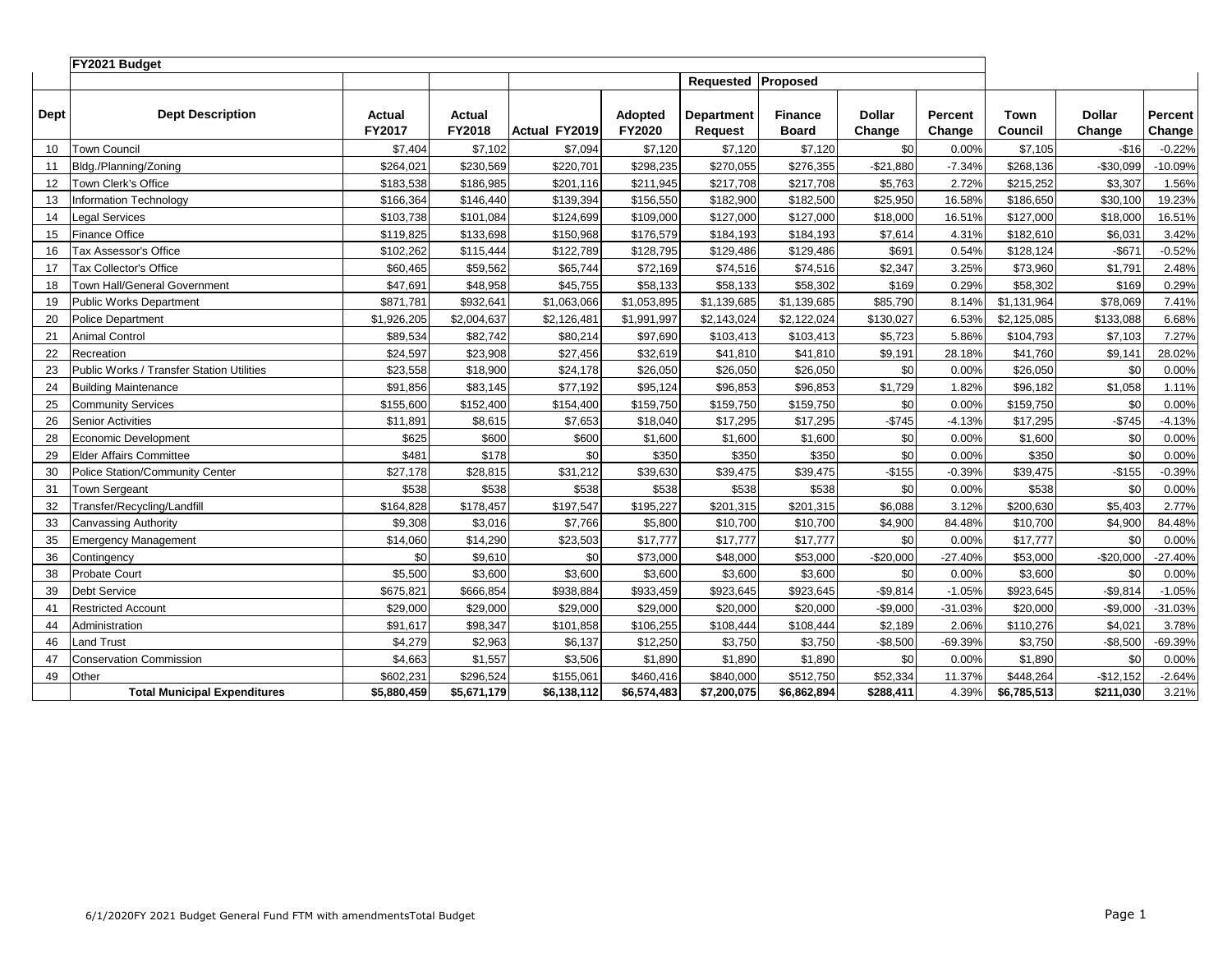|      | FY2021 Budget                        |                  |                         |               |                                 |                              |                         |                         |                          |                    |                         |                   |
|------|--------------------------------------|------------------|-------------------------|---------------|---------------------------------|------------------------------|-------------------------|-------------------------|--------------------------|--------------------|-------------------------|-------------------|
|      |                                      |                  |                         |               |                                 | Requested Proposed           |                         |                         |                          |                    |                         |                   |
| Dept | <b>Dept Description</b>              | Actual<br>FY2017 | Actual<br><b>FY2018</b> | Actual FY2019 | <b>Adopted</b><br><b>FY2020</b> | <b>Department</b><br>Request | <b>Finance</b><br>Board | <b>Dollar</b><br>Change | <b>Percent</b><br>Change | Town<br>Council    | <b>Dollar</b><br>Change | Percent<br>Change |
| 40   | Chariho Regional School Budget       | \$18,360,381     | \$19,154,991            | \$19,193,499  | \$19,539,330                    | \$20,005,301                 | \$19,812,834            | \$273,504               |                          | 1.40% \$19,812,834 | \$273,504               | 1.40%             |
| 40   | Chariho Regional School Debt Service | \$190,705        | \$197,880               | \$304,067     | \$274,139                       | \$285,467                    | \$285,467               | \$11,328                | 4.13%                    | \$285,467          | \$11,328                | 4.13%             |
| 40   | <b>Restricted for School Budget</b>  |                  | \$0.                    |               | SO I                            |                              |                         | \$0                     | $0.00\%$                 |                    | \$0                     | 0.00%             |
|      | <b>Total Education Expense</b>       | \$18,551,086     | \$19,352,871            | \$19,497,566  | \$19,813,469                    | \$20,290,768                 | \$20,098,301            | \$284,832               |                          | 1.44% \$20,098,301 | \$284,832               | 1.44%             |
|      | <b>Total Expenditures</b>            | \$24,431,545     | \$25,024,050            | \$25,635,678  | \$26,387,952                    | \$27,490,843                 | \$26,961,195            | \$573,243               |                          | 2.17% \$26,883,814 | \$495,862               | 1.88%             |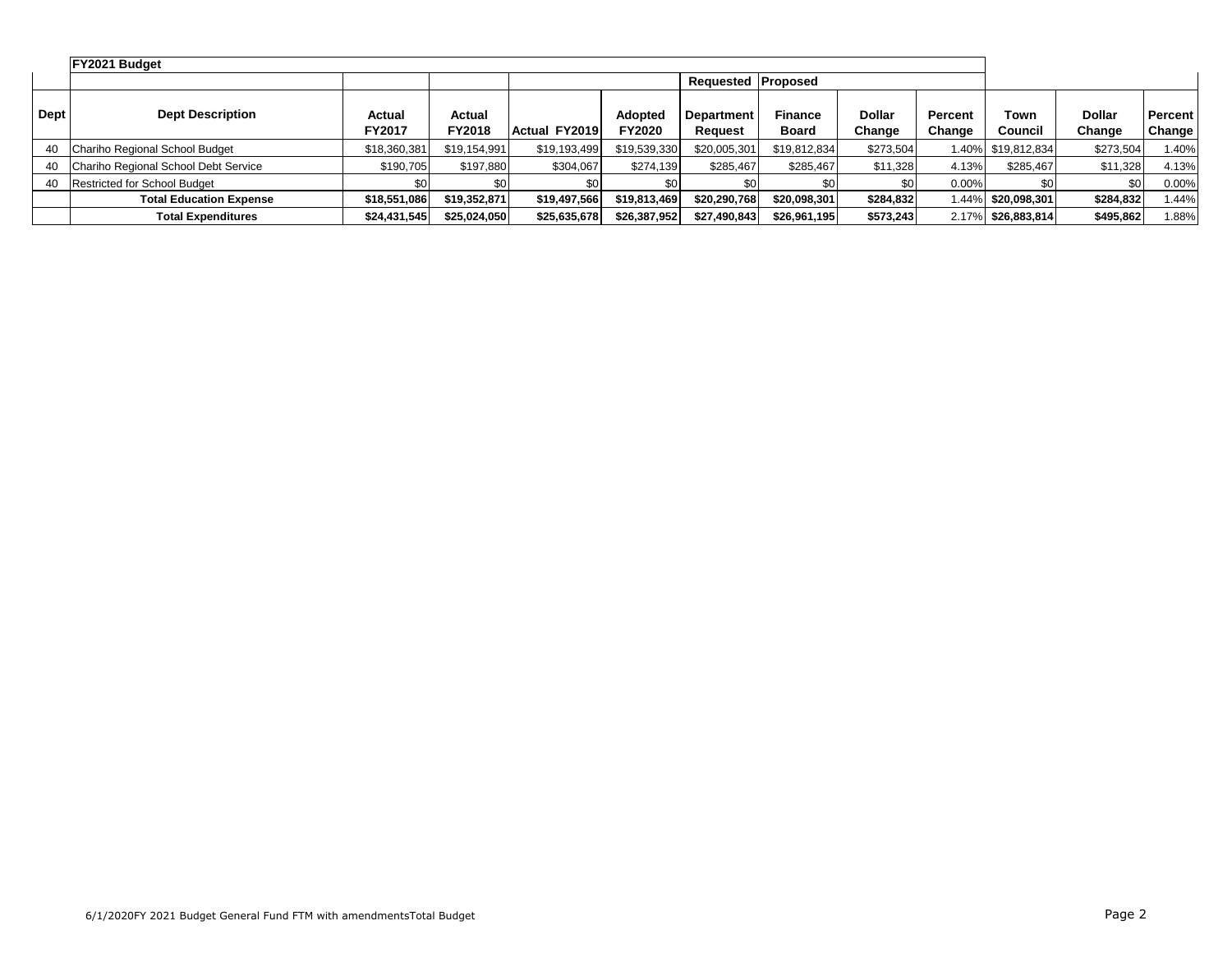|             | FY2021 Budget                         |                  |                  |                      |                                 |                                     |                         |                         |                   |                   |                         |                   |
|-------------|---------------------------------------|------------------|------------------|----------------------|---------------------------------|-------------------------------------|-------------------------|-------------------------|-------------------|-------------------|-------------------------|-------------------|
|             |                                       |                  |                  |                      |                                 | <b>Requested Proposed</b>           |                         |                         |                   |                   |                         |                   |
| <b>Dept</b> | <b>Dept Description</b>               | Actual<br>FY2017 | Actual<br>FY2018 | <b>Actual FY2019</b> | <b>Adopted</b><br><b>FY2020</b> | <b>Department</b><br><b>Request</b> | <b>Finance</b><br>Board | <b>Dollar</b><br>Change | Percent<br>Change | Town<br>Council   | <b>Dollar</b><br>Change | Percent<br>Change |
|             | <b>Revenues</b>                       |                  |                  |                      |                                 |                                     |                         |                         |                   |                   |                         |                   |
|             |                                       |                  |                  |                      |                                 |                                     |                         |                         |                   |                   |                         |                   |
|             | Taxes                                 | \$18,015,962     | \$18,659,341     | \$19,284,568         | \$19,783,962                    | \$20,344,482                        | \$20,261,434            | \$477,472               | 2.41%             | \$20,248,417      | \$464,455               | 2.35%             |
|             | <b>State Aid</b>                      | \$5,284,128      | \$5,169,509      | \$5,206,895          | \$5,364,886                     | \$5,517,672                         | \$5,517,672             | \$152,786               | 2.85%             | \$5,429,011       | \$64,125                | 1.20%             |
|             | <b>Federal Aid</b>                    | \$62,996         | \$0              | \$0                  | \$0                             | \$0                                 | \$0                     | \$0                     | 0.00%             | \$0               | \$0                     | 0.00%             |
|             | Permits & Fees                        | \$151.285        | \$253.763        | \$258.067            | \$212,500                       | \$239.500                           | \$239.500               | \$27,000                | 12.71%            | \$239,500         | \$27,000                | 12.71%            |
|             | License Fees                          | \$32.889         | \$29,780         | \$29.804             | \$31.525                        | \$30.025                            | \$30.025                | $-$1.500$               | $-4.76%$          | \$31.025          | $-$500$                 | $-1.59%$          |
|             | User Fees                             | \$321,661        | \$332,946        | \$322,231            | \$336,100                       | \$338,500                           | \$338.500               | \$2,400                 | 0.71%             | \$338,500         | \$2,400                 | 0.71%             |
|             | <b>Fines &amp; Forfeitures</b>        | \$48,858         | \$47,270         | \$45,818             | \$47,700                        | \$47,700                            | \$47,700                | \$0                     | 0.00%             | \$47,700          | \$0                     | 0.00%             |
|             | Investments                           | \$26.938         | \$48.849         | \$68.801             | \$45.000                        | \$55,000                            | \$55,000                | \$10,000                | 22.22%            | \$55.000          | \$10,000                | 22.22%            |
|             | Miscellaneous Income                  | \$232.126        | \$328.148        | \$318,567            | \$164,030                       | \$147.000                           | \$147,000               | $-$17,030$              | $-10.38%$         | \$147.000         | $-$17,030$              | $-10.38%$         |
|             | <b>Total Revenues</b>                 | \$24,176,843     | \$24,869,606     | \$25,534,751         | \$25,985,703                    | \$26,719,879                        | \$26,636,831            | \$651,128               | 2.51%             | \$26,536,153      | \$550,450               | 2.12%             |
|             |                                       |                  |                  |                      |                                 |                                     |                         |                         |                   |                   |                         |                   |
|             | <b>Total Expenditures</b>             | \$24,431,545     | \$25,024,050     | \$25,635,678         | \$26,387,952                    | \$27,490,843                        | \$26,961,195            | \$573,243               | 2.17%             | \$26,883,814      | \$495,862               | 1.88%             |
|             |                                       |                  |                  |                      |                                 |                                     |                         |                         |                   |                   |                         |                   |
|             | <b>Operating Gain/(Loss)</b>          | (\$254,702)      | (\$154, 444)     | (\$100,927)          | (\$402, 249)                    | (\$770,964)                         | ( \$324, 365)           | \$77,884                |                   | (\$347,661)       | (\$193,217)             | $-13.57%$         |
|             |                                       |                  |                  |                      |                                 |                                     |                         |                         |                   |                   |                         |                   |
|             | Transfers                             | \$495.547        | \$297.733        | \$133.874            | \$402,249                       | \$770.964                           | \$324,365               | $-$77,884$              | \$0               | \$347,661         | $-$54,588$              | $-13.57%$         |
|             | <b>Total Revenues &amp; Transfers</b> | \$24,672,390     | \$25,167,339     | \$25,668,625         | \$26,387,952                    | \$27,490,843                        | \$26,961,196            | \$573,244               |                   | $$0$ \$26,883,814 | \$495,862               | 1.88%             |
|             |                                       |                  |                  |                      |                                 |                                     |                         |                         |                   |                   |                         |                   |
|             | Revenues over(under) expenses         | \$240,845        | \$143,289        | \$32,947             | \$0                             | \$0                                 | \$0                     | \$0                     |                   | (50)              | \$0                     |                   |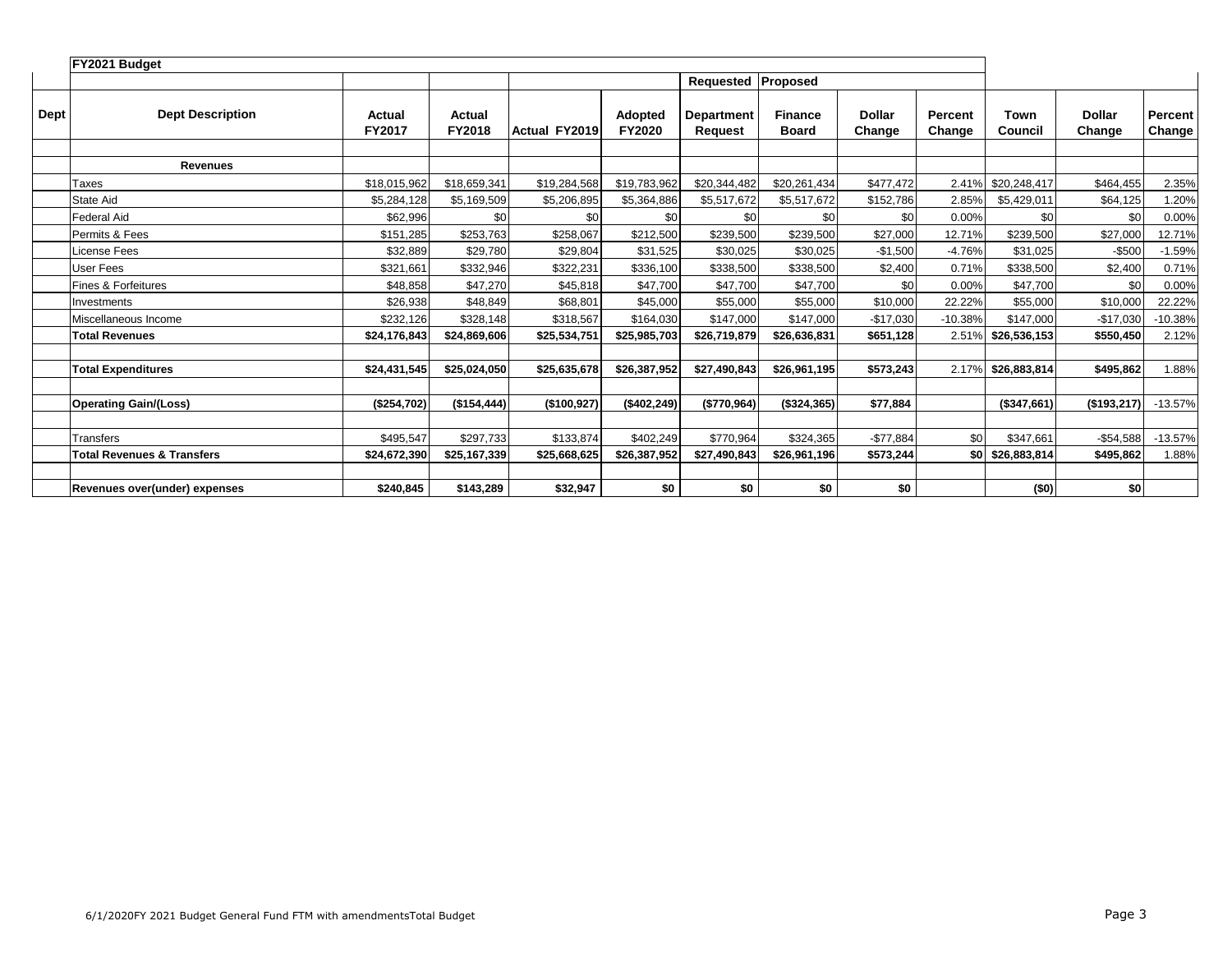|                        |                                                              |             |              | FY2021 Budget     |           |                   |                |               |                |                       |                   |             |
|------------------------|--------------------------------------------------------------|-------------|--------------|-------------------|-----------|-------------------|----------------|---------------|----------------|-----------------------|-------------------|-------------|
|                        |                                                              |             |              |                   |           |                   |                |               |                |                       |                   |             |
|                        |                                                              | Actual      | Actual       | <b>Actual</b>     | Adopted   | <b>Department</b> | <b>Finance</b> | <b>Dollar</b> | <b>Percent</b> | <b>Town</b>           | <b>Dollar</b>     | Percent     |
| <b>Dept</b>            | <b>Dept Description</b>                                      | FY2017      | FY2018       | FY2019            | FY2020    | <b>Request</b>    | <b>Board</b>   | Change        | Change         | Council               | Change            | Change      |
| Dept 10                | <b>Town Council</b>                                          |             |              |                   |           |                   |                |               |                |                       |                   |             |
| 01.10.5001             | Council President (1)                                        | \$1,500     | \$1,500      | \$1,500           | \$1,500   | \$1,500           | \$1,500        | \$0           | 0.00%          | \$1,500               | \$0               | 0.00%       |
|                        | 01.10.5001 Council Members (4)                               | \$5,000     | \$5,000      | \$5,000           | \$5,000   | \$5,000           | \$5,000        | \$0           | 0.00%          | \$5,000               | \$0               | 0.00%       |
| 01.10.5100 FICA        |                                                              | \$497       | \$497        | \$497             | \$497     | \$497             | \$497          | \$0           | 0.00%          | \$497                 | \$0               | 0.00%       |
|                        | 01.10.5130 Municipal Retirement -ER 1452<br><b>Personnel</b> | \$407       | \$105        | \$97              | \$123     | \$123             | \$123          | \$0           | 0.00%          | \$108                 | $-$16$<br>$-$16$  | $-12.60%$   |
|                        | <b>Total Town Council</b>                                    | \$7,404     | \$7,102      | \$7,094           | \$7,120   | \$7,120           | \$7,120        | \$0<br>\$0    | 0.00%          | \$7,105               | $-$16$            | $-0.22%$    |
|                        |                                                              | \$7,404     | \$7,102      | \$7,094           | \$7,120   | \$7,120           | \$7,120        |               | 0.00%          | \$7,105               |                   | $-0.22%$    |
| Dept 11                | <b>Building/Planning/Zoning</b>                              |             |              |                   |           |                   |                |               |                |                       |                   |             |
|                        | 01.11.5000 Regular Wages (2)                                 | \$116,940   | \$113,305    | \$105,493         | 163,241   | 98,131            | 98,131         | $-$65,110$    | -39.89%        | 98,131                | $-$65,110$        | -39.89%     |
|                        | 01.11.5001 Part Time Wages (2)                               | \$63,093    | \$58,653     | \$64,151          | 45,837    | 46,905            | 46,905         | \$1,068       | 2.33%          | 46,905                | \$1,068           | 2.33%       |
|                        | 01.11.5010 Part Time Seasonal Temp                           |             |              |                   |           | $\Omega$          |                |               |                | $\mathbf 0$           |                   |             |
| 01.11.5060 Overtime    |                                                              |             |              | \$185             |           | 6,000             | 6,000          | \$6,000       | 100.00%        | 6,000                 | \$6,000           | 100.00%     |
| 01.11.5100 FICA        |                                                              | \$13,477    | \$13,086     | \$12,896          | \$15,995  | \$11,554          | \$11,554       | $-$4,441$     | $-27.76%$      | \$11,554              | $-$4,441$         | $-27.76%$   |
|                        | 01.11.5102 Health Insurance                                  | \$31,736    | \$13,122     | \$9,923           | \$38,849  | \$27,034          | \$27,034       | $-$11,815$    | $-30.41%$      | \$26,393              | $-$12,456$        | $-32.06%$   |
|                        | 01.11.5103 Dental Insurance                                  | \$0         | \$456        | \$383             | \$1,420   | \$709             | \$709          | $-$711$       | $-50.07%$      | \$668                 | $-$752$           | -52.96%     |
|                        | 01.11.5130 Municipal Retirement -ER 1452                     | \$12,181    | \$10,251     | \$8,606           | \$16,096  | \$9,676           | \$9,676        | $-$6,420$     | -39.89%        | \$8,439               | $-$7,657$         | $-47.57%$   |
| 01.11.5132 TIAA-cref   |                                                              | \$0         | \$0          | \$0               | \$1,632   | \$981             | \$981          | $-$ \$651     | -39.89%        | \$981                 | $-$651$           | -39.89%     |
|                        | 01.11.5150 Workers Compensation Insurance                    | \$1,954     | \$1,069      | \$1,976           | \$1,800   | \$2,000           | \$2,000        | \$200         | 11.11%         | \$2,000               | \$200             | 11.11%      |
|                        | Personnel                                                    | \$239,381   | \$209,942    | $\sqrt{$203,613}$ | \$284,870 | \$202,990         | \$202,990      | $-$ \$81,880  | $-28.74%$      | $\overline{$}201,071$ | $-$83,799$        | $-29.42%$   |
|                        | 01.11.5200 Office Supplies                                   |             |              | \$35              |           |                   | \$0            | \$0           | 0.00%          | \$0                   |                   | 0.00%       |
|                        | 01.11.5205 Planning Misc. Supplies                           | \$542       | \$366        | \$683             | \$600     | \$600             | \$600          | \$0           | 0.00%          | \$600                 | \$0               | 0.00%       |
|                        | 01.11.5207 Bldg., Permit Forms                               | \$225       | \$0          | \$0               | \$0       | \$0               | \$0            | \$0           | 0.00%          | \$0                   | \$0               | 0.00%       |
|                        | 01.11.5215 Electrical Inspector phone                        | \$0         | \$270        | \$540             | \$540     | \$540             | \$540          | \$0           | 0.00%          | \$540                 | \$0               | 0.00%       |
|                        | 01.11.5220 Stenographer Fees                                 | \$900       | \$1,200      | \$3,150           | \$3,000   | \$5,400           | \$5,400        | \$2,400       | 80.00%         | \$5,400               | \$2,400           | 80.00%      |
| 01.11.5226 Advertising |                                                              | \$75        | \$0          | \$199             | \$1,000   | \$1,000           | \$1,000        | \$0           | 0.00%          | \$1,000               | \$0               | 0.00%       |
|                        | 01.11.5229 Professional Services                             |             |              |                   | \$1,000   | \$55,000          | \$61,300       | \$60,300      | 6030.00%       |                       |                   | 5400.00%    |
|                        | 01.11.5252 Planning, Education/Training/Seminars             | \$0<br>\$30 | \$0<br>\$610 | \$0<br>\$0        | \$500     | \$750             | \$750          | \$250         | 50.00%         | \$55,000<br>\$750     | \$54,000<br>\$250 | 50.00%      |
|                        | 01.11.5259 Books/Manuals/Subscriptions                       |             |              | \$30              |           |                   |                | \$0           | 0.00%          |                       | \$0               | 0.00%       |
|                        | 01.11.5262 Planning, Dues                                    | \$1,095     | \$205        | \$638             | \$775     | \$775             | \$775          | \$0           | 0.00%          | \$775                 | \$0               | 0.00%       |
|                        |                                                              |             |              |                   |           |                   |                |               |                |                       |                   |             |
| 01.11.5263 Bldg., Dues |                                                              | \$65        | \$0          | \$25              | \$200     | \$200             | \$200          | \$0           | 0.00%          | \$200                 | \$0               | 0.00%       |
|                        | 01.11.5265 Zoning, Travel                                    | \$875       | \$1,114      | \$1,254           | \$1,000   | \$1,300           | \$1,300        | \$300         | 30.00%         | \$1,300               | \$300             | 30.00%      |
|                        | 01.11.5266 Planning, Travel                                  | \$167       | \$690        | \$352             | \$750     | \$750             | \$750          | \$0           | 0.00%          | \$750                 | \$0               | 0.00%       |
|                        | 01.11.5267 Bldg., Travel                                     | \$666       | \$172        | \$182             | \$1,000   | \$750             | \$750          | $-$ \$250     | $-25.00%$      | \$750                 | $-$ \$250         | $-25.00%$   |
|                        |                                                              |             |              |                   |           |                   |                |               |                |                       |                   |             |
|                        | 01.11.5609 Comp Plan Update                                  | \$20,000    | \$16,000     | \$10,000          | \$3,000   | \$0               | \$0            | $-$3,000$     | $-100.00%$     | \$0                   | $-$3,000$         | $-100.00\%$ |
|                        | <b>Operations</b>                                            | \$24,640    | \$20,627     | \$17,088          | \$13,365  | \$67,065          | \$73,365       | \$60,000      | 448.93%        | \$67,065              | \$53,700          | 401.80%     |
|                        | <b>Total Building/Planning/Zoning</b>                        | \$264,021   | \$230,569    | \$220,701         | \$298,235 | \$270,055         | \$276,355      | $-$21,880$    | $-7.34%$       | \$268,136             | $-$30,099$        | $-10.09%$   |
| Dept 12                | <b>Town Clerk's Office</b>                                   |             |              |                   |           |                   |                |               |                |                       |                   |             |
|                        | 01.12.5000 Regular Wages (3)                                 | \$123,914   | \$117,736    | \$123,085         | \$129,802 | \$132,430         | \$132,430      | \$2,628       | 2.02%          | \$132,430             | \$2,628           | 2.02%       |
|                        | 01.12.5001 Part Time Wages (1)                               | \$2,459     | \$9,049      | \$15,426          | \$16,230  | \$16,555          | \$16,555       | \$325         | 2.00%          | \$16,555              | \$325             | 2.00%       |
| 01.12.5100 FICA        |                                                              | \$9,613     | \$9,482      | \$10,399          | \$11,172  | \$11,397          | \$11,397       | \$225         | 2.01%          | \$11,397              | \$225             | 2.01%       |
|                        | 01.12.5102 Health Insurance                                  | \$32,612    | \$35,588     | \$36,229          | \$35,195  | \$37,475          | \$37,475       | \$2,280       | 6.48%          | \$36,747              | \$1,552           | 4.41%       |
|                        |                                                              |             |              |                   |           |                   |                |               |                |                       |                   |             |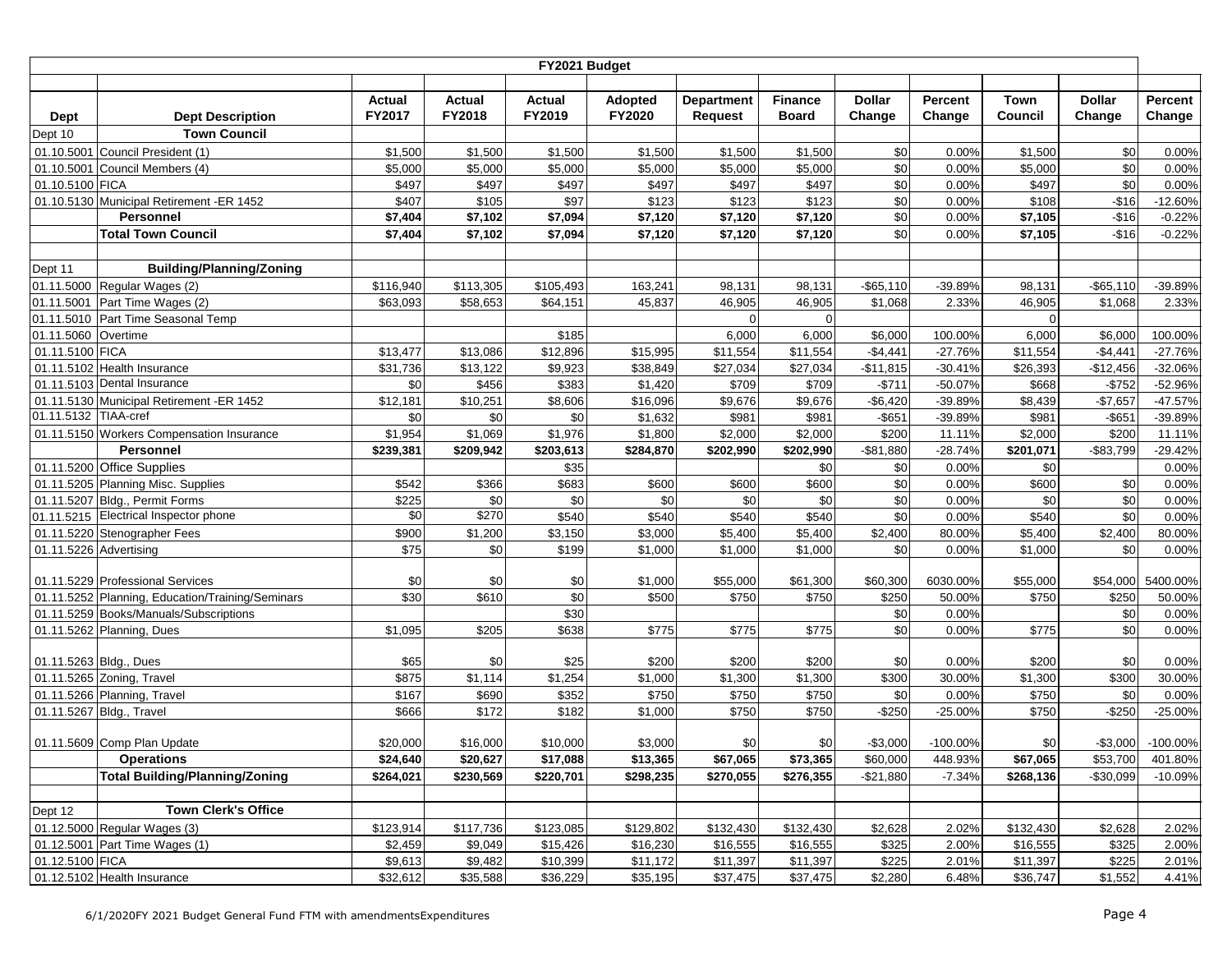|                      |                                           |                         |                         | FY2021 Budget           |                                 |                                     |                                |                         |                   |                 |                         |                   |
|----------------------|-------------------------------------------|-------------------------|-------------------------|-------------------------|---------------------------------|-------------------------------------|--------------------------------|-------------------------|-------------------|-----------------|-------------------------|-------------------|
| Dept                 | <b>Dept Description</b>                   | <b>Actual</b><br>FY2017 | Actual<br><b>FY2018</b> | <b>Actual</b><br>FY2019 | <b>Adopted</b><br><b>FY2020</b> | <b>Department</b><br><b>Request</b> | <b>Finance</b><br><b>Board</b> | <b>Dollar</b><br>Change | Percent<br>Change | Town<br>Council | <b>Dollar</b><br>Change | Percent<br>Change |
|                      | 01.12.5103 Dental Insurance               | \$0                     | \$1,462                 | \$1,254                 | \$1,060                         | \$1,060                             | \$1,060                        | \$0                     | $0.00\%$          | \$998           | $-$ \$62                | $-5.85%$          |
|                      | 01.12.5130 Municipal Retirement -ER 1452  | \$11,042                | \$10,989                | \$10,819                | \$12,798                        | \$13,034                            | \$13,034                       | \$236                   | .84%              | \$11,368        | $-$1.430$               | $-11.17%$         |
| 01.12.5132 TIAA-cref |                                           | \$0                     | \$0                     |                         | \$1,298                         | \$1,322                             | \$1,322                        | \$24                    | .85%              | \$1,322         | \$24                    | 1.85%             |
|                      | 01.12.5150 Workers Compensation Insurance | \$266                   | \$169                   | \$314                   | \$280                           | \$325                               | \$325                          | \$45                    | 16.07%            | \$325           | \$45                    | 16.07%            |
|                      | Personnel                                 | \$179,906               | \$184,475               | \$197,526               | \$207,835                       | \$213,598                           | \$213,598                      | \$5,763                 | 2.77%             | \$211.142       | \$3,307                 | .59%              |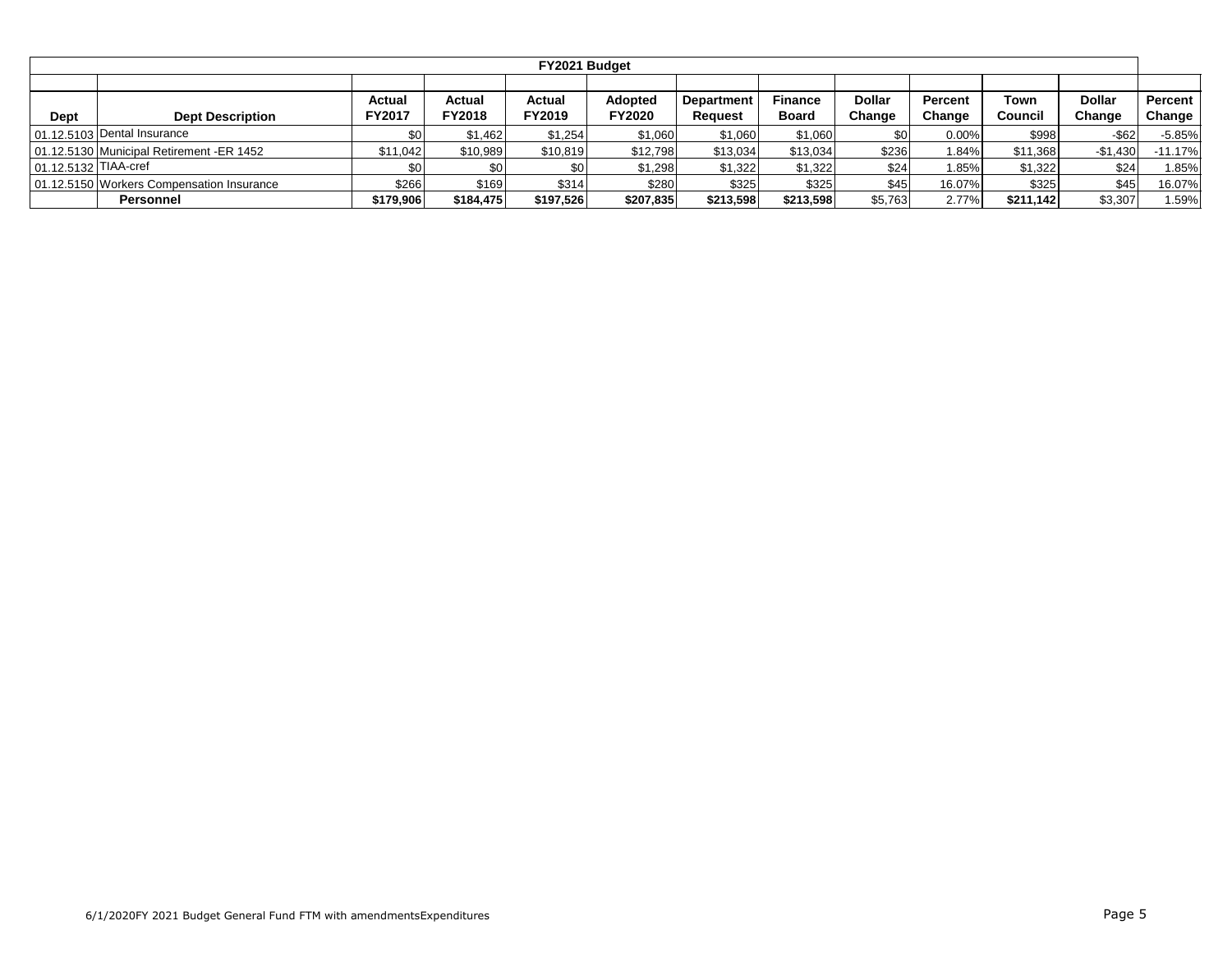|                   |                                                                                         |                |                 | FY2021 Budget       |                 |                     |                 |                  |                    |                 |                  |                    |
|-------------------|-----------------------------------------------------------------------------------------|----------------|-----------------|---------------------|-----------------|---------------------|-----------------|------------------|--------------------|-----------------|------------------|--------------------|
|                   |                                                                                         |                |                 |                     |                 |                     |                 |                  |                    |                 |                  |                    |
|                   |                                                                                         | <b>Actual</b>  | <b>Actual</b>   | <b>Actual</b>       | Adopted         | <b>Department</b>   | <b>Finance</b>  | <b>Dollar</b>    | Percent            | <b>Town</b>     | <b>Dollar</b>    | Percent            |
| Dept              | <b>Dept Description</b>                                                                 | FY2017         | FY2018          | FY2019              | FY2020          | Request             | <b>Board</b>    | Change           | Change             | Council         | Change           | Change             |
|                   |                                                                                         |                |                 |                     |                 |                     |                 |                  |                    |                 |                  |                    |
|                   | 01.12.5225 Microfilming & Indexing                                                      | \$1,347        | \$1,304         | \$904               | \$1,120         | \$1,120             | \$1,120         | \$0              | 0.00%              | \$1,120         | \$0              | 0.00%              |
|                   |                                                                                         |                |                 |                     |                 |                     |                 |                  |                    |                 |                  |                    |
|                   |                                                                                         |                |                 |                     |                 |                     |                 |                  |                    |                 |                  |                    |
|                   | 01.12.5250 Dues/Training/Seminars                                                       | \$2,202        | \$775           | \$2,154             | \$2,490         | \$2,490             | \$2,490         | \$0              | 0.00%              | \$2,490         | \$0              | 0.00%              |
|                   | 01.12.5256 Books/Manuals/Subscriptions                                                  | \$0            | \$0             | \$0                 | \$0             | \$0                 | \$0             | \$0              | 0.00%              | \$0             | $\overline{50}$  | 0.00%              |
| 01.12.5264 Travel |                                                                                         | \$83           | \$431           | \$532               | \$500           | \$500               | \$500           | \$0              | 0.00%              | \$500           | \$0              | 0.00%              |
|                   | <b>Operations</b>                                                                       | \$3,632        | \$2,510         | \$3,590             | \$4,110         | \$4,110             | \$4,110         | \$0              | 0.00%              | \$4,110         | \$0              | 0.00%              |
|                   | <b>Total Town Clerk's Office</b>                                                        | \$183,538      | \$186,985       | \$201,116           | \$211,945       | \$217,708           | \$217,708       | \$5,763          | 2.72%              | \$215,252       | \$3,307          | 1.56%              |
|                   |                                                                                         |                |                 |                     |                 |                     |                 |                  |                    |                 |                  |                    |
| Dept 13           | <b>Information Technology</b>                                                           |                |                 |                     |                 |                     |                 |                  |                    |                 |                  |                    |
|                   |                                                                                         |                |                 |                     |                 |                     |                 |                  |                    |                 |                  |                    |
|                   | 01.13.5250 Operations Improvement                                                       | \$0            | \$600           | \$2,937             | \$5,000         | \$20,000            | \$20,000        | \$15,000         | 300.00%            | \$20,000        | \$15,000         | 300.00%            |
|                   |                                                                                         |                |                 |                     |                 |                     |                 |                  |                    |                 |                  |                    |
|                   |                                                                                         |                |                 |                     |                 |                     |                 |                  |                    |                 |                  |                    |
|                   | 01.13.5334 Internet, Email and Web Site Services                                        | \$5,313        | \$5,388         | \$4,893             | \$9,250         | \$12,000            | \$12,000        | \$2,750          | 29.73%             | \$12,000        | \$2,750          | 29.73%             |
|                   |                                                                                         |                |                 |                     |                 |                     |                 |                  |                    |                 |                  |                    |
|                   |                                                                                         |                |                 |                     |                 |                     |                 |                  |                    |                 |                  |                    |
|                   |                                                                                         |                |                 |                     |                 |                     |                 |                  |                    |                 |                  |                    |
|                   |                                                                                         |                |                 |                     |                 |                     |                 |                  |                    |                 |                  |                    |
|                   |                                                                                         |                |                 |                     |                 |                     |                 |                  |                    |                 |                  |                    |
|                   | 01.13.5378 Equipment Maintenance<br>01.13.5380 New Software License Purchases/ Upgrades | \$7,924<br>\$0 | \$13,113<br>\$0 | \$12,262<br>\$2,195 | \$13,500<br>\$0 | \$10,000<br>\$2,500 | \$10,000<br>\$0 | $-$3,500$<br>\$0 | $-25.93%$<br>0.00% | \$10,000<br>\$0 | $-$3,500$<br>\$0 | $-25.93%$<br>0.00% |
|                   |                                                                                         |                |                 |                     |                 |                     |                 |                  |                    |                 |                  |                    |
|                   |                                                                                         |                |                 |                     |                 |                     |                 |                  |                    |                 |                  |                    |
|                   |                                                                                         |                |                 |                     |                 |                     |                 |                  |                    |                 |                  |                    |
|                   |                                                                                         |                |                 |                     |                 |                     |                 |                  |                    |                 |                  |                    |
|                   |                                                                                         |                |                 |                     |                 |                     |                 |                  |                    |                 |                  |                    |
|                   |                                                                                         |                |                 |                     |                 |                     |                 |                  |                    |                 |                  |                    |
|                   |                                                                                         |                |                 |                     |                 |                     |                 |                  |                    |                 |                  |                    |
|                   |                                                                                         |                |                 |                     |                 |                     |                 |                  |                    |                 |                  |                    |
|                   |                                                                                         |                |                 |                     |                 |                     |                 |                  |                    |                 |                  |                    |
|                   |                                                                                         |                |                 |                     |                 |                     |                 |                  |                    |                 |                  |                    |
|                   |                                                                                         |                |                 |                     |                 |                     |                 |                  |                    |                 |                  |                    |
|                   | 01.13.5384 Software Application Vendor Support & Maint.                                 | \$55,611       | \$52,120        | \$47,862            | \$54,000        | \$57,900            | \$60,000        | \$6,000          | 11.11%             | \$62,650        | \$8,650          | 16.02%             |
|                   |                                                                                         |                |                 |                     |                 |                     |                 |                  |                    |                 |                  |                    |
|                   |                                                                                         |                |                 |                     |                 |                     |                 |                  |                    |                 |                  |                    |
|                   | 01.13.5385 Solutions Land Evidence Support & Maintenance                                | \$18,063       | \$17,760        | \$12,935            | \$10,800        | \$11,500            | \$11,500        | \$700            | 6.48%              | \$11,500        | \$700            | 6.48%              |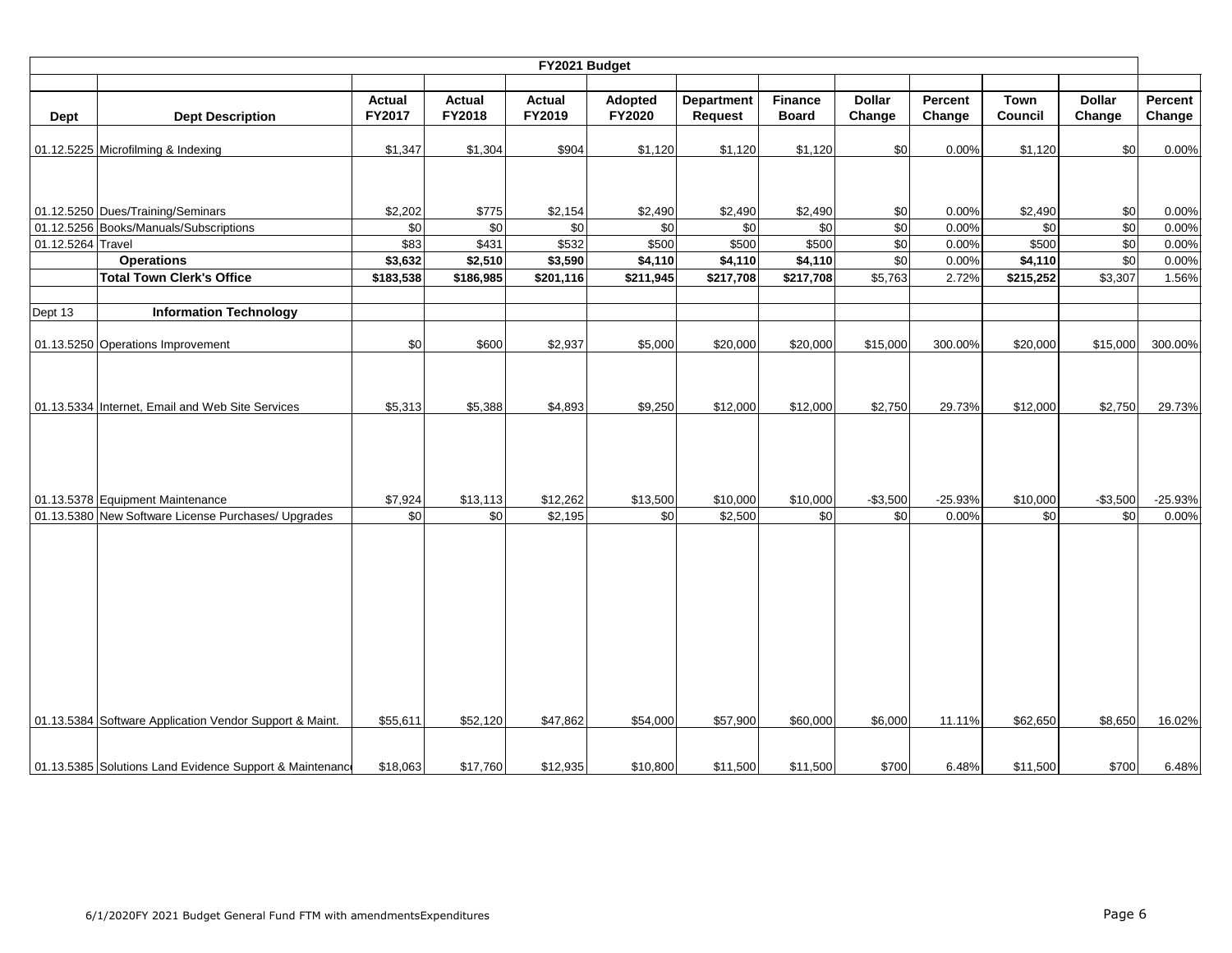|         |                                                      |                                |                         | FY2021 Budget    |                   |                              |                                |                         |                   |                        |                         |                   |
|---------|------------------------------------------------------|--------------------------------|-------------------------|------------------|-------------------|------------------------------|--------------------------------|-------------------------|-------------------|------------------------|-------------------------|-------------------|
| Dept    | <b>Dept Description</b>                              | <b>Actual</b><br><b>FY2017</b> | <b>Actual</b><br>FY2018 | Actual<br>FY2019 | Adopted<br>FY2020 | <b>Department</b><br>Request | <b>Finance</b><br><b>Board</b> | <b>Dollar</b><br>Change | Percent<br>Change | <b>Town</b><br>Council | <b>Dollar</b><br>Change | Percent<br>Change |
|         |                                                      |                                |                         |                  |                   |                              |                                |                         |                   |                        |                         |                   |
|         |                                                      |                                |                         |                  |                   |                              |                                |                         |                   |                        |                         |                   |
|         |                                                      |                                |                         |                  |                   |                              |                                |                         |                   |                        |                         |                   |
|         |                                                      |                                |                         |                  |                   |                              |                                |                         |                   |                        |                         |                   |
|         |                                                      |                                |                         |                  |                   |                              |                                |                         |                   |                        |                         |                   |
|         |                                                      |                                |                         |                  |                   |                              |                                |                         |                   |                        |                         |                   |
|         |                                                      |                                |                         |                  |                   |                              |                                |                         |                   |                        |                         |                   |
|         |                                                      |                                |                         |                  |                   |                              |                                |                         |                   |                        |                         |                   |
|         |                                                      |                                |                         |                  |                   |                              |                                |                         |                   |                        |                         |                   |
|         | 01.13.5386 IT Support Services                       | \$47,258                       | \$45,444                | \$45,434         | \$46,000          | \$49,000                     | \$49,000                       | \$3,000                 | 6.52%             | \$50,500               | \$4,500                 | 9.78%             |
|         | 01.13.5481 Hardware Support - Fingerprinting         | \$311                          | \$0                     | \$0              | \$7,200           | \$7,200                      | \$7,200                        | \$0                     | 0.00%             | \$7,200                | \$0                     | 0.00%             |
|         | 01.13.5484 Software Support Police                   | \$10,540                       | \$10,671                | \$10,876         | \$10,800          | \$12,800                     | \$12,800                       | \$2,000                 | 18.52%            | \$12,800               | \$2,000                 | 18.52%            |
|         |                                                      |                                |                         |                  |                   |                              |                                |                         |                   |                        |                         |                   |
|         |                                                      |                                |                         |                  |                   |                              |                                |                         |                   |                        |                         |                   |
|         | 01.13.5486 GIS Support Services<br><b>Operations</b> | \$21,344<br>\$166,364          | \$1,344<br>\$146,440    | \$0<br>\$139,394 | \$0<br>\$156,550  | \$0<br>\$182,900             | \$0<br>\$182,500               | \$0<br>\$25,950         | 0.00%<br>16.58%   | \$0<br>\$186,650       | \$0<br>\$30,100         | 0.00%<br>19.23%   |
|         | <b>Total Information Technology</b>                  | \$166,364                      | \$146,440               | \$139,394        | \$156,550         | \$182,900                    | \$182,500                      | \$25,950                | 16.58%            | \$186,650              | \$30,100                | 19.23%            |
| Dept 14 | <b>Legal Services</b>                                |                                |                         |                  |                   |                              |                                |                         |                   |                        |                         |                   |
|         | 01.14.5400 Legal - Labor Lawyer                      | \$4,320                        | \$975                   | \$10,327         | \$5,000           | \$7,000                      | \$7,000                        | \$2,000                 | 40.00%            | \$7,000                | \$2,000                 | 40.00%            |
|         |                                                      |                                |                         |                  |                   |                              |                                |                         |                   |                        |                         |                   |
|         |                                                      |                                |                         |                  |                   |                              |                                |                         |                   |                        |                         |                   |
|         | 01.14.5410 Legal - Town Council                      | \$40,420                       | \$33,310                | \$40,349         | \$35,000          | \$40,000                     | \$40,000                       | \$5,000                 | 14.29%            | \$40,000               | \$5,000                 | 14.29%            |
|         | 01.14.5415 Legal - Litigation                        | \$3,483                        | \$18,344                | \$13,208         | \$16,000          | \$16,000                     | \$16,000                       | \$0                     | 0.00%             | \$16,000               | \$0                     | 0.00%             |
|         | 01.14.5420 Legal - Criminal Prosecutions             | \$26,625                       | \$30,775                | \$30,670         | \$28,000          | \$32,000                     | \$32,000                       | \$4,000                 | 14.29%            | \$32,000               | \$4,000                 | 14.29%            |
|         |                                                      |                                |                         |                  |                   |                              |                                |                         |                   |                        |                         |                   |
|         |                                                      |                                |                         |                  |                   |                              |                                |                         |                   |                        |                         |                   |
|         | 01.14.5440 Legal - Planning & Zoning                 | \$28,890                       | \$17,680                | \$27,130         | \$20,000          | \$27,000                     | \$27,000                       | \$7,000                 | 35.00%            | \$27,000               | \$7,000                 | 35.00%            |
|         | 01.14.5750 Legal - Contingency                       | \$0                            | \$0                     | \$3,015          | \$5,000           | \$5,000                      | \$5,000                        | \$0                     | 0.00%             | \$5,000                | \$0                     | 0.00%             |
|         | <b>Operations</b>                                    | \$103,738                      | \$101,084               | \$124,699        | \$109,000         | \$127,000                    | \$127,000                      | \$18,000                | 16.51%            | \$127,000              | \$18,000                | 16.51%            |
|         | <b>Total Legal Services</b>                          | \$103,738                      | \$101,084               | \$124,699        | \$109,000         | \$127,000                    | \$127,000                      | \$18,000                | 16.51%            | \$127,000              | \$18,000                | 16.51%            |
|         |                                                      |                                |                         |                  |                   |                              |                                |                         |                   |                        |                         |                   |
| Dept 15 | <b>Finance Office</b>                                |                                |                         |                  |                   |                              |                                |                         |                   |                        |                         |                   |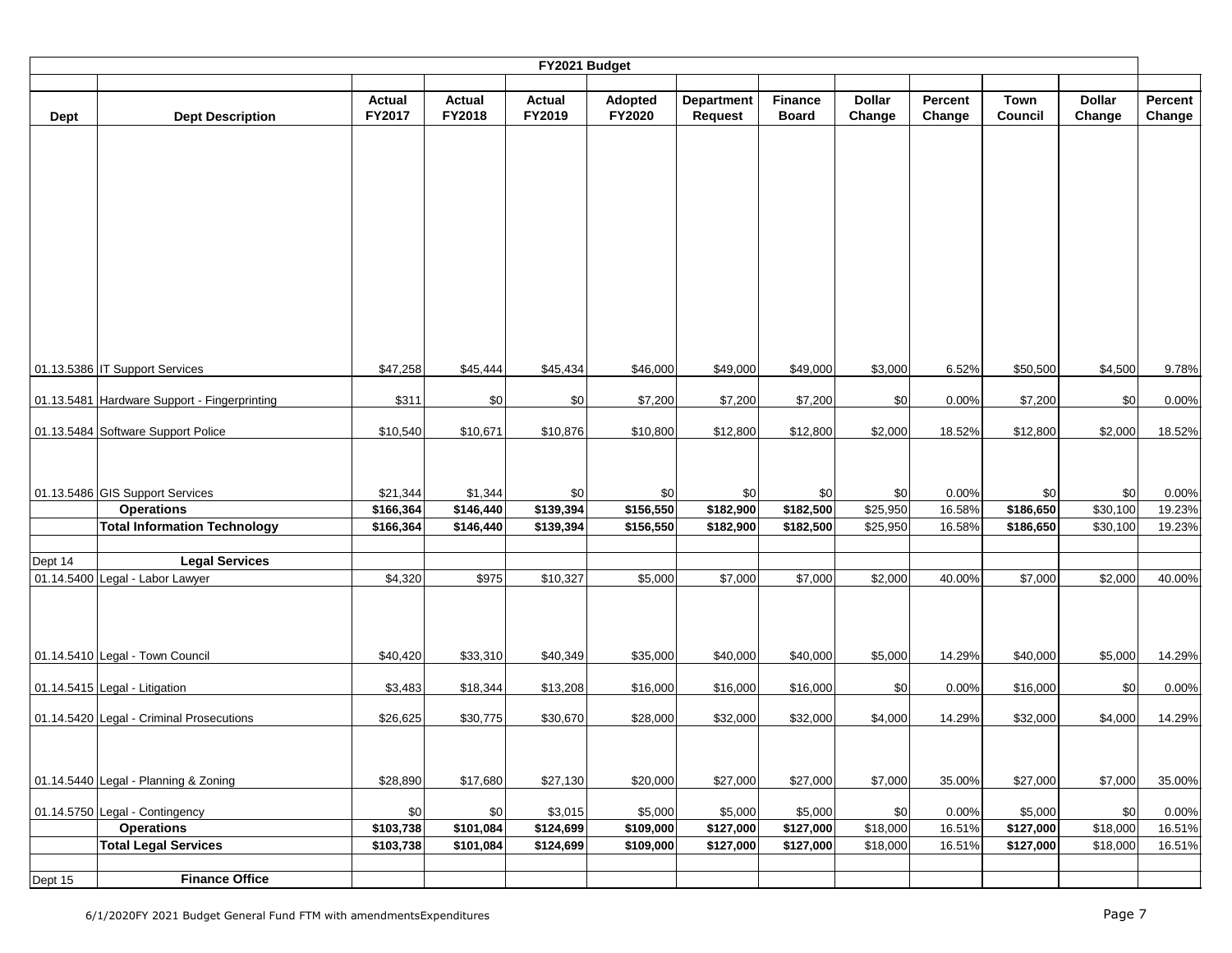|                      |                                           |               |               | FY2021 Budget |                |                   |                |               |          |           |               |           |
|----------------------|-------------------------------------------|---------------|---------------|---------------|----------------|-------------------|----------------|---------------|----------|-----------|---------------|-----------|
|                      |                                           |               |               |               |                |                   |                |               |          |           |               |           |
|                      |                                           | Actual        | Actual        | Actual        | <b>Adopted</b> | <b>Department</b> | <b>Finance</b> | <b>Dollar</b> | Percent  | Town      | <b>Dollar</b> | Percent   |
| Dept                 | <b>Dept Description</b>                   | <b>FY2017</b> | <b>FY2018</b> | FY2019        | FY2020         | Request           | <b>Board</b>   | Change        | Change   | Council   | Change        | Change    |
|                      | 01.15.5000 Regular Wages (2)              | \$84,532      | \$95,946      | \$108,145     | \$125,586      | \$125,604         | \$125,604      | \$18          | 0.01%    | \$125,604 | \$18          | 0.01%     |
|                      |                                           |               |               |               |                |                   |                |               |          |           |               |           |
| 01.15.5060 Overtime  |                                           |               |               |               |                | \$6,500           | \$6,500        |               |          | \$6,500   |               |           |
| 01.15.5100 FICA      |                                           | \$6,597       | \$7,538       | \$8,407       | \$9,607        | \$10,108          | \$10,108       | \$501         | 5.21%    | \$10,108  | \$501         | 5.21%     |
|                      | 01.15.5102 Health Insurance               | \$3,936       | \$5,282       | \$11,256      | \$8,967        | \$9,560           | \$9,560        | \$593         | 6.61%    | \$9,560   | \$593         | 6.61%     |
|                      | 01.15.5103 Dental Insurance               | \$0           | \$114         | \$212         | \$180          | \$180             | \$180          | \$0           | 0.00%    | \$180     | \$0           | 0.00%     |
|                      | 01.15.5130 Municipal Retirement           | \$8,312       | \$8,294       | \$7,193       | \$12,383       | \$12,385          | \$12,385       | \$2           | 0.02%    | \$10,802  | $-$1,581$     | $-12.77%$ |
| 01.15.5132 TIAA-cref |                                           | \$0           | \$0           | \$0           | \$1,256        | \$1,256           | \$1,256        | \$0           | $0.00\%$ | \$1,256   | \$0           | 0.00%     |
|                      | 01.15.5150 Workers Compensation Insurance | \$177         | \$111         | \$202         | \$200          | \$200             | \$200          | \$0           | 0.00%    | \$200     | \$0           | 0.00%     |
|                      | Personnel                                 | \$103,554     | \$117,285     | \$135,415     | \$158,179      | \$165,793         | \$165,793      | \$7,614       | 4.81%    | \$164,210 | \$6,031       | 3.81%     |
|                      | 01.15.5200 Office Supplies                | \$455         | \$1,696       | \$1,435       | \$1,750        | \$1,750           | \$1,750        | \$0           | $0.00\%$ | \$1,750   | \$0           | 0.00%     |
|                      | 01.15.5250 Education/Training/Seminars    | \$567         | \$668         | \$55          | \$600          | \$600             | \$600          | \$0           | 0.00%    | \$600     | \$0           | 0.00%     |
|                      |                                           |               |               |               |                |                   |                |               |          |           |               |           |
| 01.15.5260 Dues      |                                           | \$280         | \$280         | \$0           | \$300          | \$300             | \$300          | \$0           | $0.00\%$ | \$300     | \$0           | 0.00%     |
| 01.15.5264 Travel    |                                           | \$729         | \$585         | \$550         | \$750          | \$750             | \$750          | \$0           | $0.00\%$ | \$750     | \$0           | 0.00%     |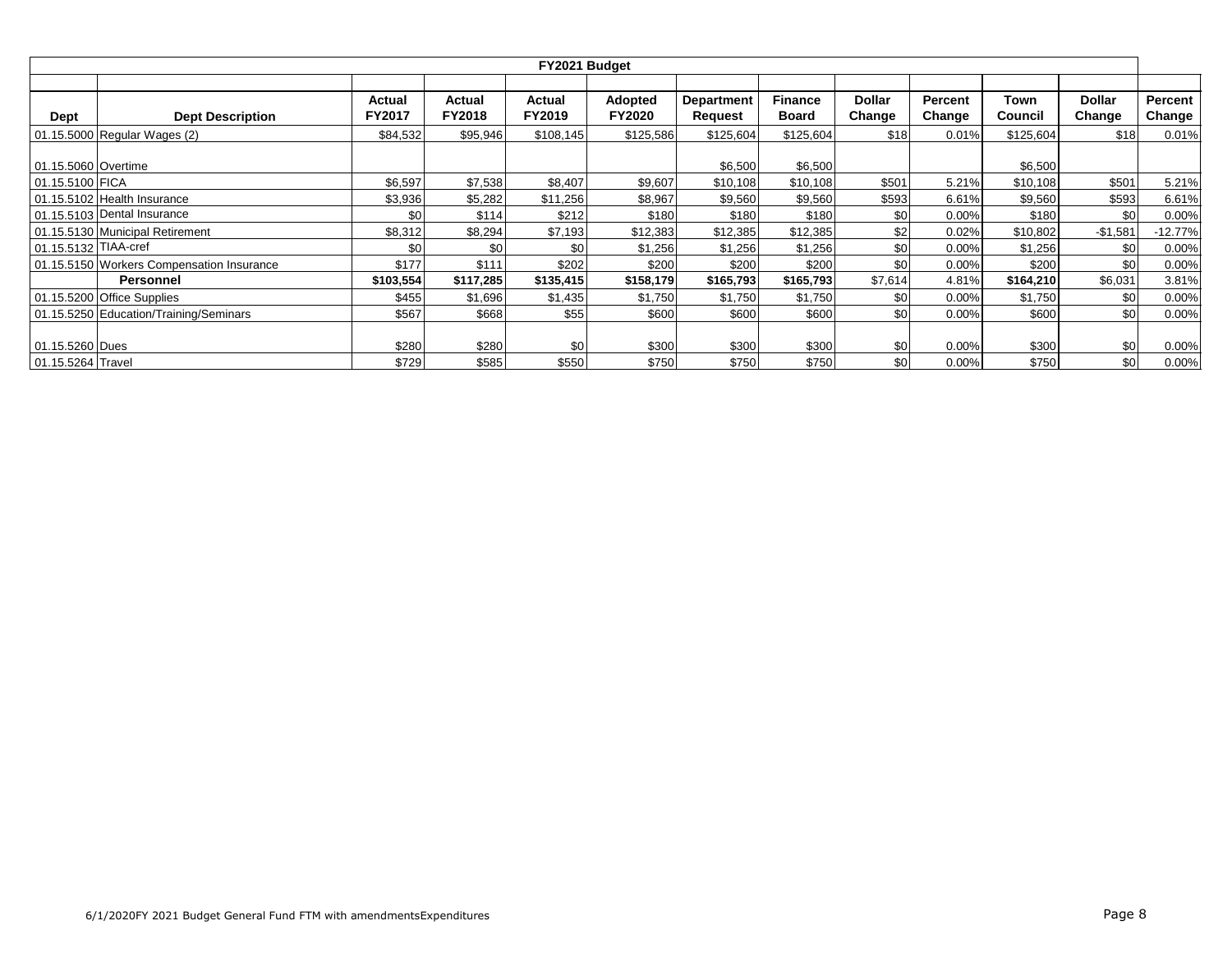|                      |                                           |           |           | FY2021 Budget |           |                   |                |               |           |             |               |           |
|----------------------|-------------------------------------------|-----------|-----------|---------------|-----------|-------------------|----------------|---------------|-----------|-------------|---------------|-----------|
|                      |                                           |           |           |               |           |                   |                |               |           |             |               |           |
|                      |                                           | Actual    | Actual    | Actual        | Adopted   | <b>Department</b> | <b>Finance</b> | <b>Dollar</b> | Percent   | <b>Town</b> | <b>Dollar</b> | Percent   |
| Dept                 | <b>Dept Description</b>                   | FY2017    | FY2018    | FY2019        | FY2020    | <b>Request</b>    | <b>Board</b>   | Change        | Change    | Council     | Change        | Change    |
|                      | 01.15.5390 Data Processing - Payroll      | \$14,240  | \$13,184  | \$13,513      | \$15,000  | \$15,000          | \$15,000       | \$0           | 0.00%     | \$15,000    | \$0           | 0.00%     |
|                      | <b>Operations</b>                         | \$16,271  | \$16,413  | \$15,553      | \$18,400  | \$18,400          | \$18,400       | \$0           | 0.00%     | \$18,400    | \$0           | 0.00%     |
|                      | <b>Total Finance Office</b>               | \$119,825 | \$133,698 | \$150,968     | \$176,579 | \$184,193         | \$184,193      | \$7,614       | 4.31%     | \$182,610   | \$6,031       | 3.42%     |
|                      |                                           |           |           |               |           |                   |                |               |           |             |               |           |
| Dept 16              | <b>Tax Assessor's Office</b>              |           |           |               |           |                   |                |               |           |             |               |           |
|                      | 01.16.5000 Regular Wages (2)              | \$63,888  | \$72,392  | \$75,172      | \$77,527  | \$79,078          | \$79,078       | \$1,551       | 2.00%     | \$79,078    | \$1,551       | 2.00%     |
| 01.16.5100 FICA      |                                           | \$4,897   | \$5,420   | \$5,523       | \$5,931   | \$6,049           | \$6,049        | \$118         | 1.99%     | \$6,049     | \$118         | 1.99%     |
|                      | 01.16.5102 Health Insurance               | \$15,801  | \$18,701  | \$22,208      | \$21,507  | \$18,554          | \$18,554       | $-$2,953$     | $-13.73%$ | \$18,188    | $-$3,319$     | $-15.43%$ |
|                      | 01.16.5103 Dental Insurance               | \$0       | \$864     | \$839         | \$796     | \$562             | \$562          | $-$234$       | $-29.40%$ | \$562       | $-$234$       | $-29.40%$ |
|                      | 01.16.5130 Municipal Retirement           | \$6,053   | \$6,079   | \$6,152       | \$7,644   | \$7,797           | \$7,797        | \$153         | 2.00%     | \$6,801     | $-$ \$843     | $-11.03%$ |
| 01.16.5132 TIAA-cref |                                           | \$0       | \$0       | \$0           | \$775     | \$791             | \$791          | \$16          | 2.06%     | \$791       | \$16          | 2.06%     |
|                      | 01.16.5150 Workers Compensation Insurance | \$138     | \$87      | \$139         | \$170     | \$170             | \$170          | \$0           | 0.00%     | \$170       | \$0           | 0.00%     |
|                      | <b>Personnel</b>                          | \$90,777  | \$103,543 | \$110,033     | \$114,350 | \$113,001         | \$113,001      | $-$1,349$     | $-1.18%$  | \$111,639   | $-$2,711$     | $-2.37%$  |
|                      | 01.16.5200 Office Supplies                | \$0       | \$0       | \$0           | \$500     | \$500             | \$500          | \$0           | 0.00%     | \$500       | \$0           | 0.00%     |
|                      |                                           |           |           |               |           |                   |                |               |           |             |               |           |
| 01.16.5202 Postage   |                                           | \$4,187   | \$4,272   | \$4,357       | \$4,680   | \$4,680           | \$4,680        | \$0           | 0.00%     | \$4,680     | \$0           | 0.00%     |
|                      | 01.16.5250 Educational Training           | \$0       | \$0       | \$0           | \$100     | \$100             | \$100          | \$0           | 0.00%     | \$100       | \$0           | 0.00%     |
|                      | 01.16.5256 Books/Manuals/Subscriptions    | \$0       | \$275     | \$280         | \$280     | \$280             | \$280          | \$0           | 0.00%     | \$280       | \$0           | 0.00%     |
| 01.16.5260 Dues      |                                           | \$200     | \$215     | \$190         | \$215     | \$215             | \$215          | \$0           | 0.00%     | \$215       | \$0           | 0.00%     |
| 01.16.5264 Travel    |                                           | \$81      | \$141     | \$181         | \$600     | \$600             | \$600          | \$0           | 0.00%     | \$600       | \$0           | 0.00%     |
|                      | 01.16.5321 RI Vehicle Value Commission    | \$107     | \$107     | \$0           | \$110     | \$110             | \$110          | \$0           | 0.00%     | \$110       | \$0           | 0.00%     |
|                      | 01.16.5369 Equipment Replacement          |           |           |               |           | \$2,000           | \$2,000        |               |           | \$2,000     |               |           |
|                      |                                           |           |           |               |           |                   |                |               |           |             |               |           |
|                      |                                           |           |           |               |           |                   |                |               |           |             |               |           |
|                      |                                           |           |           |               |           |                   |                |               |           |             |               |           |
|                      | 01.16.5328 Tax Bills/Tax Rolls            | \$6,910   | \$6,891   | \$7,748       | \$7,960   | \$8,000           | \$8,000        | \$40          | 0.50%     | \$8,000     | \$40          | 0.50%     |
|                      | <b>Operations</b>                         | \$11,485  | \$11,901  | \$12,756      | \$14,445  | \$16,485          | \$16,485       | \$2,040       | 14.12%    | \$16,485    | \$2,040       | 14.12%    |
|                      | <b>Total Tax Assessor's Office</b>        | \$102,262 | \$115,444 | \$122,789     | \$128,795 | \$129,486         | \$129,486      | \$691         | 0.54%     | \$128,124   | $-$671$       | $-0.52%$  |
|                      |                                           |           |           |               |           |                   |                |               |           |             |               |           |
| Dept 17              | <b>Tax Collector's Office</b>             |           |           |               |           |                   |                |               |           |             |               |           |
|                      | 01.17.5000 Regular Wages (1)              | \$31,176  | \$31,938  | \$36,436      | \$37,230  | \$38,383          | \$38,383       | \$1,153       | 3.10%     | \$38,383    | \$1,153       | 3.10%     |
|                      |                                           |           |           |               |           |                   |                |               |           |             |               |           |
|                      | 01.17.5001 Part Time Wages (1)            | \$11,785  | \$12,383  | \$15,333      | \$15,814  | \$16,334          | \$16,334       | \$520         | 3.29%     | \$16,334    | \$520         | 3.29%     |
| 01.17.5100 FICA      |                                           | \$3,507   | \$3,628   | \$4,201       | \$4,058   | \$4,186           | \$4,186        | \$128         | 3.15%     | \$4,186     | \$128         | 3.15%     |
|                      | 01.17.5102 Health Insurance               | \$2,880   | \$3,101   | \$3,148       | \$3,054   | \$3,262           | \$3,262        | \$208         | 6.81%     | \$3,178     | \$124         | 4.06%     |
|                      | 01.17.5103 Dental Insurance               | \$0       | \$0       | \$0           | \$0       | \$0               | \$0            | \$0           | 0.00%     | \$0         | \$0           | 0.00%     |
|                      | 01.17.5130 Municipal Retirement -ER 1452  | \$3,126   | \$2,989   | \$3,213       | \$3,671   | \$3,692           | \$3,692        | \$21          | 0.57%     | \$3,220     | $-$451$       | $-12.29%$ |
| 01.17.5132 TIAA-cref |                                           | \$0       | \$0       | \$0           | \$372     | \$374             | \$374          | \$2           | 0.54%     | \$374       | \$2           | 0.54%     |
|                      | 01.17.5150 Workers Compensation Insurance | \$85      | \$63      | \$107         | \$100     | \$115             | \$115          | \$15          | 15.00%    | \$115       | \$15          | 15.00%    |
|                      | Personnel                                 | \$52,559  | \$54,102  | \$62,438      | \$64,299  | \$66,346          | \$66,346       | \$2,047       | 3.18%     | \$65,790    | \$1,491       | 2.32%     |
|                      |                                           |           |           |               |           |                   |                |               |           |             |               |           |
|                      | 01.17.5200 Office Supplies                | \$413     | \$394     | \$97          | \$750     | \$750             | \$750          | \$0           | 0.00%     | \$750       | \$0           | 0.00%     |
|                      | 01.17.5229 Professional Services          | \$7,314   | \$4,771   | \$2,952       | \$6,500   | \$6,500           | \$6,500        | \$0           | 0.00%     | \$6,500     | \$0           | 0.00%     |
|                      | 01.17.5250 Education/Training/Seminars    | \$44      | \$56      | \$140         | \$400     | \$400             | \$400          | $$0$          | 0.00%     | \$400       | \$0           | 0.00%     |
| 01.17.5260 Dues      |                                           | \$135     | \$168     | \$60          | \$60      | \$60              | \$60           | \$0           | 0.00%     | \$60        | \$0           | 0.00%     |
|                      |                                           |           |           |               |           |                   |                |               |           |             |               |           |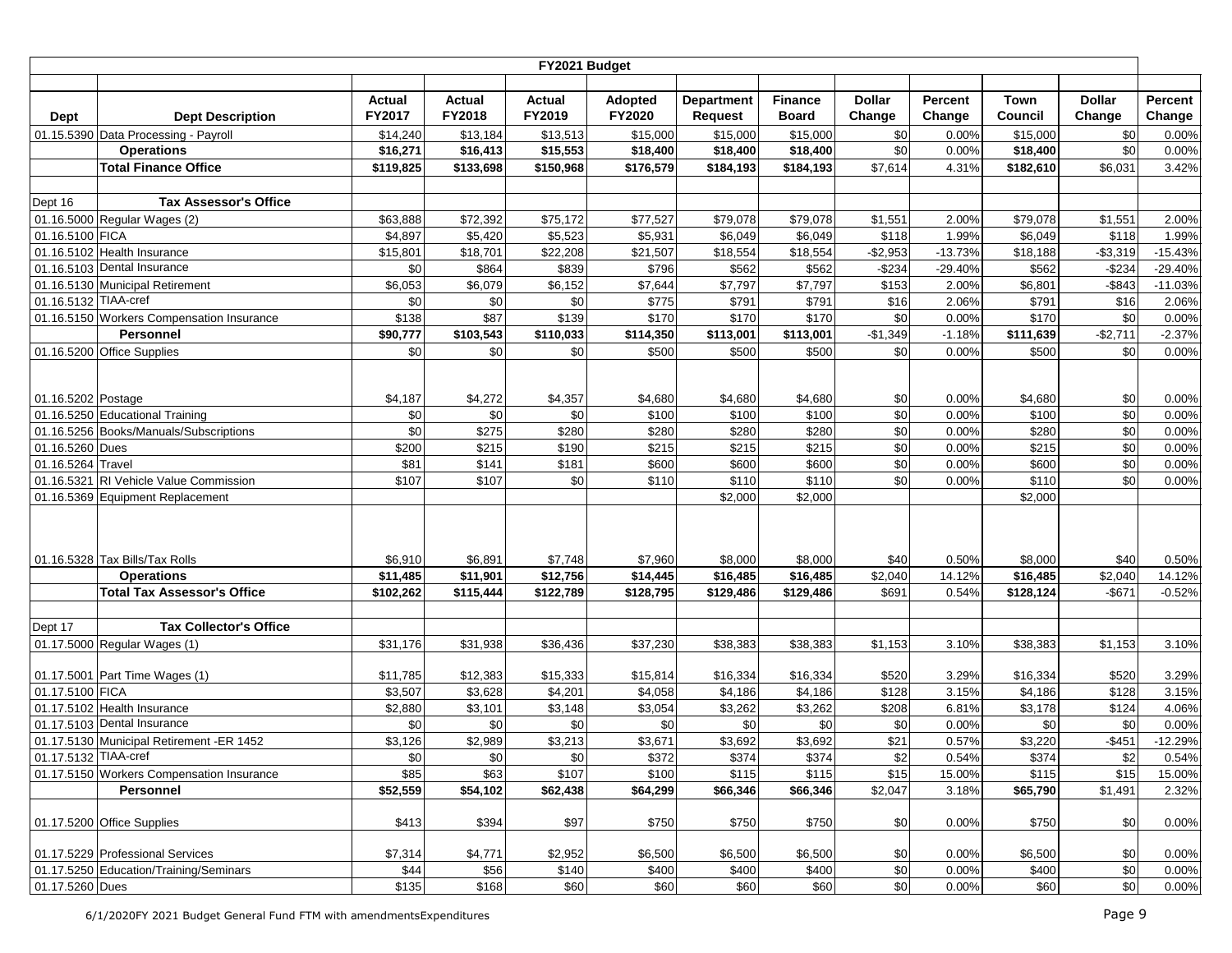|                      |                                     |               |               | FY2021 Budget |               |                   |                |                  |                |          |               |         |
|----------------------|-------------------------------------|---------------|---------------|---------------|---------------|-------------------|----------------|------------------|----------------|----------|---------------|---------|
|                      |                                     |               |               |               |               |                   |                |                  |                |          |               |         |
|                      |                                     | Actual        | Actual        | Actual        | Adopted       | <b>Department</b> | <b>Finance</b> | <b>Dollar</b>    | <b>Percent</b> | Town     | <b>Dollar</b> | Percent |
| <b>Dept</b>          | <b>Dept Description</b>             | <b>FY2017</b> | <b>FY2018</b> | FY2019        | <b>FY2020</b> | Request           | <b>Board</b>   | Change           | Change         | Council  | Change        | Change  |
|                      |                                     |               |               |               |               |                   |                |                  |                |          |               |         |
| 01.17.5264 Travel    |                                     | \$0           | \$71          | \$57          | \$160         | \$160             | \$160          | \$0 <sub>1</sub> | 0.00%          | \$160    | \$0           | 0.00%   |
|                      | 01.17.5369 Equipment Replacement    |               |               |               | \$0           | \$300             | \$300          | \$300            | 100.00%        | \$300    | \$300         | 100.00% |
|                      | <b>Operations</b>                   | \$7,906       | \$5,460       | \$3,306       | \$7,870       | \$8,170           | \$8,170        | \$300            | 3.81%          | \$8,170  | \$300         | 3.81%   |
|                      | <b>Total Tax Collector's Office</b> | \$60,465      | \$59,562      | \$65,744      | \$72,169      | \$74,516          | \$74,516       | \$2,347          | 3.25%          | \$73,960 | \$1,791       | 2.48%   |
|                      | <b>Town Hall/General Government</b> |               |               |               |               |                   |                |                  |                |          |               |         |
| Dept 18              |                                     |               |               |               |               |                   |                |                  |                |          |               |         |
|                      | 01.18.5200 Office Supplies          | \$3,459       | \$3,704       | \$3,086       | \$3,500       | \$3,500           | \$3,500        | \$0 <sub>1</sub> | $0.00\%$       | \$3,500  | \$0           | 0.00%   |
| 01.18.5202 Postage   |                                     | \$5,335       | \$6,665       | \$8,603       | \$11,000      | \$11,000          | \$11,000       | \$0              | 0.00%          | \$11,000 | \$0           | 0.00%   |
| 01.18.5215 Telephone |                                     | \$11,611      | \$11,692      | \$10,881      | \$13,500      | \$13,500          | \$13,500       | \$0              | 0.00%          | \$13,500 | \$0           | 0.00%   |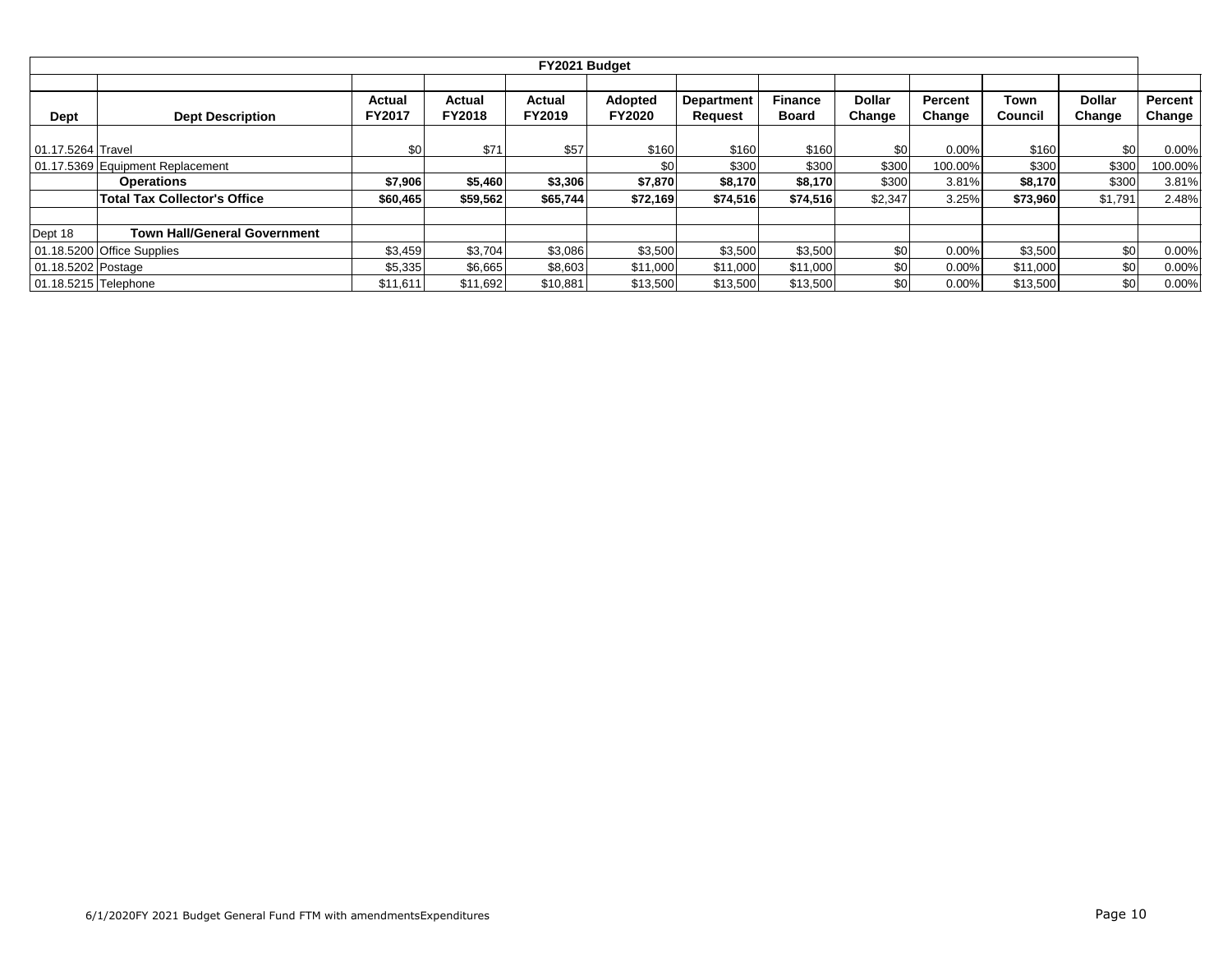|                        |                                                                |                      |               | FY2021 Budget |                     |                   |                     |               |                |           |               |                |
|------------------------|----------------------------------------------------------------|----------------------|---------------|---------------|---------------------|-------------------|---------------------|---------------|----------------|-----------|---------------|----------------|
|                        |                                                                |                      |               |               |                     |                   |                     |               |                |           |               |                |
|                        |                                                                | <b>Actual</b>        | <b>Actual</b> | Actual        | Adopted             | <b>Department</b> | <b>Finance</b>      | <b>Dollar</b> | Percent        | Town      | <b>Dollar</b> | Percent        |
| <b>Dept</b>            | <b>Dept Description</b>                                        | FY2017               | FY2018        | FY2019        | FY2020              | <b>Request</b>    | <b>Board</b>        | Change        | Change         | Council   | Change        | Change         |
| 01.18.5217 Electricity |                                                                | \$9,496              | \$10,585      | \$12,046      | \$14,500            | \$14,500          | \$14,500            | \$0           | 0.00%          | \$14,500  | \$0           | 0.00%          |
|                        |                                                                |                      |               |               |                     |                   |                     |               |                |           |               |                |
| 01.18.5226 Advertising |                                                                | \$5,479              | \$3,912       | \$2,251       | \$5,000             | \$5,000           | \$5,000             | \$0           | 0.00%          | \$5,000   | \$0           | 0.00%          |
|                        | 01.18.5229 Professional Services                               | \$2,400              | \$5,105       | \$3,300       | \$3,850             | \$3,850           | \$3,850             | \$0           | 0.00%          | \$3,850   | \$0           | 0.00%          |
|                        | 01.18.5231 Office Equipment Repair                             | \$0                  | \$0           | \$0           | \$150               | \$150             | \$150               | \$0           | 0.00%          | \$150     | \$0           | 0.00%          |
|                        | 01.18.5260 RI League of Cities & Towns                         | \$2,875              | \$2,875       | \$3,222       | \$3,383             | \$3,383           | \$3,552             | \$169         | 5.00%          | \$3,552   | \$169         | 5.00%          |
|                        | 01.18.5371 Fee for Shredding                                   | \$2,992              | \$826         | \$689         | \$750               | \$750             | \$750               | \$0           | 0.00%          | \$750     | \$0           | 0.00%          |
|                        | 01.18.5399 Miscellaneous Expenses                              | \$4,044<br>\$47,691  | \$3,594       | \$1,677       | \$2,500<br>\$58,133 | \$2,500           | \$2,500<br>\$58,302 | \$0<br>\$169  | 0.00%<br>0.29% | \$2,500   | \$0<br>\$169  | 0.00%<br>0.29% |
|                        | <b>Operations</b><br><b>Total Town Hall/General Government</b> |                      | \$48,958      | \$45,755      |                     | \$58,133          |                     |               |                | \$58,302  |               |                |
|                        |                                                                | \$47,691             | \$48,958      | \$45,755      | \$58,133            | \$58,133          | \$58,302            | \$169         | 0.29%          | \$58,302  | \$169         | 0.29%          |
| Dept 19                | <b>Public Works Department</b>                                 |                      |               |               |                     |                   |                     |               |                |           |               |                |
|                        | 01.19.5000 Regular Wages (8)                                   | \$347,980            | \$357,122     | \$430,235     | \$434,393           | \$487,113         | \$487,113           | \$52,720      | 12.14%         | \$487,113 | \$52,720      | 12.14%         |
|                        | 01.19.5010 Part Time Wages                                     | \$3,518              | \$4,219       | \$836         | \$3,500             | \$3,500           | \$3,500             | \$0           | 0.00%          | \$3,500   | \$0           | 0.00%          |
| 01.19.5060 Overtime    |                                                                | \$36,429             | \$53,398      | \$51,905      | \$43,000            | \$45,000          | \$45,000            | \$2,000       | 4.65%          | \$45,000  | \$2,000       | 4.65%          |
|                        | 01.19.5065 Emergency Overtime                                  | \$0                  | \$30,335      | \$0           | \$0                 | \$0               | \$0                 | \$0           | 0.00%          | \$0       | \$0           | 0.00%          |
| 01.19.5100 FICA        |                                                                | \$28,882             | \$33,200      | \$36,050      | \$36,521            | \$40,630          | \$40,630            | \$4,109       | 11.25%         | \$40,630  | \$4,109       | 11.25%         |
|                        | 01.19.5102 Health Insurance                                    | \$69,674             | \$76,977      | \$74,033      | \$73,631            | \$85,637          | \$85,637            | \$12,006      | 16.31%         | \$83,862  | \$10,231      | 13.89%         |
|                        | 01.19.5103 Dental Insurance                                    | \$0                  | \$3,521       | \$2,810       | \$2,140             | \$2,320           | \$2,320             | \$180         | 8.41%          | \$2,511   | \$371         | 17.34%         |
|                        | 01.19.5130 Municipal Retirement -ER 1452                       | $\overline{$}33,720$ | \$33,584      | \$36,122      | \$42,831            | \$48,029          | \$48,029            | \$5,198       | 12.14%         | \$41,892  | $-$ \$939     | $-2.19%$       |
| 01.19.5132 TIAA-cref   |                                                                | \$0                  | \$0           | \$0           | \$4,344             | \$4,871           | \$4,871             | \$527         | 12.13%         | \$4,871   | \$527         | 12.13%         |
|                        | 01.19.5150 Workers Compensation Insurance                      | \$37,175             | \$23,721      | \$46,239      | \$41,750            | \$47,000          | \$47,000            | \$5,250       | 12.57%         | \$47,000  | \$5,250       | 12.57%         |
|                        | Personnel                                                      | \$557,378            | \$616,077     | \$678,230     | \$682,110           | \$764,100         | \$764,100           | \$81,990      | 12.02%         | \$756,379 | \$74,269      | 10.89%         |
|                        | 01.19.5200 Office Supplies                                     | \$413                | \$392         | \$490         | \$0                 | \$0               | \$0                 | \$0           | 0.00%          | \$0       | \$0           | 0.00%          |
| 01.19.5215 Telephone   |                                                                | \$6,477              | \$6,809       | \$6,375       | \$7,800             | \$7,800           | \$7,800             | \$0           | 0.00%          | \$7,800   | \$0           | 0.00%          |
| 01.19.5260 Dues        |                                                                | \$25                 | \$25          | \$25          | \$25                | \$25              | \$25                | \$0           | 0.00%          | \$25      | \$0           | 0.00%          |
|                        | 01.19.5285 Building Maintenance                                | \$4,692              | \$3,685       | \$2,128       | \$2,000             | \$2,000           | \$2,000             | \$0           | 0.00%          | \$2,000   | \$0           | 0.00%          |
|                        | 01.19.5300 Fuel / State Fleet Ops                              | \$4,737              | \$6,095       | \$6,835       | \$7,260             | \$7,260           | \$7,260             | \$0           | 0.00%          | \$7,260   | \$0           | 0.00%          |
|                        | 01.19.5310 Emergency Purchases                                 | \$0                  | \$498         | \$0           | \$0                 | \$0               | \$0                 | \$0           | 0.00%          | \$0       | \$0           | 0.00%          |
|                        | 01.19.5325 Clothing Allowance                                  | \$9,476              | \$13,163      | \$12,270      | \$11,200            | \$13,000          | \$13,000            | \$1,800       | 16.07%         | \$13,000  | \$1,800       | 16.07%         |
|                        | 01.19.5359 Tree Maintenance                                    | \$0                  | \$0           | \$82,180      | \$35,000            | \$35,000          | \$35,000            | \$0           | 0.00%          | \$35,000  | \$0           | 0.00%          |
|                        | 01.19.5360 Snow Removal                                        | \$99.007             | \$90,829      | \$56,888      | \$100,000           | \$100,000         | \$100,000           | \$0           | 0.00%          | \$100,000 | \$0           | 0.00%          |
|                        | 01.19.5361 Street Maintenance - Gravel                         | \$9,344              | \$6,816       | \$10,180      | \$7,000             | \$7,000           | \$7,000             | \$0           | 0.00%          | \$7,000   | \$0           | 0.00%          |
|                        | 01.19.5362 Street Maintenance - Drainage                       | \$13,335             | \$10,352      | \$10,440      | \$10,000            | \$10,000          | \$10,000            | \$0           | 0.00%          | \$10,000  | \$0           | 0.00%          |
|                        | 01.19.5363 Street Maintenance - Asphalt/Patch                  | \$11,312             | \$15,966      | \$11,242      | \$18,000            | \$18,000          | \$18,000            | \$0           | 0.00%          | \$18,000  | \$0           | 0.00%          |
| 01.19.5364             | Street Maintenance - Signs & Post                              | \$6,059              | \$4,679       | \$4,805       | \$3,000             | \$5,000           | \$5,000             | \$2,000       | 66.67%         | \$5,000   | \$2,000       | 66.67%         |
|                        |                                                                |                      |               |               |                     |                   |                     |               |                |           |               |                |
|                        | 01.19.5367 Equipment Rental/Contracted Services                | \$7,920              | \$10,055      | \$6,080       | \$12,000            | \$12,000          | \$12,000            | \$0           | 0.00%          | \$12,000  | \$0           | 0.00%          |
|                        | 01.19.5368 Engineering                                         | \$0                  | \$3,281       | \$1,008       | \$2,500             | \$2,500           | \$2,500             | \$0           | 0.00%          | \$2,500   | \$0           | 0.00%          |
|                        | 01.19.5370 Operating Supplies                                  | \$3,333              | \$828         | \$4,245       | \$5,000             | \$5,000           | \$5,000             | \$0           | 0.00%          | \$5,000   | \$0           | 0.00%          |
|                        | 01.19.5372 Fuel Oil & Lubricants                               | \$23,932             | \$42,844      | \$28,452      | \$30,000            | \$30,000          | \$30,000            | \$0           | 0.00%          | \$30,000  | \$0           | 0.00%          |
|                        | 01.19.5378 Equipment Maintenance & Parts                       | \$113,492            | \$99,173      | \$138,768     | \$120,000           | \$120,000         | \$120,000           | \$0           | 0.00%          | \$120,000 | \$0           | 0.00%          |
|                        | 01.19.5399 Licenses, registrations, etc                        | \$849                | \$1,074       | \$2,425       | \$1,000             | \$1,000           | \$1,000             | \$0           | 0.00%          | \$1,000   | \$0           | 0.00%          |
|                        | <b>Operations</b>                                              | \$314,403            | \$316,564     | \$384,836     | \$371,785           | \$375,585         | \$375,585           | \$3,800       | 1.02%          | \$375,585 | \$3,800       | 1.02%          |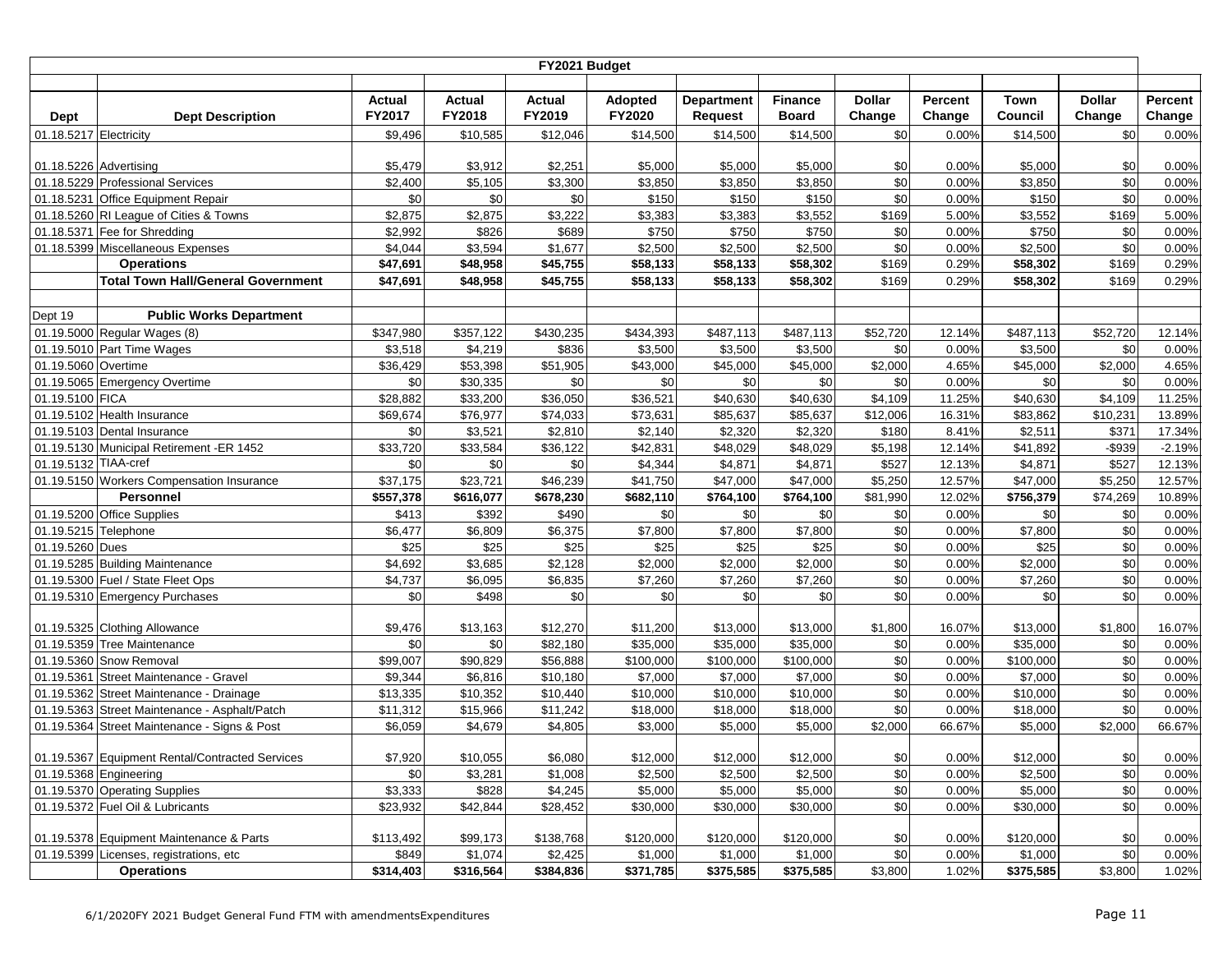|      |                                      |               |               | FY2021 Budget |                |                   |                |               |         |             |               |                  |
|------|--------------------------------------|---------------|---------------|---------------|----------------|-------------------|----------------|---------------|---------|-------------|---------------|------------------|
|      |                                      |               |               |               |                |                   |                |               |         |             |               |                  |
|      |                                      | <b>Actual</b> | Actual        | Actual        | <b>Adopted</b> | <b>Department</b> | <b>Finance</b> | <b>Dollar</b> | Percent | Town        | <b>Dollar</b> | <b>Percent</b> I |
| Dept | <b>Dept Description</b>              | FY2017        | <b>FY2018</b> | FY2019        | FY2020         | Reauest           | <b>Board</b>   | Change        | Change  | Council     | Change        | Change           |
|      | <b>Total Public Works Department</b> | \$871,781     | \$932.641     | \$1,063,066   | \$1,053,895    | \$1,139,685       | \$1.139.685    | \$85,790      | 8.14%   | \$1,131,964 | \$78,069      | 7.41%            |
|      | <b>Public Safety Department</b>      |               |               |               |                |                   |                |               |         |             |               |                  |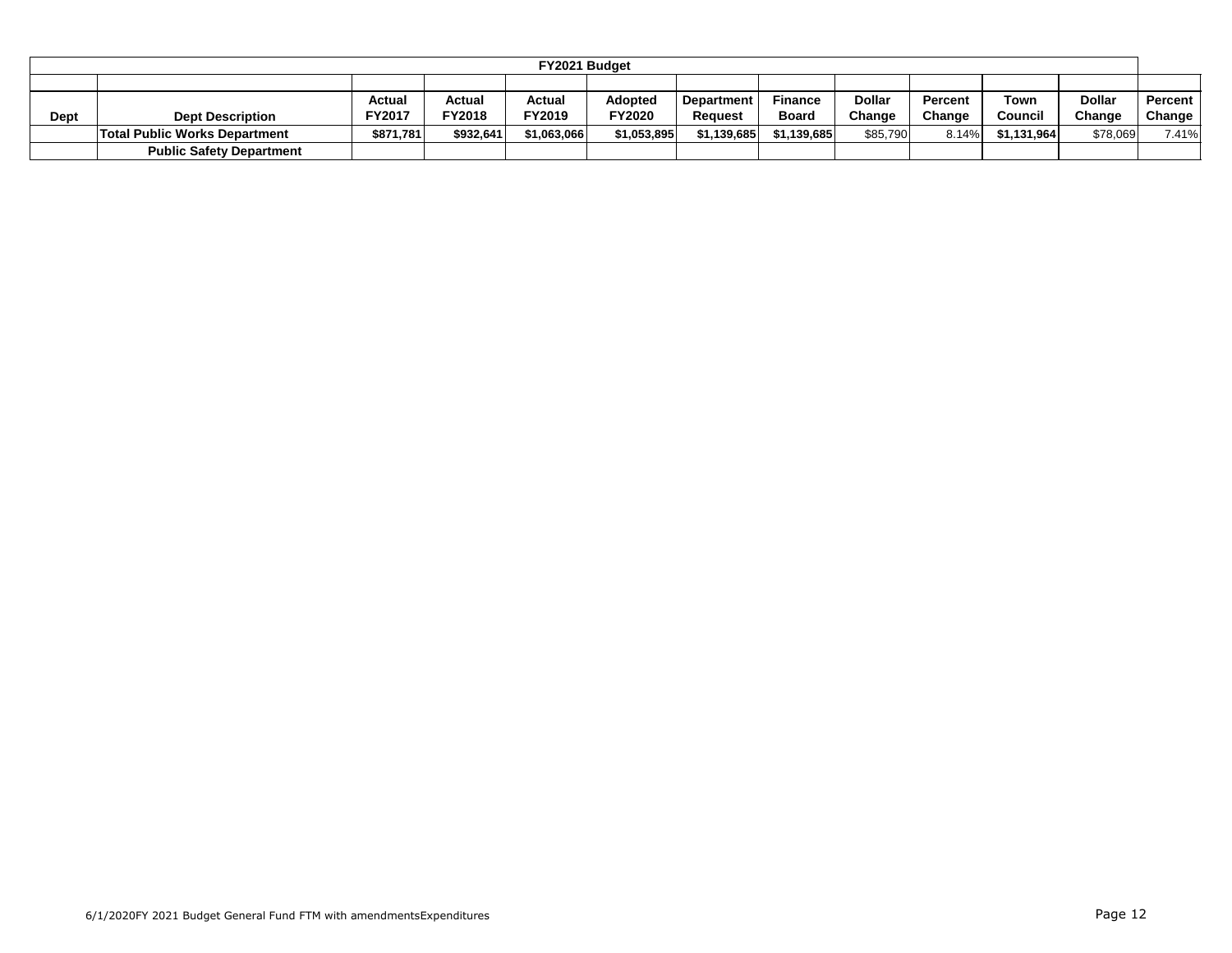|                        |                                                         |                  |                  | FY2021 Budget           |                          |                                     |                                |                         |                   |                 |                         |                   |
|------------------------|---------------------------------------------------------|------------------|------------------|-------------------------|--------------------------|-------------------------------------|--------------------------------|-------------------------|-------------------|-----------------|-------------------------|-------------------|
|                        |                                                         |                  |                  |                         |                          |                                     |                                |                         |                   |                 |                         |                   |
| <b>Dept</b>            | <b>Dept Description</b>                                 | Actual<br>FY2017 | Actual<br>FY2018 | <b>Actual</b><br>FY2019 | Adopted<br><b>FY2020</b> | <b>Department</b><br><b>Request</b> | <b>Finance</b><br><b>Board</b> | <b>Dollar</b><br>Change | Percent<br>Change | Town<br>Council | <b>Dollar</b><br>Change | Percent<br>Change |
| Dept 20X               | <b>Public Safety Administration</b>                     |                  |                  |                         |                          |                                     |                                |                         |                   |                 |                         |                   |
|                        | 01.200.5000 Regular Wages - Admin (1)                   | \$113,513        | \$214,273        | \$263,983               | \$263,873                | \$43,854                            | \$43,854                       | $-$220,019$             | $-83.38%$         | \$43,854        | $-$220,019$             | $-83.38%$         |
| 01.200.5060 Overtime   |                                                         | \$236,750        | \$261,997        | \$274,708               | \$230,000                | \$3,100                             | \$3,100                        | $-$226,900$             | $-98.65%$         | \$3,100         | $-$226,900$             | -98.65%           |
| 01.200.5080 Detail Pay |                                                         | \$101,126        | \$151,921        | \$148,151               | \$0                      | \$0                                 | \$0                            | \$0                     | 0.00%             | \$0             | \$0                     | 0.00%             |
| 01.200.5100 FICA       |                                                         | \$98,767         | \$104,323        | \$111,650               | \$104,960                | \$7,425                             | \$7,425                        | $-$97,535$              | -92.93%           | \$7,425         | $-$97,535$              | $-92.93%$         |
|                        | 01.200.5102 Health Insurance                            | \$235.272        | \$226,778        | \$237,375               | \$225,340                | \$14,357                            | \$14,357                       | $-$210,983$             | -93.63%           | \$14,176        | $-$211,164$             | $-93.71%$         |
|                        | 01.200.5103 Dental Insurance                            | \$0              | \$12,428         | \$10,780                | \$8,651                  | \$530                               | \$530                          | $-$8,121$               | $-93.87%$         | \$499           | $-$ \$8,152             | $-94.23%$         |
|                        | 01.200.5130 Municipal Retirement -ER1452                | \$19,847         | \$19,594         | \$22,476                | \$27,671                 | \$4,324                             | \$4,324                        | $-$23,347$              | $-84.37%$         | \$3,771         | $-$23,900$              | $-86.37%$         |
| 01.200.5132 TIAA-cref  |                                                         | \$0              | \$0              | \$0                     | \$1,716                  | \$440                               | \$440                          | $-$1,276$               | $-74.36%$         | \$440           | $-$1,276$               | $-74.36%$         |
|                        | 01.200.5150 Workers Compensation Insurance              | \$7,613          | \$1,633          | \$2,671                 | \$9,000                  | \$200                               | \$200                          | $-$8,800$               | $-97.78%$         | \$200           | $-$8,800$               | -97.78%           |
|                        | <b>Total Police Administration Personnel</b>            | \$812,888        | \$992,947        | \$1,071,794             | \$871,211                | \$74,230                            | \$74,230                       | -\$796,981              | $-91.48%$         | \$73,465        | $-$797,746$             | $-$7$             |
|                        | 01.200.5200 Office Supplies                             | \$5,665          | \$6,035          | \$5,400                 | \$6,500                  | \$6,500                             | \$6,500                        | \$0                     | 0.00%             | \$6,500         | \$0                     | 0.00%             |
| 01.200.5202 Postage    |                                                         | \$384            | \$288            | \$453                   | \$450                    | \$450                               | \$450                          | \$0                     | 0.00%             | \$450           | \$0                     | 0.00%             |
| 01.200.5215 Telephone  |                                                         | \$10,879         | \$13,662         | \$13,487                | 14500                    | 14500                               | 14500                          | \$0                     | 0.00%             | 14500           | \$0                     | 0.00%             |
|                        | 01.200.5400 Legal - Labor Lawyer                        | \$11,468         | \$8,862          | \$4,000                 | \$4,000                  | \$4,000                             | \$4,000                        | \$0                     | 0.00%             | \$4,000         | \$0                     | 0.00%             |
|                        | 01.200.5730 Unemployment                                | \$0              | \$469            | \$0                     | \$0                      | \$0                                 | \$0                            | \$0                     | 0.00%             | \$0             | \$0                     | 0.00%             |
|                        | <b>Total Police Admin Operating</b>                     | \$28,396         | \$29,316         | \$23,340                | \$25,450                 | \$25,450                            | \$25,450                       | \$0                     | 0.00%             | \$25,450        | \$0                     | 0.00%             |
|                        | <b>Total Police Administration</b>                      | \$841,284        | \$1,022,263      | \$1,095,134             | \$896,661                | \$99,680                            | \$99,680                       | $-$796,981$             | $-88.88%$         | \$98,915        | $-$797,746$             | $-88.97%$         |
|                        |                                                         |                  |                  |                         |                          |                                     |                                |                         |                   |                 |                         |                   |
|                        | <b>Public Safety Officers</b>                           |                  |                  |                         |                          |                                     |                                |                         |                   |                 |                         |                   |
|                        | 01.210.5001 Regular Wages - Sworn Officers (13) & Chief | \$870,982        | \$753,519        | \$803,720               | \$839,066                | \$997,639                           | \$997,639                      | \$158,573               | 18.90%            | \$997,639       | \$158,573               | 18.90%            |
|                        | 01.210.5010 Part Time Wages temp seasonal               |                  |                  |                         | \$0                      | \$0                                 | \$0                            | \$0                     | 0.00%             | \$0             | \$0                     | 0.00%             |
| 01.210.5060 overtime   |                                                         |                  |                  |                         | \$0                      | \$230,000                           | \$205,000                      | \$205,000               | 100.00%           | \$205,000       | \$205,000               | 100.00%           |
| 01.210.5080 Detail Pay |                                                         |                  |                  |                         | \$0                      | \$0                                 | \$0                            | \$0                     | 0.00%             | \$0             | \$0                     | 0.00%             |
| 01.210.5100 FICA       |                                                         |                  |                  |                         | \$0                      | \$109,050                           | \$109,050                      | \$109,050               | 100.00%           | \$109,050       | \$109,050               | 100.00%           |
|                        | 01.210.5102 Health Insurance                            |                  |                  |                         | \$0                      | \$175,825                           | \$175,825                      | \$175,825               | 100.00%           | \$177,705       | \$177,705               | 100.00%           |
|                        | 01.210.5103 Dental Insurance                            |                  |                  |                         | $\mathbf 0$              | 7217                                | 7217                           | \$7,217                 | 100.00%           | 7217            | \$7,217                 | 100.00%           |
|                        | 01.210.5130 Municipal Retirement -ER1454                |                  |                  |                         | \$0                      | \$8,233                             | \$8,233                        | \$8,233                 | 100.00%           | \$7,955         | \$7,955                 | 100.00%           |
|                        | 01.210.5131 Police Retirement - ER1454                  | \$85,488         | \$72,219         | \$75,178                | \$97,752                 | \$105,450                           | \$105,450                      | \$7,698                 | 7.88%             | \$110,250       | \$12,498                | 12.79%            |
| 01.210.5132 TIAA-cref  | 01.210.51xx Deferred Comp Plans                         |                  |                  |                         |                          | \$835                               | \$835                          | \$835                   | 100.00%           | \$835           | \$835                   | 100.00%           |
|                        | <b>Total Personnel Officers</b>                         |                  |                  |                         |                          | \$14,500                            | \$18,500                       | \$18,500                | 100.00%           | \$18,500        | \$18,500                | 100.00%           |
|                        |                                                         | \$956,470        | \$825,738        | \$878,898               | \$936,818                | \$1,648,749                         | \$1,627,749                    | \$690,931               | 73.75%            | \$1,634,151     | \$697,333               | 74.44%            |
|                        | 01.210.5250 Education/Training/Seminars                 | \$13,574         | \$18,449         | \$28,330                | \$25,000                 | \$25,000                            | \$25,000                       | \$0                     | 0.00%             | \$25,000        | \$0                     | 0.00%             |
| 01.210.5260 Dues       |                                                         | \$275            | \$610            | \$515                   | \$600                    | \$600                               | \$600                          | \$0                     | 0.00%             | \$600           | \$0                     | 0.00%             |
| 01.210.5264 Travel     |                                                         | \$418            | \$783            | \$669                   | \$700                    | \$700                               | \$700                          | \$0                     | 0.00%             | \$700           | \$0                     | 0.00%             |
|                        | 01.210.5300 Fuel / State Fleet Ops                      | \$39,873         | \$45,226         | \$51,528                | \$52,250                 | \$52,250                            | \$52,250                       | \$0                     | 0.00%             | \$52,250        | \$0                     | 0.00%             |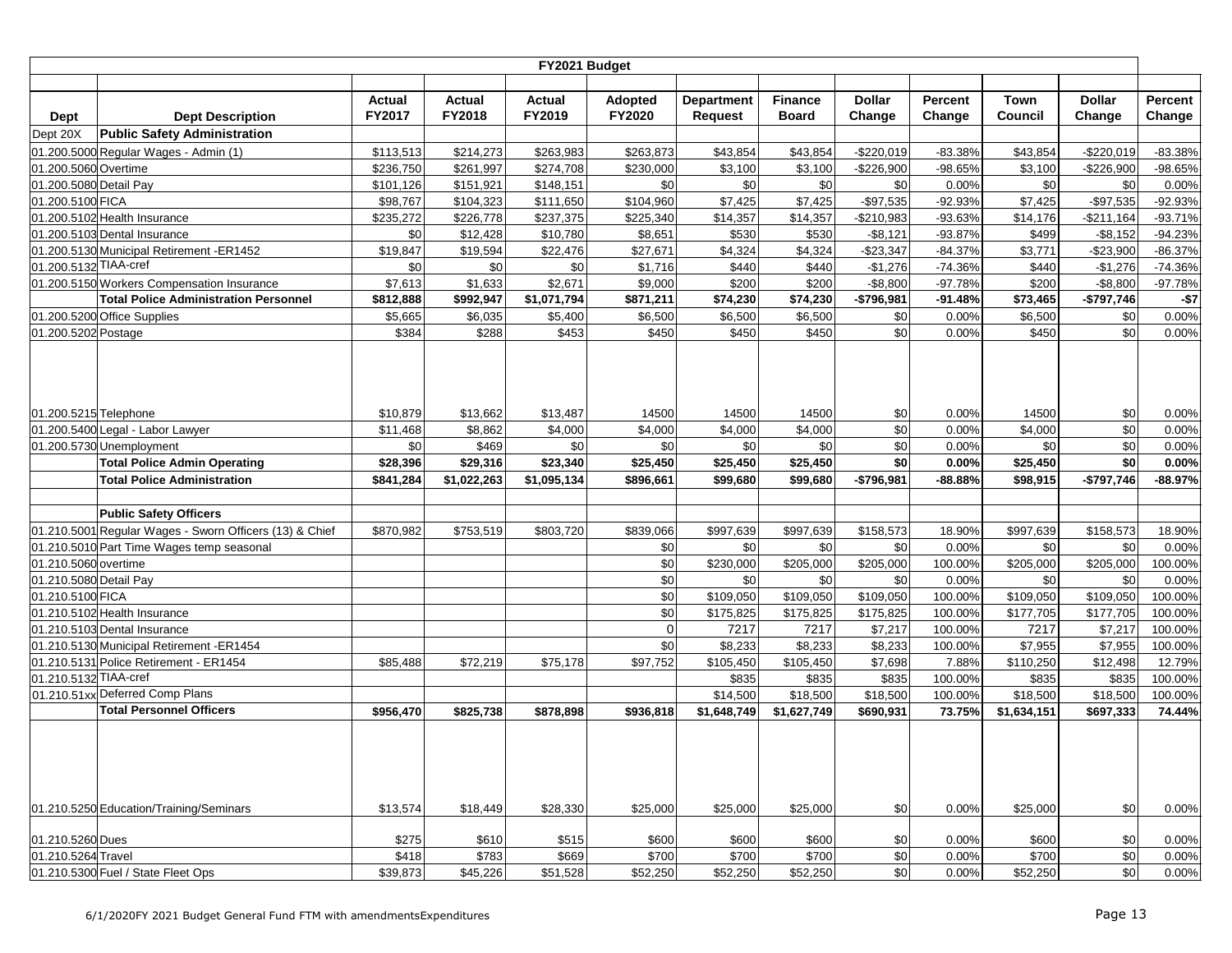|                        | FY2021 Budget                                          |                  |                         |                         |                   |                                     |                                |                         |                   |                        |                         |                   |  |  |
|------------------------|--------------------------------------------------------|------------------|-------------------------|-------------------------|-------------------|-------------------------------------|--------------------------------|-------------------------|-------------------|------------------------|-------------------------|-------------------|--|--|
| Dept                   | <b>Dept Description</b>                                | Actual<br>FY2017 | <b>Actual</b><br>FY2018 | <b>Actual</b><br>FY2019 | Adopted<br>FY2020 | <b>Department</b><br><b>Request</b> | <b>Finance</b><br><b>Board</b> | <b>Dollar</b><br>Change | Percent<br>Change | <b>Town</b><br>Council | <b>Dollar</b><br>Change | Percent<br>Change |  |  |
|                        | 01.210.5323 Vehicle Repairs / Maintenance              | \$30,081         | \$43,036                | \$29,081                |                   | \$30,000                            | \$30,000                       | \$0                     |                   | \$30,000               | \$0                     | 0.00%             |  |  |
|                        |                                                        |                  |                         |                         | \$30,000          |                                     |                                |                         | 0.00%             |                        |                         |                   |  |  |
| 01.210.5324 Uniforms   |                                                        | \$8,881          | \$18,793                | \$12,187                | \$12,000          | \$12,000                            | \$12,000                       | \$0                     | 0.00%             | \$12,000               | \$0                     | 0.00%             |  |  |
| 01.210.5353 Body Armor |                                                        | \$947            | \$2,415                 | \$0                     | \$1,500           | \$1,500                             | \$1,500                        | \$0                     | 0.00%             | \$1,500                | \$0                     | 0.00%             |  |  |
|                        | 01.210.5355 Fingerprinting                             | \$2,640          | \$3,190                 | \$2,940                 | \$3,500           | \$3,500                             | \$3,500                        | \$0                     | 0.00%             | \$3,500                | \$0                     | 0.00%             |  |  |
|                        | 01.210.5369 Small Equipment Purchases                  | \$12,063         | \$5,437                 | \$7,145                 | \$7,500           | \$7,500                             | \$7,500                        | \$0                     | 0.00%             | \$7,500                | \$0                     | 0.00%             |  |  |
|                        | 01.210.5378 Equip Repairs / Maint & Parts              | \$2,050          | \$1,414                 | \$2,280                 | \$2,000           | \$2,000                             | \$2,000                        | \$0                     | 0.00%             | \$2,000                | \$0                     | 0.00%             |  |  |
|                        |                                                        |                  |                         |                         |                   |                                     |                                |                         |                   |                        |                         |                   |  |  |
|                        | 01.210.5379 Emergency Repairs                          | \$1,735          | \$1,700                 | \$1,636                 | \$2,500           | \$2,500                             | \$2,500                        | \$0                     | 0.00%             | \$2,500                | \$0                     | 0.00%             |  |  |
| 01.210.5399 Misc.      |                                                        | \$684            | \$618                   | \$748                   | \$1,000           | \$1,000                             | \$1,000                        | \$0                     | 0.00%             | \$1,000                | \$0                     | 0.00%             |  |  |
|                        | <b>Operating Expense</b>                               | \$113,221        | \$141,671               | \$137,059               | \$138,550         | \$138,550                           | \$138,550                      | \$0                     | 0.00%             | \$138,550              | \$0                     | \$0               |  |  |
|                        | <b>Total Police Patrol</b>                             | \$1,069,691      | \$967,409               | \$1,015,957             | \$1,075,368       | \$1,787,299                         | \$1,766,299                    | \$690,931               | 64.25%            | \$1,772,701            | \$697,333               | \$1               |  |  |
|                        |                                                        |                  |                         |                         |                   |                                     |                                |                         |                   |                        |                         |                   |  |  |
|                        | 01.220.5000 Regular wages                              | \$15,230         | \$14,965                | \$15,390                | \$19,968          | \$132,871                           | \$132,871                      | \$112,903               | 565.42%           | \$132,871              | \$112,903               | 565.42%           |  |  |
|                        | 01.220.5001 Part-time wages                            |                  |                         |                         |                   | \$19,968                            | \$19,968                       | \$19,968                | 100.00%           | \$19,968               | \$19,968                | 100.00%           |  |  |
| 01.220.5060 Overtime   |                                                        |                  |                         |                         |                   | \$39,000                            | \$39,000                       | \$39,000                | 100.00%           | \$39,000               | \$39,000                | 100.00%           |  |  |
| 01.220.5100 FICA       |                                                        |                  |                         |                         |                   | \$14,675                            | \$14,675                       | \$14,675                | 100.00%           | \$14,675               | \$14,675                | 100.00%           |  |  |
|                        | 01.220.5102 Health Insurance                           |                  |                         |                         |                   | \$34,212                            | \$34,212                       | \$34,212                | 100.00%           | \$33,363               | \$33,363                | 100.00%           |  |  |
|                        | 01.220.5103 Dental Insurance                           |                  |                         |                         |                   | 890                                 | 890                            | \$890                   | 100.00%           | 837                    | \$837                   | 100.00%           |  |  |
|                        | 01.220.5130 Municipal Retirement -ER1453               |                  |                         |                         |                   | \$13,101                            | \$13,101                       | \$13,101                | 100.00%           | \$11,427               | \$11,427                | 100.00%           |  |  |
|                        | 01.220.5150 Workers Compensation Insurance             |                  |                         |                         |                   | \$1,328                             | \$1,328                        | \$1,328                 | 100.00%           | \$1,328                | \$1,328                 | 100.00%           |  |  |
|                        | Personnel                                              | \$15,230         | \$14,965                | \$15,390                | \$19,968          | \$256,045                           | \$256,045                      | \$236,077               | \$6               | \$253,469              | \$233,501               | \$6               |  |  |
| 01.220.5324 Uniforms   |                                                        |                  |                         |                         |                   |                                     |                                |                         |                   |                        |                         |                   |  |  |
|                        | <b>Operating Expense</b>                               | \$0              | \$0                     | \$0                     | \$0               | \$0                                 | \$0                            | \$0                     | \$0               | \$0                    | \$0                     | \$0               |  |  |
|                        | <b>Total Dispatch</b>                                  | \$15,230         | \$14,965                | \$15,390                | \$19,968          | \$256,045                           | \$256,045                      | \$236,077               | \$6               | \$253,469              | $\overline{$233,501}$   | \$6               |  |  |
|                        | <b>Total Public safety Department</b>                  | \$1,926,205      | \$2,004,637             | \$2,126,481             | \$1,991,997       | \$2,143,024                         | \$2,122,024                    | \$130,027               | \$5               | \$2,125,085            | \$133,088               | \$6               |  |  |
|                        |                                                        |                  |                         |                         |                   |                                     |                                |                         |                   |                        |                         |                   |  |  |
| Dept 21                | <b>Animal Control</b>                                  |                  |                         |                         |                   |                                     |                                |                         |                   |                        |                         |                   |  |  |
|                        | 01.21.5000 Regular Wages (1)                           | \$40,721         | \$35,139                | \$37,356                | \$45,022          | \$45,922                            | \$45,922                       | \$900                   | 2.00%             | \$47,725               | \$2,703                 | 6.00%             |  |  |
|                        |                                                        |                  |                         |                         |                   |                                     |                                |                         |                   |                        |                         |                   |  |  |
|                        |                                                        |                  |                         |                         |                   |                                     |                                |                         |                   |                        |                         |                   |  |  |
|                        | 01.21.5001 Part Time Wages (1) 10 hrs/weekends/hol13*8 | \$9,369          | \$4,910                 | \$8,107                 | \$10,000          | \$9,400                             | \$9,400                        | -\$600                  | $-6.00%$          | \$9,400                | $-$600$                 | $-6.00%$          |  |  |
|                        | 01.21.5010 Temporary part-time                         |                  |                         |                         |                   | \$3,500                             | \$3,500                        |                         |                   | \$3,500                |                         |                   |  |  |
| 01.21.5060 Overtime    |                                                        | \$2,269          | \$3,837                 | \$2,796                 | \$2,000           | \$2,500                             | \$2,500                        | \$500                   | 25.00%            | \$2,500                | \$500                   | 25.00%            |  |  |
| 01.21.5100 FICA        |                                                        | \$3,885          | \$3,246                 | \$3,579                 | \$4,362           | \$4,500                             | \$4,500                        | \$138                   | 3.16%             | \$4,830                | \$468                   | 10.73%            |  |  |
|                        | 01.21.5102 Health Insurance                            | \$14,096         | \$14,738                | \$14,522                | \$14,385          | \$15,292                            | \$15,292                       | \$907                   | 6.31%             | \$15,010               | \$625                   | 4.34%             |  |  |
|                        | 01.21.5103 Dental Insurance                            | \$0              | \$731                   | \$609                   | \$562             | \$562                               | \$562                          | \$0                     | 0.00%             | \$499                  | $-$ \$63                | $-11.21%$         |  |  |
|                        | 01.21.5130 Municipal Retirement -ER 1452               | \$4,262          | \$3,465                 | \$3,481                 | \$4,439           | \$4,528                             | \$4,528                        | \$89                    | 2.00%             | \$4,104                | $-$ \$335               | $-7.55%$          |  |  |
| 01.21.5132 TIAA-cref   |                                                        | \$0              | \$0                     | \$0                     | \$450             | \$459                               | \$459                          | \$9                     | 2.00%             | \$475                  | \$25                    | 5.56%             |  |  |
|                        | 01.21.5150 Workers Compensation Insurance              | \$846            | \$384                   | \$1,100                 | \$820             | \$1,100                             | \$1,100                        | \$280                   | 34.15%            | \$1,100                | \$280                   | 34.15%            |  |  |
|                        | Personnel                                              | \$75,448         | \$66,450                | \$71,550                | \$82,040          | \$87,763                            | \$87,763                       | \$5,723                 | 6.98%             | \$89,143               | \$7,103                 | 8.66%             |  |  |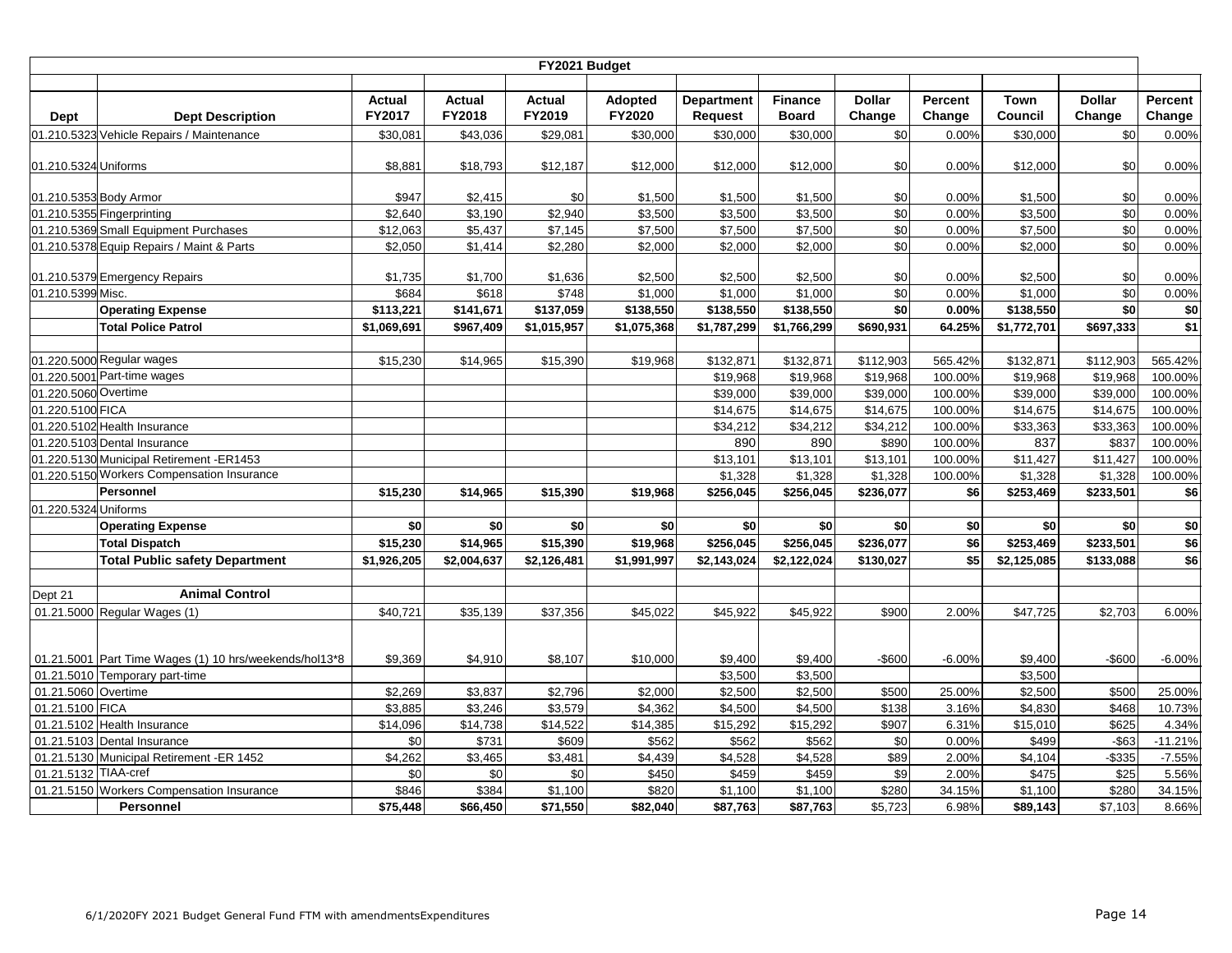|                        |                                                                                         |                  |                  | FY2021 Budget    |                   |                              |                                |                         |                   |                 |                         |                   |
|------------------------|-----------------------------------------------------------------------------------------|------------------|------------------|------------------|-------------------|------------------------------|--------------------------------|-------------------------|-------------------|-----------------|-------------------------|-------------------|
|                        |                                                                                         |                  |                  |                  |                   |                              |                                |                         |                   |                 |                         |                   |
| Dept                   | <b>Dept Description</b>                                                                 | Actual<br>FY2017 | Actual<br>FY2018 | Actual<br>FY2019 | Adopted<br>FY2020 | <b>Department</b><br>Request | <b>Finance</b><br><b>Board</b> | <b>Dollar</b><br>Change | Percent<br>Change | Town<br>Council | <b>Dollar</b><br>Change | Percent<br>Change |
|                        | 01.21.5203 Misc Supplies, Animal Control                                                | \$5,388          | \$5,972          | \$2,329          | \$2,500           | \$2,500                      | \$2,500                        | \$0                     | 0.00%             | \$2,500         | \$0                     | 0.00%             |
|                        |                                                                                         |                  |                  |                  |                   |                              |                                |                         |                   |                 |                         |                   |
| 01.21.5215 Telephone   |                                                                                         | \$432            | \$435            | \$401            | \$550             | \$550                        | \$550                          | \$0                     | 0.00%             | \$550           | \$0                     | 0.00%             |
|                        |                                                                                         |                  |                  |                  |                   |                              |                                |                         |                   |                 |                         |                   |
|                        | 01.21.5250 Education/Training/Seminars                                                  | \$1,070          | \$575            | \$130            | \$2,000           | \$2,000                      | \$2,000                        | \$0                     | 0.00%             | \$2,000         | \$0                     | 0.00%             |
|                        |                                                                                         |                  |                  |                  |                   |                              |                                |                         |                   |                 |                         |                   |
| 01.21.5260 Dues        |                                                                                         | \$60             | \$100            | \$75             | \$100             | \$100                        | \$100                          | \$0                     | 0.00%             | \$100           | \$0                     | 0.00%             |
|                        |                                                                                         |                  |                  |                  |                   |                              |                                |                         |                   |                 |                         |                   |
| 01.21.5264 Travel      |                                                                                         | \$41             | \$542            | \$209            | \$200             | \$200                        | \$200                          | \$0                     | 0.00%             | \$200           | \$0                     | 0.00%             |
|                        |                                                                                         |                  |                  |                  |                   |                              |                                |                         |                   |                 |                         |                   |
|                        | 01.21.5300 Fuel / State Fleet Ops                                                       | \$1,694          | \$1,250          | \$1,352          | \$2,000           | \$2,000                      | \$2,000                        | \$0                     | 0.00%             | \$2,000         | \$0                     | 0.00%             |
|                        |                                                                                         | \$31             | \$426            | \$613            | \$1,000           |                              | \$1,000                        |                         | 0.00%             | \$1,000         | \$0                     | 0.00%             |
|                        | 01.21.5323 Vehicle Repairs / Maint & Parts<br>01.21.5325 Clothing Allowance             | \$1,241          | \$784            | \$312            | \$1,200           | \$1,000<br>\$1,200           | \$1,200                        | \$0<br>\$0              | 0.00%             | \$1,200         | \$0                     | 0.00%             |
|                        |                                                                                         |                  |                  |                  |                   |                              |                                |                         |                   |                 |                         |                   |
|                        | 01.21.5340 Veterinarian                                                                 | \$2,839          | \$3,455          | \$1,650          | \$3,200           | \$3,200                      | \$3,200                        | \$0                     | 0.00%             | \$3,200         | \$0                     | 0.00%             |
|                        | 01.21.5341 Dog Tags & Licenses                                                          | \$279            | \$306            | \$280            | \$400             | \$400                        | \$400                          | \$0                     | 0.00%             | \$400           | \$0                     | 0.00%             |
|                        | 01.21.5342 Impoundment/Turnover Fees                                                    | \$1,011          | \$2,447          | \$1,313          | \$2,500           | \$2,500                      | \$2,500                        | \$0                     | 0.00%             | \$2,500         | \$0                     | 0.00%             |
|                        | <b>Operations</b>                                                                       | \$14,086         | \$16,292         | \$8,664          | \$15,650          | \$15,650                     | \$15,650                       | \$0                     | 0.00%             | \$15,650        | \$0                     | 0.00%             |
|                        | <b>Total Animal Control</b>                                                             | \$89,534         | \$82,742         | \$80,214         | \$97,690          | \$103,413                    | \$103,413                      | \$5,723                 | 5.86%             | \$104,793       | \$7,103                 | 7.27%             |
|                        |                                                                                         |                  |                  |                  |                   |                              |                                |                         |                   |                 |                         |                   |
| Dept 22                | <b>Recreation</b>                                                                       |                  |                  |                  |                   |                              |                                |                         |                   |                 |                         |                   |
|                        |                                                                                         | \$8,084          | \$10,131         | \$12,820         | \$12,240          | \$12,485                     | \$12,485                       | \$245                   | 2.00%             | \$12,485        | \$245                   | 2.00%             |
|                        | 01.22.5000 Part Time Recreation Director (1)<br>01.22.5010 Part Time Recreation Program | \$8,955          | \$7,783          | \$8,126          | \$12,000          | \$19,175                     | \$19,175                       | \$7,175                 | 59.79%            | \$19,175        | \$7,175                 | 59.79%            |
| 01.22.5100 FICA        |                                                                                         | \$1,303          | \$1,370          | \$1,602          | \$1,854           | \$2,425                      | \$2,425                        | \$571                   | 30.80%            | \$2,425         | \$571                   | 30.80%            |
|                        | 01.22.5150 Workers Compensation Insurance                                               | \$498            | \$303            | \$906            | \$800             | \$1,000                      | \$1,000                        | \$200                   | 25.00%            | \$1,000         | \$200                   | 25.00%            |
|                        | Personnel                                                                               | \$18,840         | \$19,587         | \$23,454         | \$26,894          | \$35,085                     | \$35,085                       | \$8,191                 | 30.46%            | \$35,085        | \$8,191                 | 30.46%            |
|                        | 01.22.5204 Recreation Supplies                                                          | \$0              | \$0              | \$0              | \$500             | \$500                        | \$500                          | \$0                     | 0.00%             | \$500           | \$0                     | 0.00%             |
| 01.22.5260 Dues        |                                                                                         | \$0              | \$20             | $\sqrt{6}$       | \$50              | \$50                         | \$50                           | \$0                     | 0.00%             | \$0             | $-$ \$50                | $-100.00%$        |
|                        | 01.22.5280 Grounds Maintenance                                                          | \$1,423          | \$0              | \$723            | \$0               | \$0                          | \$0                            | \$0                     | 0.00%             | \$0             | \$0                     | 0.00%             |
|                        | 01.22.5391 Rec Program Expenses                                                         | \$3,954          | \$3,830          | \$1,690          | \$3,000           | \$4,000                      | \$4,000                        | \$1,000                 | 33.33%            | \$4,000         | \$1,000                 | 33.33%            |
|                        | 01.22.5394 Rec Events - Other                                                           | \$146            | \$172            | \$805            | \$1,500           | \$1,500                      | \$1,500                        | \$0                     | 0.00%             | \$1,500         | \$0                     | 0.00%             |
|                        |                                                                                         |                  |                  |                  |                   |                              |                                |                         |                   |                 |                         |                   |
| 01.22.5395 Port-A-Jons |                                                                                         | \$234            | \$299            | \$784            | \$675             | \$675                        | \$675                          | \$0                     | 0.00%             | \$675           | \$0                     | 0.00%             |
|                        | <b>Operations</b>                                                                       | \$5,757          | \$4,321          | \$4,002          | \$5,725           | \$6,725                      | \$6,725                        | \$1,000                 | 17.47%            | \$6,675         | \$950                   | 16.59%            |
|                        | <b>Total Recreation</b>                                                                 | \$24,597         | \$23,908         | \$27,456         | \$32,619          | \$41,810                     | \$41,810                       | \$9,191                 | 28.18%            | \$41,760        | \$9,141                 | 28.02%            |
|                        |                                                                                         |                  |                  |                  |                   |                              |                                |                         |                   |                 |                         |                   |
| Dept 23                | <b>Public Works / Transfer Station Utilities</b>                                        |                  |                  |                  |                   |                              |                                |                         |                   |                 |                         |                   |
| 01.23.5217 Electricity |                                                                                         | \$16,902         | \$16,580         | \$17,014         | \$18,000          | \$18,000                     | \$18,000                       | \$0                     | 0.00%             | \$18,000        | \$0                     | 0.00%             |
|                        | 01.23.5275 Propane Gas                                                                  | \$5,422          | \$986            | \$5,701          | \$6,500           | \$6,500                      | \$6,500                        | \$0                     | 0.00%             | \$6,500         | \$0                     | 0.00%             |
|                        | 01.23.5289 Security System Maintenance (Fire)                                           | \$1,109          | \$1,149          | \$1,109          | \$1,200           | \$1,200                      | \$1,200                        | \$0                     | 0.00%             | \$1,200         | \$0                     | 0.00%             |
|                        | 01.23.5335 Bottled Water                                                                | \$125            | \$185            | \$354            | \$350             | \$350                        | \$350                          | \$0                     | 0.00%             | \$350           | \$0                     | 0.00%             |
|                        | <b>Operations</b>                                                                       | \$23,558         | \$18,900         | \$24,178         | \$26,050          | \$26,050                     | \$26,050                       | \$0                     | 0.00%             | \$26,050        | \$0                     | 0.00%             |
|                        | <b>Total Public Works / Transfer Station Utilitie</b>                                   | \$23,558         | \$18,900         | \$24,178         | \$26,050          | \$26,050                     | \$26,050                       | \$0                     | 0.00%             | \$26,050        | \$0                     | 0.00%             |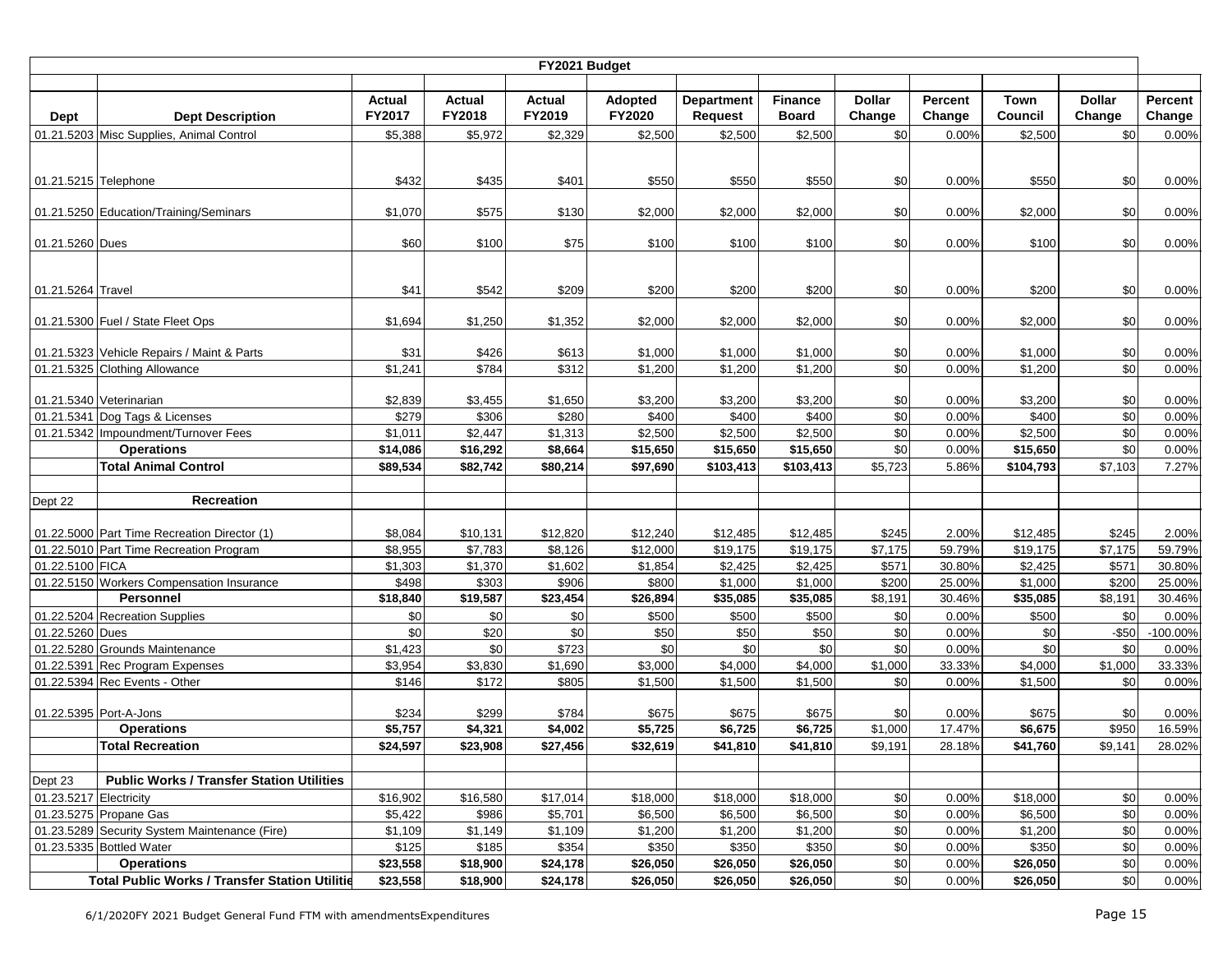|                 |                                          |                  |                         | FY2021 Budget    |                          |                              |                         |                         |                   |                 |                         |                          |
|-----------------|------------------------------------------|------------------|-------------------------|------------------|--------------------------|------------------------------|-------------------------|-------------------------|-------------------|-----------------|-------------------------|--------------------------|
| Dept            | <b>Dept Description</b>                  | Actual<br>FY2017 | Actual<br><b>FY2018</b> | Actual<br>FY2019 | Adopted<br><b>FY2020</b> | <b>Department</b><br>Request | <b>Finance</b><br>Board | <b>Dollar</b><br>Change | Percent<br>Change | Town<br>Council | <b>Dollar</b><br>Change | <b>Percent</b><br>Change |
|                 |                                          |                  |                         |                  |                          |                              |                         |                         |                   |                 |                         |                          |
| Dept 24         | <b>Building Maintenance</b>              |                  |                         |                  |                          |                              |                         |                         |                   |                 |                         |                          |
|                 | 01.24.5000 Regular Wages (1)             | \$32,850         | \$33,887                | \$35,323         | \$36,207                 | \$37,028                     | \$37,028                | \$821                   | 2.27%             | \$37.028        | \$821                   | 2.27%                    |
| 01.24.5100 FICA |                                          | \$2,299          | \$2,399                 | \$2,505          | \$2,770                  | \$2,833                      | \$2,833                 | \$63                    | 2.27%             | \$2,833         | \$63                    | 2.27%                    |
|                 | 01.24.5102 Health Insurance              | \$16,087         | \$13,716                | \$13,826         | \$13,585                 | \$14,357                     | \$14,357                | \$772                   | 5.68%             | \$14,176        | \$591                   | 4.35%                    |
|                 | 01.24.5103 Dental Insurance              | \$0              | \$731                   | \$627            | \$530                    | \$530                        | \$530                   | \$0                     | $0.00\%$          | \$499           | $-$ \$31                | $-5.85%$                 |
|                 | 01.24.5130 Municipal Retirement -ER 1452 | \$3,294          | \$3,153                 | \$3,116          | \$3,570                  | \$3,591                      | \$3,591                 | \$21                    | 0.59%             | \$3,132         | $-$438$                 | $-12.27%$                |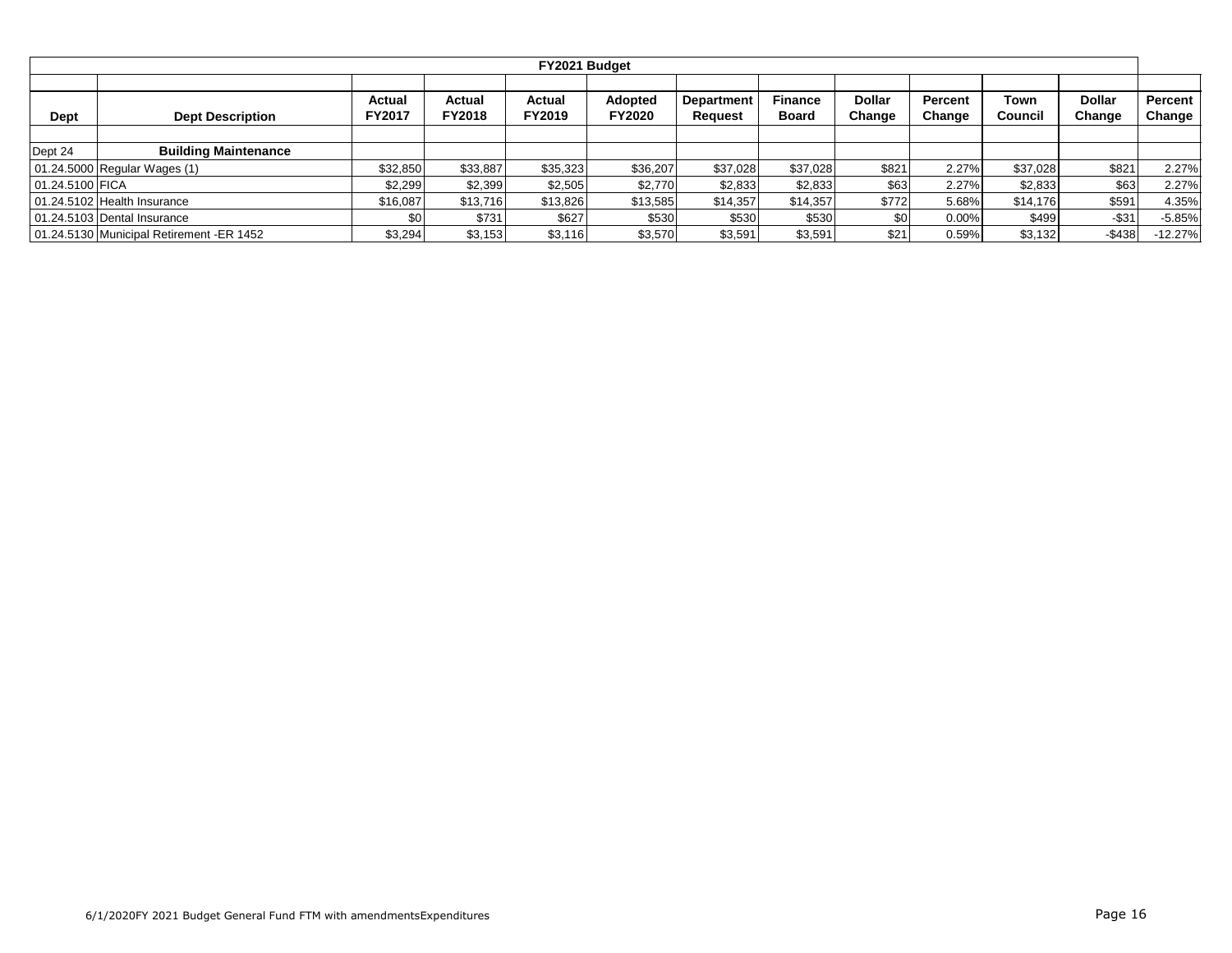|                   | FY2021 Budget                                            |                         |                         |                         |                          |                                     |                                |                         |                   |                 |                         |                   |  |
|-------------------|----------------------------------------------------------|-------------------------|-------------------------|-------------------------|--------------------------|-------------------------------------|--------------------------------|-------------------------|-------------------|-----------------|-------------------------|-------------------|--|
|                   |                                                          |                         |                         |                         |                          |                                     |                                |                         |                   |                 |                         |                   |  |
| <b>Dept</b>       | <b>Dept Description</b>                                  | <b>Actual</b><br>FY2017 | Actual<br><b>FY2018</b> | <b>Actual</b><br>FY2019 | Adopted<br><b>FY2020</b> | <b>Department</b><br><b>Request</b> | <b>Finance</b><br><b>Board</b> | <b>Dollar</b><br>Change | Percent<br>Change | Town<br>Council | <b>Dollar</b><br>Change | Percent<br>Change |  |
|                   | 01.24.5132 TIAA-CREF                                     | \$0                     | \$0                     | \$0                     | \$362                    | \$364                               | \$364                          | \$2                     | 0.55%             | \$364           | \$2                     | 0.55%             |  |
|                   | 01.24.5150 Workers Compensation Insurance                | \$1,598                 | \$972                   | \$1,747                 | \$1,700                  | \$1,750                             | \$1,750                        | \$50                    | 2.94%             | \$1,750         | \$50                    | 2.94%             |  |
|                   | <b>Personnel</b>                                         | \$56,128                | \$54,858                | \$57,144                | \$58,724                 | \$60,453                            | \$60,453                       | \$1,729                 | 2.94%             | \$59,782        | \$1,058                 | 1.80%             |  |
|                   | 01.24.5201 Custodial Supplies                            | \$2,006                 | \$2,036                 | \$1,704                 | \$3,000                  | \$3,000                             | \$3,000                        | \$0                     | 0.00%             | \$3,000         | \$0                     | 0.00%             |  |
| 01.24.5264 Travel |                                                          | \$513                   | \$222                   | \$0                     | \$0                      | \$0                                 | \$0                            | \$0                     | 0.00%             | \$0             | \$0                     | 0.00%             |  |
|                   | 01.24.5280 Grounds Maintenance                           | \$2,651                 | \$2,563                 | \$2,900                 | \$3,500                  | \$3,500                             | \$3,500                        | \$0                     | 0.00%             | \$3,500         | \$0                     | 0.00%             |  |
|                   | 01.24.5282 Pest Control                                  | \$140                   | \$911                   | \$660                   | \$600                    | \$600                               | \$600                          | \$0                     | 0.00%             | \$600           | \$0                     | 0.00%             |  |
|                   | 01.24.5285 Building Maintenance                          | \$19,021                | \$10,810                | \$6,977                 | \$15,000                 | \$15,000                            | \$15,000                       | \$0                     | 0.00%             | \$15,000        | \$0                     | 0.00%             |  |
|                   | 01.24.5286 Heating/Fuel Oil                              | \$4,488                 | \$5,975                 | \$6,212                 | \$8,000                  | \$8,000                             | \$8,000                        | \$0                     | 0.00%             | \$8,000         | $\sqrt{6}$              | 0.00%             |  |
|                   | 01.24.5289 Security System Maintenance                   | \$2,814                 | \$970                   | \$895                   | \$3,500                  | \$3,500                             | \$3,500                        | \$0                     | 0.00%             | \$3,500         | \$0                     | 0.00%             |  |
|                   | 01.24.5290 Elevator Inspection & Maintenance             | \$4,095                 | \$4,800                 | \$700                   | \$2,800                  | \$2,800                             | \$2,800                        | \$0                     | 0.00%             | \$2,800         | \$0                     | 0.00%             |  |
|                   | <b>Operations</b>                                        | \$35,728                | \$28,287                | \$20,048                | \$36,400                 | \$36,400                            | \$36,400                       | \$0                     | 0.00%             | \$36,400        | \$0                     | 0.00%             |  |
|                   | <b>Total Building Maintenance</b>                        | \$91,856                | \$83,145                | \$77,192                | \$95,124                 | \$96,853                            | \$96,853                       | \$1,729                 | 1.82%             | \$96,182        | \$1,058                 | 1.11%             |  |
|                   |                                                          |                         |                         |                         |                          |                                     |                                |                         |                   |                 |                         |                   |  |
| Dept 25           | <b>Community Services</b>                                |                         |                         |                         |                          |                                     |                                |                         |                   |                 |                         |                   |  |
|                   | 01.25.5500 Hope Valley Ambulance                         | \$50,000                | \$50,000                | \$50,000                | \$52,000                 | \$52,000                            | \$52,000                       | \$0                     | 0.00%             | \$52,000        | \$0                     | 0.00%             |  |
| 01.25.5501        | <b>Clark Memorial Library</b>                            | \$97,000                | \$97,000                | \$98,000                | \$100,000                | \$100,000                           | \$100,000                      | \$0                     | 0.00%             | \$100,000       | \$0                     | 0.00%             |  |
|                   | 01.25.5506 Domestic Violence Resource Ctr of South Coun  | \$750                   | \$750                   | \$750                   | \$1,000                  | \$1,000                             | \$1,000                        | \$0                     | 0.00%             | \$1,000         | \$0                     | 0.00%             |  |
|                   | 01.25.5509 Memorial Day Parade - American Legion         | \$500                   | \$500                   | \$500                   | \$0                      | $\sqrt{6}$                          | \$0                            | $\frac{6}{3}$           | 0.00%             | \$0             | \$0                     | 0.00%             |  |
|                   | 01.25.5510 Richmond Historical Society                   | \$400                   | \$400                   | \$400                   | \$500                    | \$500                               | \$500                          | \$0                     | 0.00%             | \$500           | \$0                     | 0.00%             |  |
| 01.25.5511        | Chariho Youth Soccer                                     | \$400                   | \$0                     | \$0                     | \$0                      | \$0                                 | \$0                            | \$0                     | 0.00%             | \$0             | \$0                     | 0.00%             |  |
|                   | 01.25.5513 Chariho Cowboys                               | \$400                   | \$0                     | $\sqrt{6}$              | \$0                      | \$0                                 | \$0                            | \$0                     | 0.00%             | \$0             | \$0                     | 0.00%             |  |
| 01.25.5515        | Southern RI Volunteers / Changing Lives                  | \$750                   | \$750                   | \$750                   | \$750                    | \$750                               | \$750                          | $\frac{6}{3}$           | 0.00%             | \$750           | $\sqrt{6}$              | 0.00%             |  |
|                   | 01.25.5516 WARM Center                                   | \$500                   | \$0                     | \$500                   | \$500                    | \$500                               | \$500                          | \$0                     | 0.00%             | \$500           | \$0                     | 0.00%             |  |
| 01.25.5521        | Wood River Health Services                               | \$1,500                 | \$1,500                 | \$1,500                 | \$1,500                  | \$1,500                             | \$1,500                        | \$0                     | 0.00%             | \$1,500         | \$0                     | 0.00%             |  |
| 01.25.5522        | <b>Education Exchange</b>                                | \$300                   | \$0                     | \$0                     | \$0                      | \$0                                 | \$0                            | \$0                     | 0.00%             | \$0             | \$0                     | 0.00%             |  |
|                   | 01.25.5523 Rhode Island Center Assisting Those in Need   | \$1,000                 | \$1,000                 | \$1,000                 | \$2,500                  | \$2,500                             | \$2,500                        | \$0                     | 0.00%             | \$2,500         | $\sqrt{6}$              | 0.00%             |  |
| 01.25.5529        | South Kingstown Adult Day Services                       | \$500                   | \$0                     | \$500                   | \$500                    | \$500                               | \$500                          | $$0$$                   | 0.00%             | \$500           | \$0                     | 0.00%             |  |
|                   | 01.25.5530 Richmond Historical Society-Bell School House | \$600                   | \$0                     | \$0                     | \$0                      | \$0                                 | \$0                            | \$0                     | 0.00%             | \$0             | \$0                     | 0.00%             |  |
|                   | 01.25.5532 Neighbors Helping Neighbors                   | \$500                   | \$500                   | \$500                   | \$500                    | \$500                               | \$500                          | \$0                     | 0.00%             | \$500           | \$0                     | 0.00%             |  |
|                   | 01.25.5533 Community 2000 Education Foundation           | \$500                   | \$0                     | \$0                     | \$0                      | $\sqrt{6}$                          | \$0                            | \$0                     | 0.00%             | \$0             | $\sqrt{6}$              | 0.00%             |  |
|                   | <b>Operations</b>                                        | \$155,600               | \$152,400               | \$154,400               | \$159,750                | \$159,750                           | \$159,750                      | \$0                     | 0.00%             | \$159,750       | \$0                     | 0.00%             |  |
|                   | <b>Total Community Services</b>                          | \$155,600               | \$152,400               | \$154,400               | \$159,750                | \$159,750                           | \$159,750                      | \$0                     | 0.00%             | \$159,750       | \$0                     | 0.00%             |  |
|                   |                                                          |                         |                         |                         |                          |                                     |                                |                         |                   |                 |                         |                   |  |
| Dept 26           | <b>Senior Activities</b>                                 |                         |                         |                         |                          |                                     |                                |                         |                   |                 |                         |                   |  |
|                   | 01.26.5000 Senior Center Director Stipend (1)            | \$0                     | \$83                    | \$5,014                 | \$5,100                  | \$5,202                             | \$5,202                        | \$102                   | 2.00%             | \$5,202         | \$102                   | 2.00%             |  |
| 01.26.5100 FICA   |                                                          | \$0                     | \$6                     | \$384                   | \$390                    | \$398                               | \$398                          | \$8                     | 2.05%             | \$398           | \$8                     | 2.05%             |  |
|                   | 01.26.5150 Workers Compensation Insurance                | \$0                     | \$0                     | \$265                   | \$250                    | \$275                               | \$275                          | \$25                    | 10.00%            | \$275           | \$25                    | 10.00%            |  |
|                   | <b>Personnel</b>                                         | \$0                     | \$89                    | \$5,663                 | \$5,740                  | \$5,875                             | \$5,875                        | \$135                   | 2.35%             | \$5,875         | \$135                   | 2.35%             |  |
|                   | 01.26.5200 Office Supplies                               | \$142                   | \$490                   | \$623                   | \$200                    | \$200                               | \$200                          | \$0                     | 0.00%             | \$200           | \$0                     | 0.00%             |  |
|                   | 01.26.5205 Misc Supplies                                 | \$387                   | \$229                   | \$0                     | \$500                    | \$500                               | \$500                          | \$0                     | 0.00%             | \$500           | $\sqrt{6}$              | 0.00%             |  |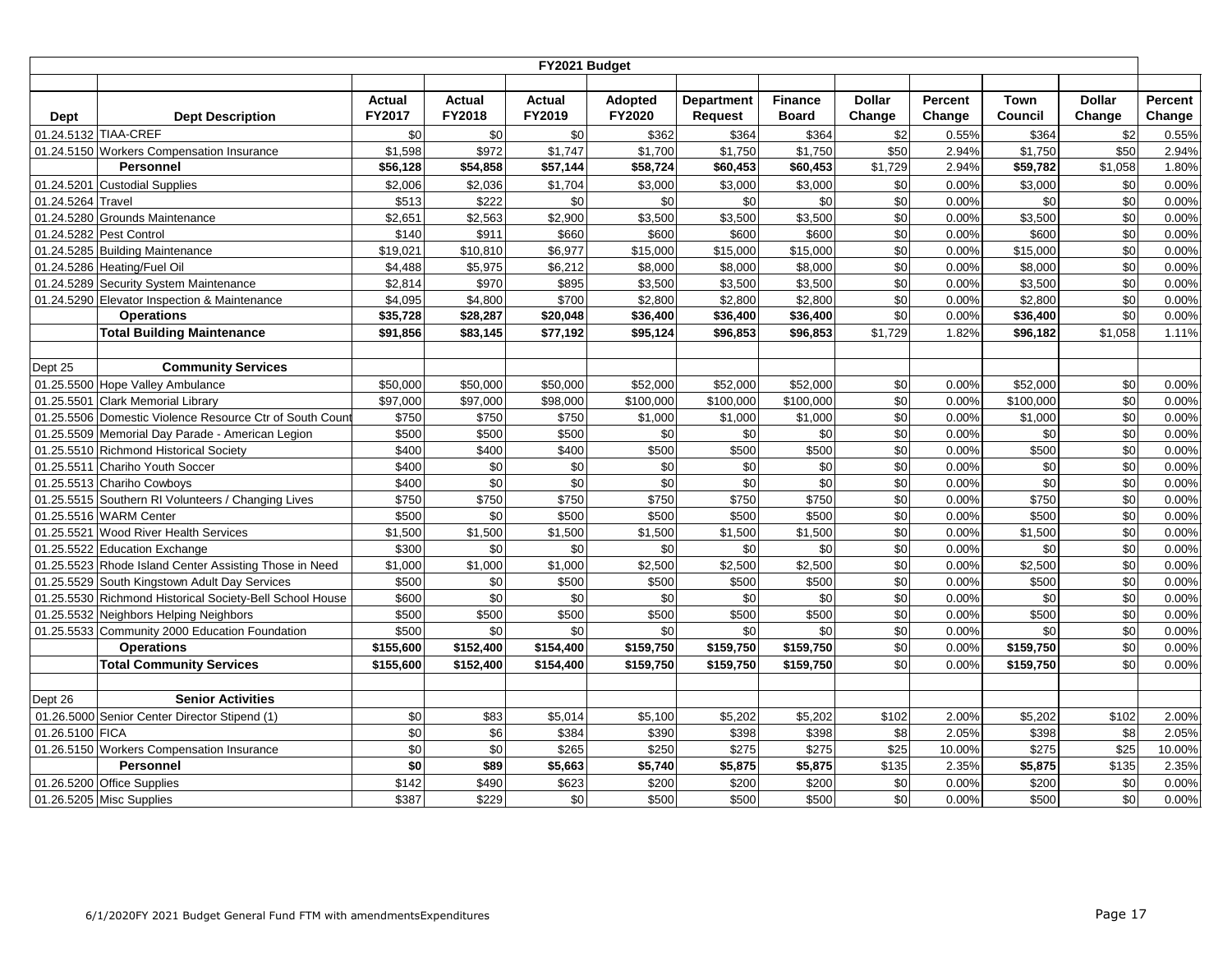|                        |                                                     |                     |          | FY2021 Budget |          |                   |                |                  |                   |             |                  |           |
|------------------------|-----------------------------------------------------|---------------------|----------|---------------|----------|-------------------|----------------|------------------|-------------------|-------------|------------------|-----------|
|                        |                                                     |                     |          |               |          |                   |                |                  |                   |             |                  |           |
|                        |                                                     | Actual              | Actual   | Actual        | Adopted  | <b>Department</b> | <b>Finance</b> | <b>Dollar</b>    | Percent           | <b>Town</b> | <b>Dollar</b>    | Percent   |
| <b>Dept</b>            | <b>Dept Description</b>                             | FY2017              | FY2018   | FY2019        | FY2020   | Request           | <b>Board</b>   | Change           | Change            | Council     | Change           | Change    |
|                        | 01.26.5215 Cable TV and internet                    | \$1,817             | \$1,936  | \$1,844       | \$2,200  | \$1,320           | \$1,320        | $-$ \$880        | -40.00%           | \$1,320     | -\$880           | $-40.00%$ |
|                        |                                                     |                     |          |               |          |                   |                |                  |                   |             |                  |           |
|                        | 01.26.5391 Program Expenses                         | \$9,545<br>\$11,891 | \$5,871  | $-$477$       | \$9,400  | \$9,400           | \$9,400        | \$0<br>$-$ \$880 | 0.00%<br>$-7.15%$ | \$9,400     | \$0<br>$-$ \$880 | 0.00%     |
|                        | <b>Operations</b><br><b>Total Senior Activities</b> |                     | \$8,526  | \$1,990       | \$12,300 | \$11,420          | \$11,420       | $-$745$          |                   | \$11,420    |                  | $-7.15%$  |
|                        |                                                     | \$11,891            | \$8,615  | \$7,653       | \$18,040 | \$17,295          | \$17,295       |                  | $-4.13%$          | \$17,295    | $-$745$          | $-4.13%$  |
|                        | Economic Development                                |                     |          |               |          |                   |                |                  |                   |             |                  |           |
| Dept 28                | 01.28.5229 Professional Services                    | \$625               | \$0      | \$0           | \$0      | \$0               | \$0            | \$0              | 0.00%             | \$0         | \$0              | 0.00%     |
| 01.28.5260 Dues        |                                                     | \$0                 | \$600    | \$600         | \$600    | \$600             | \$600          | \$0              | 0.00%             | \$600       | \$0              | 0.00%     |
|                        |                                                     |                     |          |               |          |                   |                |                  |                   |             |                  |           |
| 01.28.5351 Printing    |                                                     | \$0                 | \$0      | \$0           | \$1,000  | \$1,000           | \$1,000        | \$0              | 0.00%             | \$1,000     | \$0              | 0.00%     |
|                        | <b>Operations</b>                                   | \$625               | \$600    | \$600         | \$1,600  | \$1,600           | \$1,600        | \$0              | 0.00%             | \$1,600     | \$0              | 0.00%     |
|                        | <b>Total Economic Development</b>                   | \$625               | \$600    | \$600         | \$1,600  | \$1,600           | \$1,600        | \$0              | 0.00%             | \$1,600     | \$0              | 0.00%     |
|                        |                                                     |                     |          |               |          |                   |                |                  |                   |             |                  |           |
| Dept 29                | <b>Elder Affairs Commission</b>                     |                     |          |               |          |                   |                |                  |                   |             |                  |           |
| 01.29.5351 Printing    |                                                     | \$243               | \$151    | \$0           | \$0      | \$0               | \$0            | \$0              | 0.00%             | \$0         | \$0              | 0.00%     |
|                        | 01.29.5370 Operating Supplies                       | \$52                | \$27     | \$0           | \$0      | \$0               | \$0            | \$0              | 0.00%             | \$0         | \$0              | 0.00%     |
|                        | 01.29.5520 Meal on Wheels Program                   | \$186               | \$0      | $\frac{6}{3}$ | \$350    | \$350             | \$350          | \$0              | 0.00%             | \$350       | \$0              | 0.00%     |
|                        | <b>Operations</b>                                   | \$481               | \$178    | \$0           | \$350    | \$350             | \$350          | \$0              | 0.00%             | \$350       | \$0              | 0.00%     |
|                        | <b>Total Elder Affairs Commission</b>               | \$481               | \$178    | \$0           | \$350    | \$350             | \$350          | \$0              | 0.00%             | \$350       | \$0              | 0.00%     |
|                        |                                                     |                     |          |               |          |                   |                |                  |                   |             |                  |           |
| Dept 30                | <b>Police Station/Community Center Bldg</b>         |                     |          |               |          |                   |                |                  |                   |             |                  |           |
|                        |                                                     |                     |          |               |          |                   |                |                  |                   |             |                  |           |
| 01.30.5217 Electricity |                                                     | \$15,618            | \$17,480 | \$15,606      | \$20,000 | \$20,000          | \$20,000       | \$0              | 0.00%             | \$20,000    | \$0              | 0.00%     |
| 01.30.5275 Propane     |                                                     | \$1,974             | \$2,391  | \$2,627       | \$3,800  | \$3,800           | \$3,800        | \$0              | 0.00%             | \$3,800     | \$0              | 0.00%     |
|                        | 01.30.5282 Pest Control                             | \$450               | \$500    | \$1,350       | \$675    | \$675             | \$675          | \$0              | 0.00%             | \$675       | \$0              | 0.00%     |
|                        | 01.30.5285 Building Maintenance/Police Station      | \$4,916             | \$5,429  | \$10,349      | \$12,000 | \$12,000          | \$12,000       | \$0              | 0.00%             | \$12,000    | \$0              | 0.00%     |
|                        | 01.30.5289 Security System Maintenance (Fire)       | \$400               | \$1,800  | \$400         | \$500    | \$500             | \$500          | \$0              | 0.00%             | \$500       | \$0              | 0.00%     |
|                        | 01.30.5290 Elevator Maintenance/Inspection          | \$3,820             | \$1,050  | \$880         | \$2,500  | \$2,500           | \$2,500        | \$0              | 0.00%             | \$2,500     | \$0              | 0.00%     |
|                        | 01.30.5330 Radon Testing                            | \$0                 | \$165    | \$0           | \$155    | \$0               | \$0            | $-$155$          | $-100.00%$        | \$0         | $-$155$          | -100.00%  |
|                        | <b>Operations</b>                                   | \$27,178            | \$28,815 | \$31,212      | \$39,630 | \$39,475          | \$39,475       | $-$155$          | $-0.39%$          | \$39,475    | $-$155$          | $-0.39%$  |
|                        | <b>Total Police Station/Community Center</b>        | \$27,178            | \$28,815 | \$31,212      | \$39,630 | \$39,475          | \$39,475       | $-$155$          | $-0.39%$          | \$39,475    | $-$155$          | $-0.39%$  |
|                        |                                                     |                     |          |               |          |                   |                |                  |                   |             |                  |           |
| Dept 31                | <b>Town Sergeant</b>                                |                     |          |               |          |                   |                |                  |                   |             |                  |           |
|                        | 01.31.5001 Town Sergeant                            | \$500               | \$500    | \$500         | \$500    | \$500             | \$500          | \$0              | 0.00%             | \$500       | \$0              | 0.00%     |
| 01.31.5100 FICA        |                                                     | \$38                | \$38     | \$38          | \$38     | \$38              | \$38           | \$0              | 0.00%             | \$38        | \$0              | 0.00%     |
|                        | <b>Personnel</b>                                    | \$538               | \$538    | \$538         | \$538    | \$538             | \$538          | \$0              | 0.00%             | \$538       | \$0              | 0.00%     |
|                        | <b>Total Town Sergeant</b>                          | \$538               | \$538    | \$538         | \$538    | \$538             | \$538          | $\sqrt{6}$       | 0.00%             | \$538       | $\frac{6}{3}$    | 0.00%     |
|                        |                                                     |                     |          |               |          |                   |                |                  |                   |             |                  |           |
| Dept 32                | <b>Transfer/Recycling/Landfill</b>                  |                     |          |               |          |                   |                |                  |                   |             |                  |           |
|                        |                                                     |                     |          |               |          |                   |                |                  |                   |             |                  |           |
|                        | 01.32.5000 Regular Wages (1)                        | \$35,021            | \$34,790 | \$48,545      | \$40,395 | \$41,203          | \$41,203       | \$808            | 2.00%             | \$41,203    | \$808            | 2.00%     |
| 01.32.5060 Overtime    |                                                     | \$167               | \$394    | \$1,209       | \$500    | \$500             | \$500          | \$0              | 0.00%             | \$500       | \$0              | 0.00%     |
| 01.32.5100 FICA        |                                                     | \$2,511             | \$2,498  | \$3,609       | \$3,090  | \$3,190           | \$3,190        | \$100            | 3.24%             | \$3,190     | \$100            | 3.24%     |
|                        | 01.32.5102 Health Insurance                         | \$13,309            | \$13,716 | \$13,826      | \$13,585 | \$14,357          | \$14,357       | \$772            | 5.68%             | \$14,176    | \$591            | 4.35%     |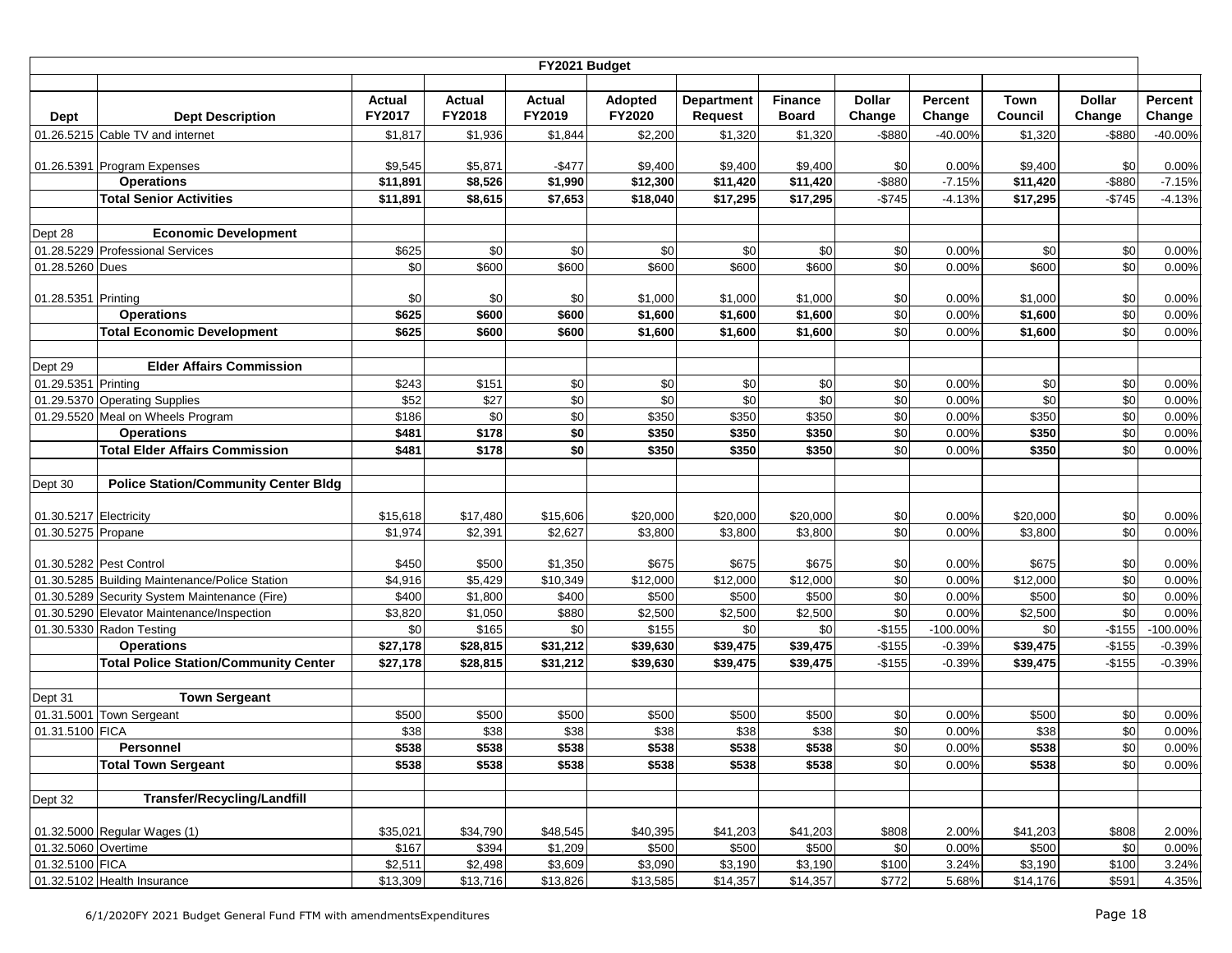|                                                                                                                     |                             |                  |               | FY2021 Budget |        |         |              |        |          |         |          |               |
|---------------------------------------------------------------------------------------------------------------------|-----------------------------|------------------|---------------|---------------|--------|---------|--------------|--------|----------|---------|----------|---------------|
|                                                                                                                     |                             |                  |               |               |        |         |              |        |          |         |          |               |
| Dollar<br><b>Dollar</b><br>Actual<br>Adopted<br><b>Finance</b><br>Actual<br>Actual<br>Town<br>Percent<br>Department |                             |                  |               |               |        |         |              |        |          |         |          | Percent       |
| Dept                                                                                                                | <b>Dept Description</b>     | FY2017           | <b>FY2018</b> | FY2019        | FY2020 | Reauest | <b>Board</b> | Change | Change   | Council | Change   | <b>Change</b> |
|                                                                                                                     | 01.32.5103 Dental Insurance | \$0 <sub>1</sub> | \$731         | \$627         | \$530  | \$530   | \$530        | \$0    | $0.00\%$ | \$499   | $-$ \$31 | $-5.85%$      |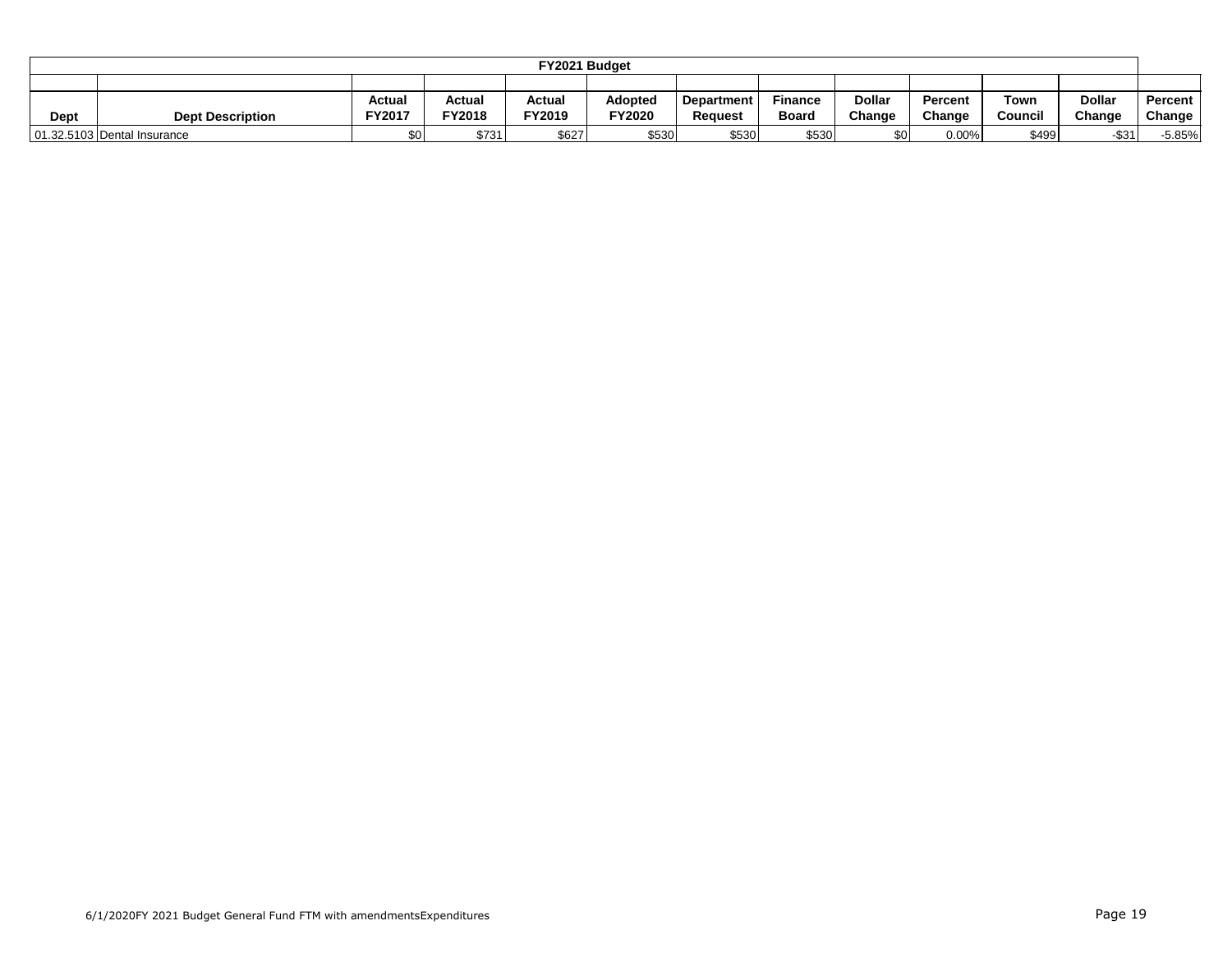|                      | FY2021 Budget                             |                         |                         |                         |                          |                                     |                                |                         |                   |                 |                         |                   |  |  |
|----------------------|-------------------------------------------|-------------------------|-------------------------|-------------------------|--------------------------|-------------------------------------|--------------------------------|-------------------------|-------------------|-----------------|-------------------------|-------------------|--|--|
| <b>Dept</b>          | <b>Dept Description</b>                   | <b>Actual</b><br>FY2017 | <b>Actual</b><br>FY2018 | <b>Actual</b><br>FY2019 | <b>Adopted</b><br>FY2020 | <b>Department</b><br><b>Request</b> | <b>Finance</b><br><b>Board</b> | <b>Dollar</b><br>Change | Percent<br>Change | Town<br>Council | <b>Dollar</b><br>Change | Percent<br>Change |  |  |
|                      | 01.32.5130 Municipal Retirement -ER 1452  | \$3,358                 | \$3,191                 | \$3,416                 | \$3,983                  | \$3,700                             | \$3,700                        | $-$ \$283               | $-7.11%$          | \$3,227         | $-$756$                 | $-18.98%$         |  |  |
| 01.32.5132 TIAA-cref |                                           | \$0                     | \$0                     | \$0                     | \$404                    | \$375                               | \$375                          | $-$29$                  | $-7.18%$          | \$375           | $-$29$                  | $-7.18%$          |  |  |
|                      | 01.32.5150 Workers Compensation Insurance | \$1,286                 | \$787                   | \$2,013                 | \$1,280                  | \$2,000                             | \$2,000                        | \$720                   | 56.25%            | \$2,000         | \$720                   | 56.25%            |  |  |
|                      | Personnel                                 | \$55,652                | \$56,107                | \$73,245                | \$63,767                 | \$65,855                            | \$65,855                       | \$2,088                 | 3.27%             | \$65,170        | \$1,403                 | 2.20%             |  |  |
| 01.32.5215 Telephone |                                           | \$374                   | \$375                   | \$365                   | \$460                    | \$460                               | \$460                          | \$0                     | 0.00%             | \$460           | \$0                     | 0.00%             |  |  |
|                      | 01.32.5319 Central Landfill Tipping Fees  | $\overline{$}41,509$    | \$48,456                | \$56,689                | \$54,000                 | \$55,000                            | \$55,000                       | \$1,000                 | 1.85%             | \$55,000        | \$1,000                 | 1.85%             |  |  |
|                      | 01.32.5331 Well Water Testing             | \$14,075                | \$15,225                | \$5,150                 | \$15,000                 | \$15,000                            | \$15,000                       | \$0                     | 0.00%             | \$15,000        | \$0                     | 0.00%             |  |  |
|                      | 01.32.5371 Fee for Hauling Refuse         | \$52,381                | \$55,773                | \$58,203                | \$60,000                 | \$60,000                            | \$60,000                       | \$0                     | 0.00%             | \$60,000        | \$0                     | 0.00%             |  |  |
|                      | 01.32.5376 License Fee to RI              | \$0                     | \$0                     | \$3,000                 | \$0                      | \$3,000                             | \$3,000                        | \$3,000                 | 100.00%           | \$3,000         | \$3,000                 | 100.00%           |  |  |
|                      | 01.32.5378 Equipment Maintenance          | \$837                   | \$2,521                 | \$895                   | \$2,000                  | \$2,000                             | \$2,000                        | \$0                     | 0.00%             | \$2,000         | \$0                     | 0.00%             |  |  |
|                      | <b>Operations</b>                         | \$109,176               | \$122,350               | \$124,302               | \$131,460                | \$135,460                           | \$135,460                      | \$4,000                 | 3.04%             | \$135,460       | \$4,000                 | 3.04%             |  |  |
|                      | <b>Total Transfer/Recycling/Landfill</b>  | \$164,828               | \$178,457               | \$197,547               | \$195,227                | \$201,315                           | \$201,315                      | \$6,088                 | 3.12%             | \$200,630       | \$5,403                 | 2.77%             |  |  |
|                      |                                           |                         |                         |                         |                          |                                     |                                |                         |                   |                 |                         |                   |  |  |
| Dept 33              | <b>Canvassing Authority</b>               |                         |                         |                         |                          |                                     |                                |                         |                   |                 |                         |                   |  |  |
|                      | 01.33.5001 Board Members/Commission/      | \$2,000                 | \$1,574                 | \$500                   | \$2,000                  | \$2,000                             | \$2,000                        | \$0                     | 0.00%             | \$2,000         | \$0                     | 0.00%             |  |  |
|                      |                                           |                         |                         |                         |                          |                                     |                                |                         |                   |                 |                         |                   |  |  |
|                      | 01.33.5003 Election Officials             | \$5,150                 | \$800                   | \$6,000                 | \$2,200                  | \$6,600                             | \$6,600                        | \$4,400                 | 200.00%           | \$6,600         | \$4,400                 | 200.00%           |  |  |
|                      |                                           |                         |                         |                         |                          |                                     |                                |                         |                   |                 |                         |                   |  |  |
|                      | 01.33.5060 DPW personnel OT               | \$0                     | \$0                     | \$0                     | \$300                    | \$300                               | \$300                          | \$0                     | 0.00%             | \$300           | \$0                     | 0.00%             |  |  |
| 01.33.5100 FICA      |                                           | \$38                    | \$38                    | \$0                     | \$0                      | \$0                                 | \$0                            | \$0                     | 0.00%             | \$0             | $\overline{30}$         | 0.00%             |  |  |
|                      | Personnel                                 | \$7,188                 | \$2,412                 | \$6,500                 | \$4,500                  | \$8,900                             | \$8,900                        | \$4,400                 | 97.78%            | \$8,900         | \$4,400                 | 97.78%            |  |  |
|                      | 01.33.5200 Office Supplies                | \$1,460                 | \$340                   | \$580                   | \$800                    | \$800                               | \$800                          | \$0                     | 0.00%             | \$800           | \$0                     | 0.00%             |  |  |
| 01.33.5264 Travel    |                                           | \$0                     | \$97                    | \$0                     | \$250                    | \$300                               | \$300                          | \$50                    | 20.00%            | \$300           | \$50                    | 20.00%            |  |  |
|                      | 01.33.5399 Miscellaneous                  | \$660                   | \$167                   | \$686                   | \$250                    | \$700                               | \$700                          | \$450                   | 180.00%           | \$700           | \$450                   | 180.00%           |  |  |
|                      | <b>Operations</b>                         | \$2,120                 | \$604                   | \$1,266                 | \$1,300                  | \$1,800                             | \$1,800                        | \$500                   | 38.46%            | \$1,800         | \$500                   | 38.46%            |  |  |
|                      | <b>Total Canvassing Authority</b>         | \$9,308                 | \$3,016                 | \$7,766                 | \$5,800                  | \$10,700                            | \$10,700                       | \$4,900                 | 84.48%            | \$10,700        | \$4,900                 | 84.48%            |  |  |
|                      |                                           |                         |                         |                         |                          |                                     |                                |                         |                   |                 |                         |                   |  |  |
| Dept 35              | <b>Emergency Management</b>               |                         |                         |                         |                          |                                     |                                |                         |                   |                 |                         |                   |  |  |
|                      |                                           |                         |                         |                         |                          |                                     |                                |                         |                   |                 |                         |                   |  |  |
|                      | 01.35.5001 Director Stipend (1)           | \$9,019                 | \$7,998                 | \$8,021                 | \$8,160                  | \$8,160                             | \$8,160                        | \$0                     | 0.00%             | \$8,160         | \$0                     | 0.00%             |  |  |
|                      | 01.35.5002 Deputy Stipends (2)            | \$0                     | \$2,000                 | \$2,000                 | \$2,000                  | \$2,000                             | \$2,000                        | \$0                     | 0.00%             | \$2,000         | \$0                     | 0.00%             |  |  |
| 01.35.5100 FICA      |                                           | \$767                   | \$765                   | \$767                   | \$777                    | \$777                               | \$777                          | \$0                     | 0.00%             | \$777           | \$0                     | 0.00%             |  |  |
|                      | 01.35.5150 Workers Compensation Insurance | \$301                   | \$299                   | \$322                   | \$340                    | \$340                               | \$340                          | \$0                     | 0.00%             | \$340           | \$0                     | 0.00%             |  |  |
|                      | <b>Personnel</b>                          | \$10,087                | \$11,062                | \$11,110                | \$11,277                 | \$11,277                            | \$11,277                       | \$0                     | 0.00%             | \$11,277        | $\frac{6}{3}$           | 0.00%             |  |  |
|                      | 01.35.5200 Office Supplies                | \$158                   | \$0                     | \$0                     | \$0                      | \$0                                 | \$0                            | \$0                     | 0.00%             | \$0             | \$0                     | 0.00%             |  |  |
|                      | 01.35.5202 Misc Supplies                  | \$575                   | \$30                    | \$0                     | \$300                    | \$300                               | \$300                          | \$0                     | 0.00%             | \$300           | \$0                     | 0.00%             |  |  |
|                      |                                           |                         |                         |                         |                          |                                     |                                |                         |                   |                 |                         |                   |  |  |
|                      | 01.35.5215 Phone/Internet EOC             | \$3,176                 | \$3,168                 | \$3,061                 | \$3,800                  | \$3,800                             | \$3,800                        | \$0                     | 0.00%             | \$3,800         | \$0                     | 0.00%             |  |  |
|                      | 01.35.5250 Education / Traing / Seminars  | \$37                    | \$30                    | \$0                     | \$400                    | \$400                               | \$400                          | \$0                     | 0.00%             | \$400           | \$0                     | 0.00%             |  |  |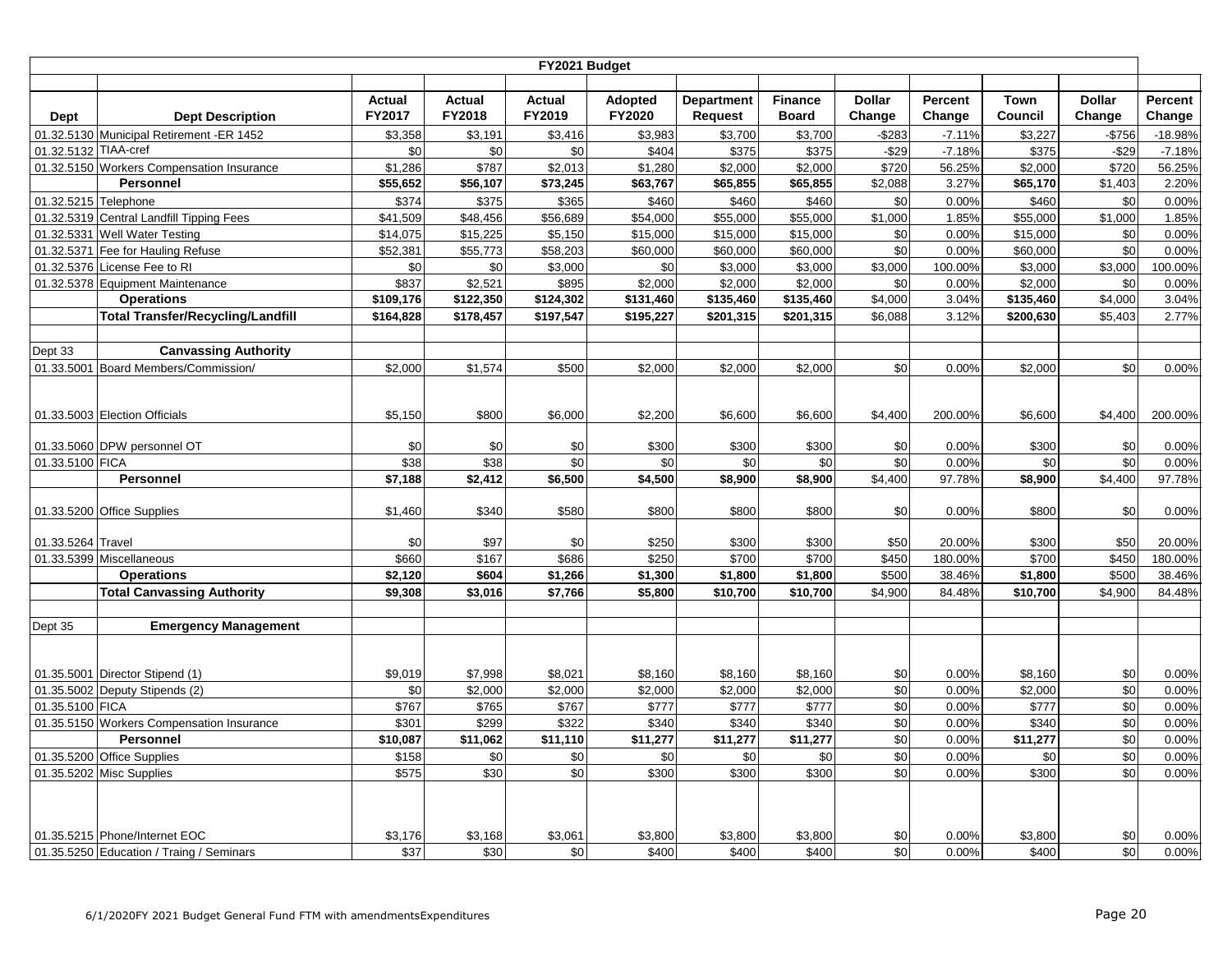|      | FY2021 Budget                            |                         |                         |                  |                          |                              |                                |                         |                   |                 |                         |                          |  |  |
|------|------------------------------------------|-------------------------|-------------------------|------------------|--------------------------|------------------------------|--------------------------------|-------------------------|-------------------|-----------------|-------------------------|--------------------------|--|--|
| Dept | <b>Dept Description</b>                  | Actual<br><b>FY2017</b> | Actual<br><b>FY2018</b> | Actual<br>FY2019 | Adopted<br><b>FY2020</b> | <b>Department</b><br>Request | <b>Finance</b><br><b>Board</b> | <b>Dollar</b><br>Change | Percent<br>Change | Town<br>Council | <b>Dollar</b><br>Change | <b>Percent</b><br>Change |  |  |
|      |                                          |                         |                         |                  |                          |                              |                                |                         |                   |                 |                         |                          |  |  |
|      | 01.35.5369 Communication Equipment       | \$0                     | \$0                     | \$3,625          | \$2,000                  | \$2,000                      | \$2,000                        | \$0                     | $0.00\%$          | \$2,000         | \$0                     | $0.00\%$                 |  |  |
|      | 01.35.5378 Equip Repairs / Maint & Parts | \$27                    | \$0                     | \$5,707          | \$0                      | \$0 <sub>1</sub>             | \$0                            | \$0                     | $0.00\%$          | \$0             | \$0                     | $0.00\%$                 |  |  |
|      | <b>Operations</b>                        | \$3,973                 | \$3,228                 | \$12,393         | \$6,500                  | \$6,500                      | \$6,500                        | \$0                     | 0.00%             | \$6,500         | \$0                     | $0.00\%$                 |  |  |
|      | <b>Total Emergency Management</b>        | \$14,060                | \$14,290                | \$23,503         | \$17,777                 | \$17,777                     | \$17,777                       | \$0 <sub>1</sub>        | 0.00%             | \$17,777        | \$0                     | $0.00\%$                 |  |  |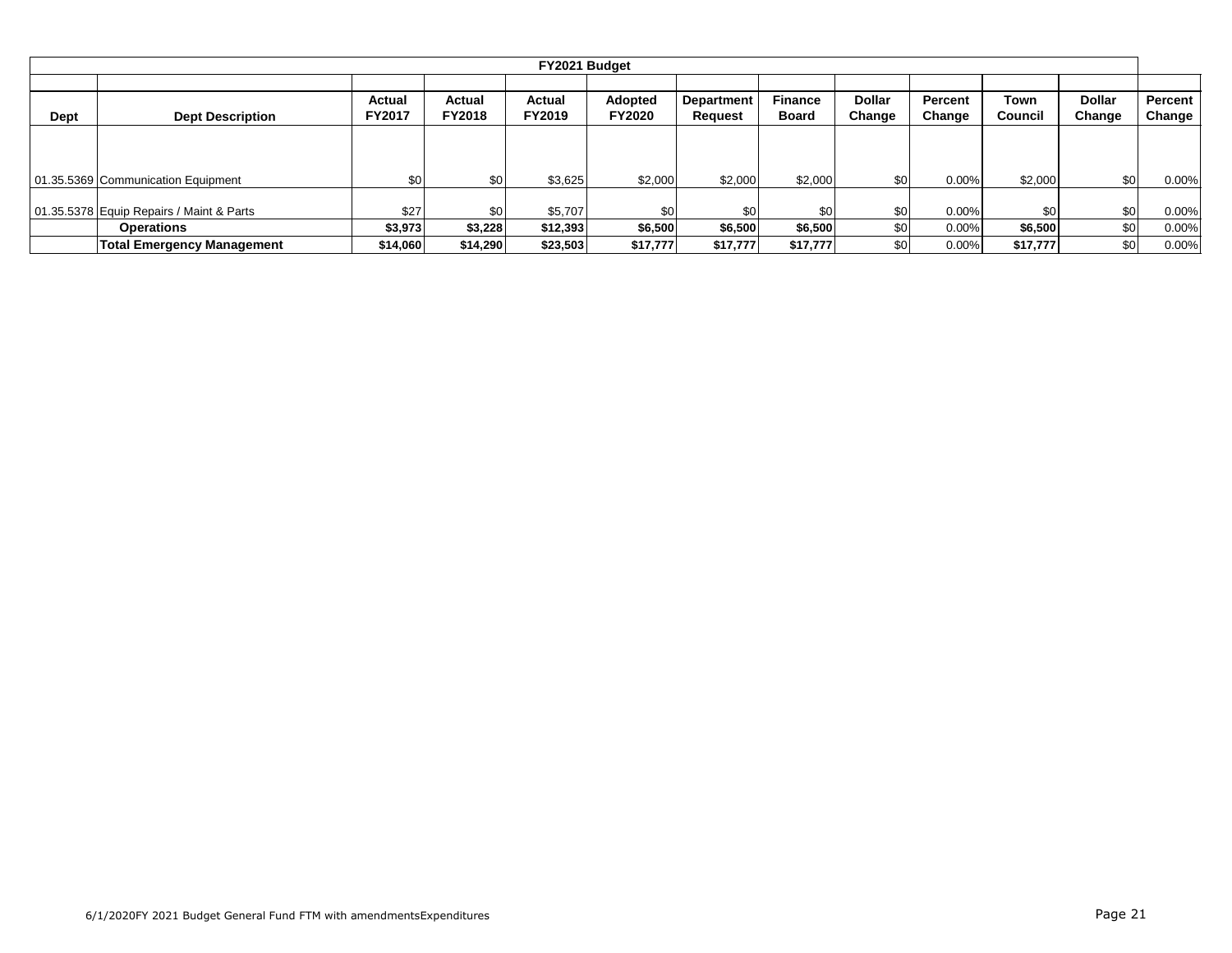|                 |                                                                                                                            |                      |                      | FY2021 Budget |                |                   |                 |               |                |                 |               |                |
|-----------------|----------------------------------------------------------------------------------------------------------------------------|----------------------|----------------------|---------------|----------------|-------------------|-----------------|---------------|----------------|-----------------|---------------|----------------|
|                 |                                                                                                                            |                      |                      |               |                |                   |                 |               |                |                 |               |                |
|                 |                                                                                                                            | Actual               | Actual               | Actual        | <b>Adopted</b> | <b>Department</b> | <b>Finance</b>  | <b>Dollar</b> | Percent        | <b>Town</b>     | <b>Dollar</b> | Percent        |
| <b>Dept</b>     | <b>Dept Description</b>                                                                                                    | <b>FY2017</b>        | FY2018               | FY2019        | FY2020         | Request           | <b>Board</b>    | Change        | Change         | Council         | Change        | Change         |
| Dept 36         |                                                                                                                            |                      |                      |               |                |                   |                 |               |                |                 |               |                |
|                 | <b>Contingency</b>                                                                                                         |                      |                      | \$0           | \$20,000       |                   | \$25,000        |               | 25.00%         |                 |               |                |
|                 | 01.36.5750 Contingency                                                                                                     | \$0                  | \$9,610              |               |                | \$20,000          |                 | \$5,000       |                | \$25,000        | \$5,000       | 25.00%         |
|                 | 01.36.5752 Contingency Wages                                                                                               | \$0                  | \$0                  | \$0           | \$35,000       | \$10,000          | \$10,000        | $-$25,000$    | $-71.43%$      | \$10,000        | -\$25,000     | $-71.43%$      |
|                 |                                                                                                                            |                      |                      |               |                |                   |                 |               |                |                 |               |                |
|                 | 01.36.5755 Healthcare Contingency                                                                                          | \$0                  | \$0                  | \$0           | \$18,000       | \$18,000          | \$18,000        | \$0           | 0.00%          | \$18,000        | \$0           | 0.00%          |
|                 | <b>Operations</b>                                                                                                          | \$0                  | \$9,610              | \$0           | \$73,000       | \$48,000          | \$53,000        | $-$20,000$    | $-27.40%$      | \$53,000        | $-$20,000$    | $-27.40%$      |
|                 | <b>Total Contingency</b>                                                                                                   | \$0                  | \$9,610              | \$0           | \$73,000       | \$48,000          | \$53,000        | $-$20,000$    | $-27.40%$      | \$53,000        | $-$20,000$    | $-27.40%$      |
|                 |                                                                                                                            |                      |                      |               |                |                   |                 |               |                |                 |               |                |
| Dept 38         | <b>Probate Court</b>                                                                                                       |                      |                      |               |                |                   |                 |               |                |                 |               |                |
|                 | 01.38.5001 Probate Clerk                                                                                                   | \$1,600              | \$3,600              | \$0           | \$0            | \$0               | \$0             | \$0           | 0.00%          | \$0             | \$0           | 0.00%          |
| 01.38.5100 FICA |                                                                                                                            | \$0                  | \$0                  | \$0           | \$0            | \$0               | \$0             | \$0           | 0.00%          | \$0             | \$0           | 0.00%          |
|                 | 01.38.5229 Probate Judge                                                                                                   | \$3,900              | \$0                  | \$3,600       | \$3,600        | \$3,600           | \$3,600         | \$0           | 0.00%          | \$3,600         | \$0           | 0.00%          |
|                 | Personnel                                                                                                                  | \$5,500              | \$3,600              | \$3,600       | \$3,600        | \$3,600           | \$3,600         | \$0           | 0.00%          | \$3,600         | \$0           | 0.00%          |
|                 | <b>Total Probate Court</b>                                                                                                 | \$5,500              | \$3,600              | \$3,600       | \$3,600        | \$3,600           | \$3,600         | \$0           | 0.00%          | \$3,600         | \$0           | 0.00%          |
|                 |                                                                                                                            |                      |                      |               |                |                   |                 |               |                |                 | \$0           |                |
| Dept 39         | <b>Debt Service</b>                                                                                                        |                      |                      |               |                |                   |                 |               |                |                 |               |                |
|                 | 01.39.5771 Pelican Lease Principal Matures 2016                                                                            | \$35,270             | \$0                  | \$0           | \$0            | \$0               | \$0             | \$0           | 0.00%          | \$0             | \$0           | 0.00%          |
|                 | 01.39.5772 Pelican Lease Interest Matures 2017                                                                             | \$1,372              | \$0                  | \$0           | \$0            | \$0               | \$0             | \$0           | 0.00%          | \$0             | \$0           | 0.00%          |
| 01.39.5773      | Principal Pmt matures - 2052 (USDA Water Mai                                                                               | \$11,276             | \$11,276             | \$13,072      | \$13,465       | \$13,869          | \$13,869        | \$404         | 3.00%          | \$13,869        | \$404         | 3.00%          |
| 01.39.5774      | Interest Pmt matures - 2052 (USDA Water Main                                                                               | \$24,422             | \$24,422             | \$22,626      | \$22,233       | \$21,830          | \$21,830        | $-$403$       | $-1.81%$       | \$21,830        | $-$403$       | $-1.81%$       |
|                 | 01.39.5775 Principal Pmt matures - 2055 (USDA Water Tan                                                                    | \$17,451             | \$17,451             | \$19,038      | \$19,599       | \$20,176          | \$20,176        | \$577         | 2.94%          | \$20,176        | \$577         | 2.94%          |
|                 | 01.39.5776 Interest Pmt matures - 2055 (USDA Water Tank                                                                    | \$38,283             | \$38,283             | \$36,695      | \$36,134       | \$35,557          | \$35,557        | $-$ \$577     | $-1.60%$       | \$35,557        | $-$ \$577     | $-1.60%$       |
|                 | 01.39.5782 Paying Agent Fee                                                                                                | \$2,500              | \$1,750              | \$750         | \$0            | \$750             | \$750           | \$750         | 100.00%        | \$750           | \$750         | 100.00%        |
| 01.39.5784      | 01.39.5783 Principal Pmt Matures 2028 (Capital \$2,501,000<br>Interest Pmt Matures 2028 (Capital \$2,501,000               | \$0                  | \$0                  | \$251,000     | \$250,000      | \$250,000         | \$250,000       | \$0           | 0.00%          | \$250,000       | \$0           | 0.00%          |
|                 |                                                                                                                            | \$0                  | \$26,043             | \$50,028      | \$44,753       | \$39,488          | \$39,488<br>\$0 | $-$5,265$     | $-11.76%$      | \$39,488<br>\$0 | $-$5,265$     | $-11.76%$      |
|                 | 01.39.5785 Principal Pmt matures - 2018 (Capital \$1,400,00<br>01.39.5786 Interest Pmt matures - 2018 (Capital \$1,400,000 | \$145,000<br>\$8,972 | \$145,000<br>\$2,991 | \$0<br>\$0    | \$0<br>\$0     | \$0<br>\$0        | \$0             | \$0<br>\$0    | 0.00%<br>0.00% | \$0             | \$0<br>\$0    | 0.00%<br>0.00% |
|                 | 01.39.5787 Principal Pmt matures - 2021 (Capital \$1,150,00                                                                | \$90,000             | \$100,000            | \$250,000     | \$260,000      | \$265,000         | \$265,000       | \$5,000       | 1.92%          | \$265,000       | \$5,000       | 1.92%          |
|                 | 01.39.5788 Interest Pmt matures - 2021 (Capital \$1,150,000                                                                | \$24,625             | \$22,538             | \$18,225      | \$14,525       | \$3,975           | \$3,975         | $-$10,550$    | $-72.63%$      | \$3,975         | $-$10,550$    | $-72.63%$      |
|                 | 01.39.5789 Principal Pmt matures - 2025 (Capital \$2,410,00                                                                | \$225,000            | \$230,000            | \$235,000     | \$235,000      | \$240,000         | \$240,000       | \$5,000       | 2.13%          | \$240,000       | \$5,000       | 2.13%          |
|                 | 01.39.5790 Interest Pmt matures - 2025 (Capital \$2,410,000                                                                | \$51,650             | \$47,100             | \$42,450      | \$37,750       | \$33,000          | \$33,000        | $-$4,750$     | $-12.58%$      | \$33,000        | $-$4,750$     | $-12.58%$      |
|                 | <b>Operations</b>                                                                                                          | \$675,821            | \$666,854            | \$938,884     | \$933,459      | \$923,645         | \$923,645       | $-$9,814$     | $-1.05%$       | \$923,645       | $-$9,814$     | $-1.05%$       |
|                 | <b>Total Debt Service</b>                                                                                                  | \$675,821            | \$666,854            | \$938,884     | \$933,459      | \$923,645         | \$923,645       | $-$9,814$     | $-1.05%$       | \$923,645       | $-$9,814$     | $-1.05%$       |
|                 |                                                                                                                            |                      |                      |               |                |                   |                 |               |                |                 |               |                |
| Dept 41         | <b>Restricted Account</b>                                                                                                  |                      |                      |               |                |                   |                 |               |                |                 |               |                |
|                 |                                                                                                                            |                      |                      |               |                |                   |                 |               |                |                 |               |                |
|                 |                                                                                                                            |                      |                      |               |                |                   |                 |               |                |                 |               |                |
|                 | 01.41.5775 Restricted Revaluation A/C                                                                                      | \$29,000             | \$29,000             | \$29,000      | \$29,000       | \$20,000          | \$20,000        | $-$9,000$     | $-31.03%$      | \$20,000        | $-$9,000$     | $-31.03%$      |
|                 | <b>Operations</b>                                                                                                          | \$29,000             | \$29,000             | \$29,000      | \$29,000       | \$20,000          | \$20,000        | $-$9,000$     | $-31.03%$      | \$20,000        | $-$9,000$     | $-31.03%$      |
|                 | <b>Total Restricted Account</b>                                                                                            | \$29,000             | \$29,000             | \$29,000      | \$29,000       | \$20,000          | \$20,000        | $-$9,000$     | $-31.03%$      | \$20,000        | $-$9,000$     | $-31.03%$      |
|                 |                                                                                                                            |                      |                      |               |                |                   |                 |               |                |                 |               |                |
| Dept 44         | <b>Town Administrator</b>                                                                                                  |                      |                      |               |                |                   |                 |               |                |                 |               |                |
|                 | 01.44.5000 Regular Wages (1)                                                                                               | \$74,974             | \$77,992             | \$81,211      | \$83,500       | \$85,170          | \$85,170        | \$1,670       | 2.00%          | \$86,000        | \$2,500       | 2.99%          |
| 01.44.5100 FICA |                                                                                                                            | \$5,954              | \$6,420              | \$6,692       | \$6,388        | \$6,515           | \$6,515         | \$127         | 1.99%          | \$7,197         | \$809         | 12.66%         |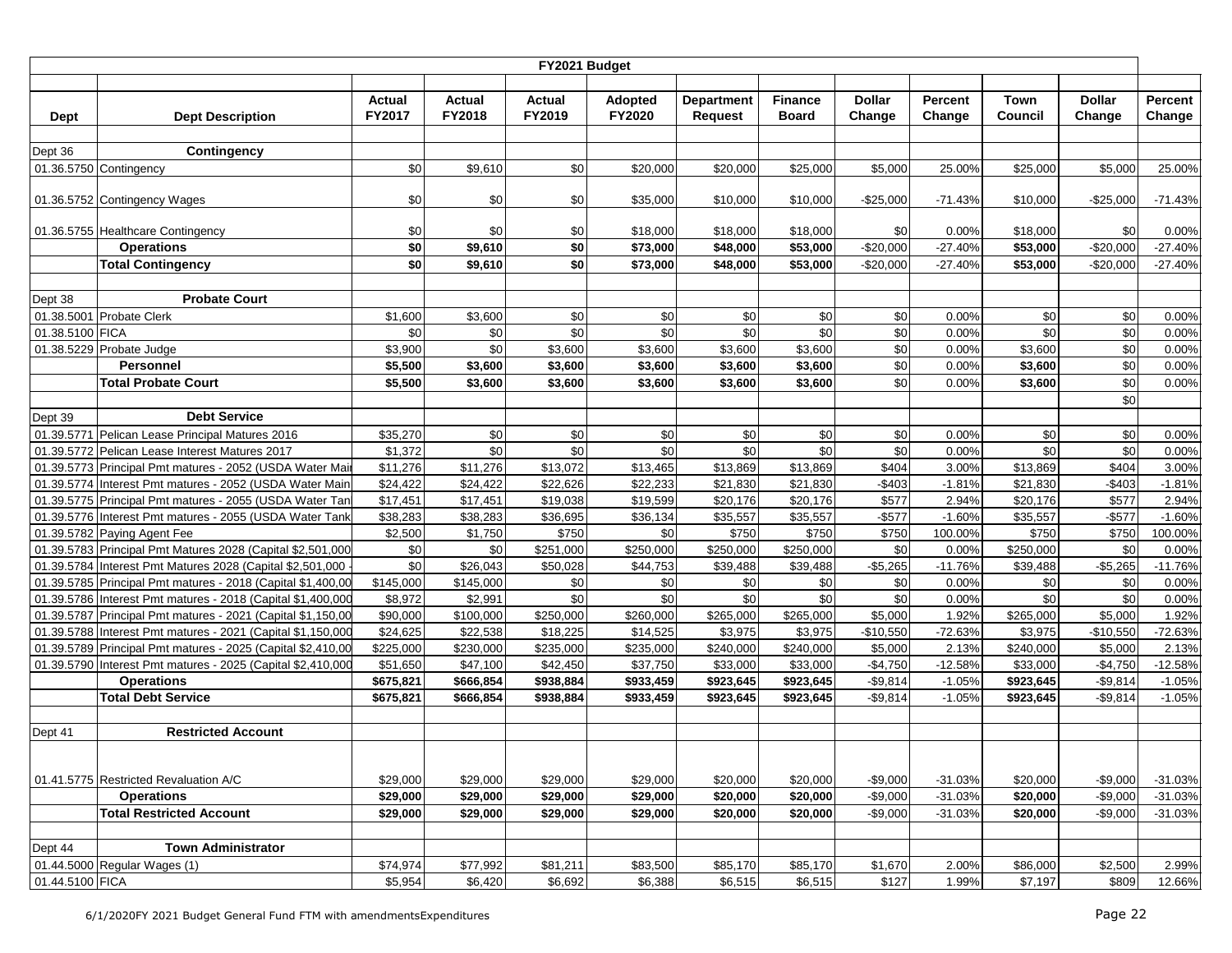|      |                                                                                                                                |         |               | FY2021 Budget |         |         |              |        |        |         |        |               |
|------|--------------------------------------------------------------------------------------------------------------------------------|---------|---------------|---------------|---------|---------|--------------|--------|--------|---------|--------|---------------|
|      |                                                                                                                                |         |               |               |         |         |              |        |        |         |        |               |
|      | Dollar<br><b>Dollar</b><br>Actual<br>Adopted<br><b>Finance</b><br>Actual<br>Actual<br>Town<br>Percent<br>Percent<br>Department |         |               |               |         |         |              |        |        |         |        |               |
| Dept | <b>Dept Description</b>                                                                                                        | FY2017  | <b>FY2018</b> | FY2019        | FY2020  | Reauest | <b>Board</b> | Change | Change | Council | Change | <b>Change</b> |
|      | 01.44.5102 Health Insurance                                                                                                    | \$2,880 | \$3,101       | \$3,148       | \$3,054 | \$3,262 | \$3,262      | \$208  | 6.81%  | \$3,178 | \$124  | 4.06%         |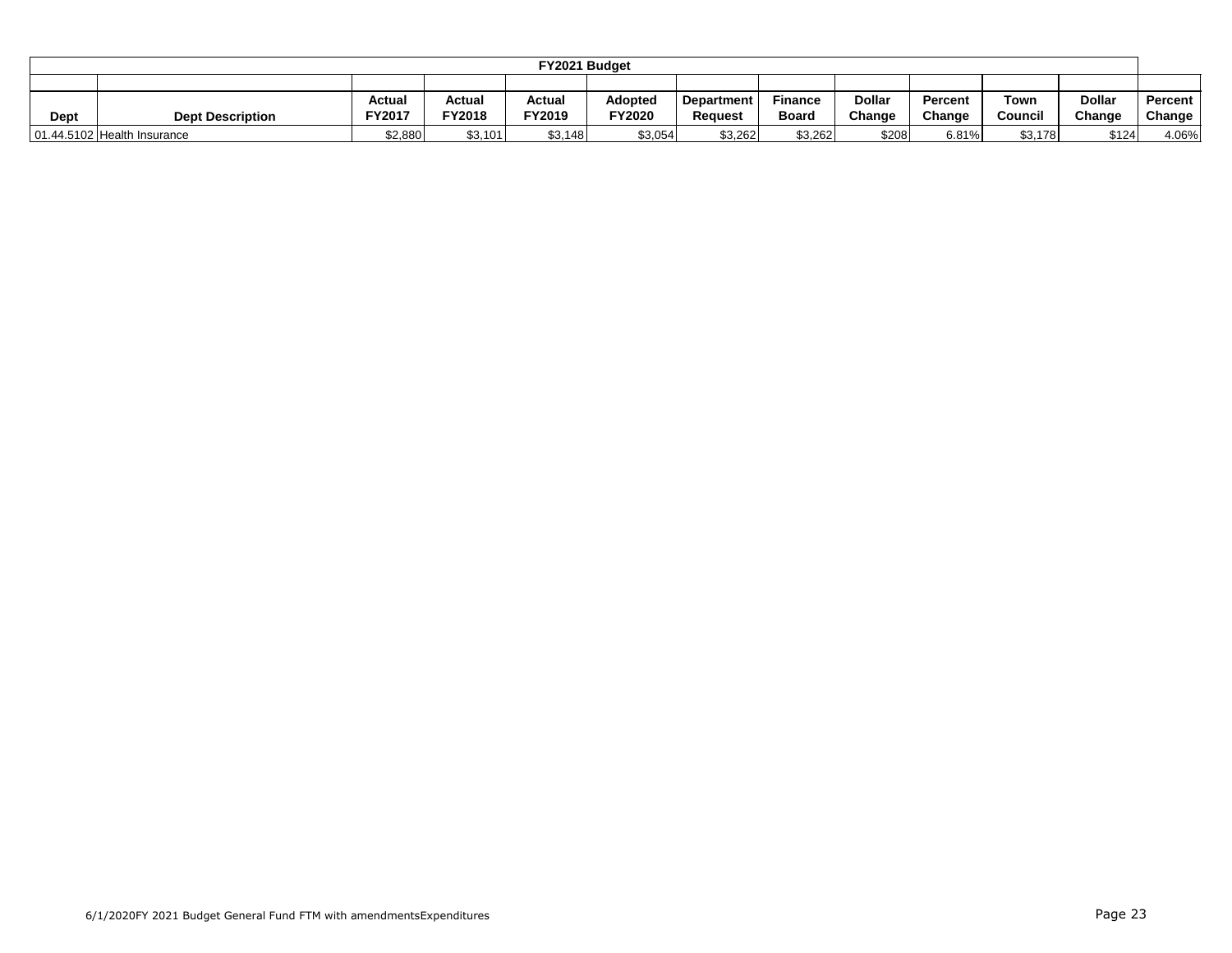|                      |                                                  |                  |                         | FY2021 Budget    |                   |                                     |                                |                         |                   |                        |                         |                   |
|----------------------|--------------------------------------------------|------------------|-------------------------|------------------|-------------------|-------------------------------------|--------------------------------|-------------------------|-------------------|------------------------|-------------------------|-------------------|
| Dept                 | <b>Dept Description</b>                          | Actual<br>FY2017 | <b>Actual</b><br>FY2018 | Actual<br>FY2019 | Adopted<br>FY2020 | <b>Department</b><br><b>Request</b> | <b>Finance</b><br><b>Board</b> | <b>Dollar</b><br>Change | Percent<br>Change | <b>Town</b><br>Council | <b>Dollar</b><br>Change | Percent<br>Change |
|                      | 01.44.5130 Municipal Retirement                  | \$7,515          | \$7,300                 | \$7,163          | \$8,233           | \$8,400                             | \$8,400                        | \$167                   | 2.03%             | \$7,396                | $-$ \$837               | $-10.17%$         |
| 01.44.5132 TIAA-cref |                                                  | \$0              | \$0                     | \$0              | \$835             | \$852                               | \$852                          | \$17                    | 2.04%             | \$860                  | \$25                    | 2.99%             |
|                      | 01.44.5140 Vehicle and Phone Allowance           | \$0              | \$3,314                 | \$3,115          | \$3,500           | \$3,500                             | \$3,500                        | \$0                     | 0.00%             | \$4,900                | \$1,400                 | 40.00%            |
|                      | 01.44.5150 Workers Compensation Insurance        | \$166            | \$105                   | \$165            | \$200             | \$200                               | \$200                          | \$0                     | 0.00%             | \$200                  | \$0                     | 0.00%             |
|                      | Personnel                                        | \$91,489         | \$98,232                | \$101,494        | \$105,710         | \$107,899                           | \$107,899                      | \$2,189                 | 2.07%             | \$109,731              | \$4,021                 | 3.80%             |
|                      | 01.44.5200 Office Supplies                       | \$0              | \$0                     | \$0              | \$0               | \$0                                 | \$0                            | \$0                     | 0.00%             | \$0                    | \$0                     | 0.00%             |
|                      | 01.44.5250 Educational Training / Certifications | \$28             | \$15                    | \$264            | \$400             | \$400                               | \$400                          | \$0                     | 0.00%             | \$400                  | \$0                     | 0.00%             |
| 01.44.5260 Dues      |                                                  | \$100            | \$100                   | \$100            | \$145             | \$145                               | \$145                          | \$0                     | 0.00%             | \$145                  | \$0                     | 0.00%             |
|                      | <b>Operations</b>                                | \$128            | \$115                   | \$364            | \$545             | \$545                               | \$545                          | \$0                     | 0.00%             | \$545                  | \$0                     | 0.00%             |
|                      | <b>Total Town Administrator</b>                  | \$91,617         | \$98,347                | \$101,858        | \$106,255         | \$108,444                           | \$108,444                      | \$2,189                 | 2.06%             | \$110,276              | \$4,021                 | 3.78%             |
|                      |                                                  |                  |                         |                  |                   |                                     |                                |                         |                   |                        |                         |                   |
| Dept 46              | <b>Land Trust</b>                                |                  |                         |                  |                   |                                     |                                |                         |                   |                        |                         |                   |
|                      | 01.46.5250 Education/Training/Seminars           | \$0              | \$0                     | \$0              | \$0               | \$0                                 | \$0                            | \$0                     | 0.00%             | \$0                    | \$0                     | 0.00%             |
|                      |                                                  |                  |                         |                  |                   |                                     |                                |                         |                   |                        |                         |                   |
| 01.46.5264 Travel    |                                                  | \$150            | \$0                     | \$220            | \$250             | \$250                               | \$250                          | \$0                     | 0.00%             | \$250                  | \$0                     | 0.00%             |
|                      | 01.46.5336 Contract Services                     | \$0              | \$1,337                 | \$4,317          | \$6,000           | \$0                                 | \$0                            | $-$6,000$               | $-100.00%$        | \$0                    | $-$6,000$               | $-100.00\%$       |
|                      | 01.46.5337 Stewardship                           | \$125            | \$1,150                 | \$1,000          | \$5,000           | \$2,500                             | \$2,500                        | $-$2,500$               | $-50.00%$         | \$2,500                | $-$2,500$               | $-50.00%$         |
|                      | 01.46.5370 Operating Supplies                    | \$4,004          | \$476                   | \$600            | \$1,000           | \$1,000                             | \$1,000                        | \$0                     | 0.00%             | \$1,000                | \$0                     | 0.00%             |
|                      | <b>Operations</b>                                | \$4,279          | \$2,963                 | \$6,137          | \$12,250          | \$3,750                             | \$3,750                        | $-$8,500$               | -69.39%           | \$3,750                | $-$8,500$               | $-69.39%$         |
|                      | <b>Total Land Trust</b>                          | \$4,279          | \$2,963                 | \$6,137          | \$12,250          | \$3,750                             | \$3,750                        | $-$8,500$               | -69.39%           | \$3,750                | $-$8,500$               | $-69.39%$         |
|                      | <b>Conservation Commission</b>                   |                  |                         |                  |                   |                                     |                                |                         |                   |                        |                         |                   |
| Dept 47              |                                                  |                  |                         |                  |                   |                                     |                                |                         |                   |                        |                         |                   |
|                      | 01.47.5205 Misc Supplies                         | \$174            | \$149                   | \$115            | \$250             | \$250                               | \$250                          | \$0                     | 0.00%             | \$250                  | \$0                     | 0.00%             |
|                      | 01.47.5250 Training Workshops                    | \$100            | \$215                   | \$165            | \$220             | \$220                               | \$220                          | \$0                     | 0.00%             | \$220                  | \$0                     | 0.00%             |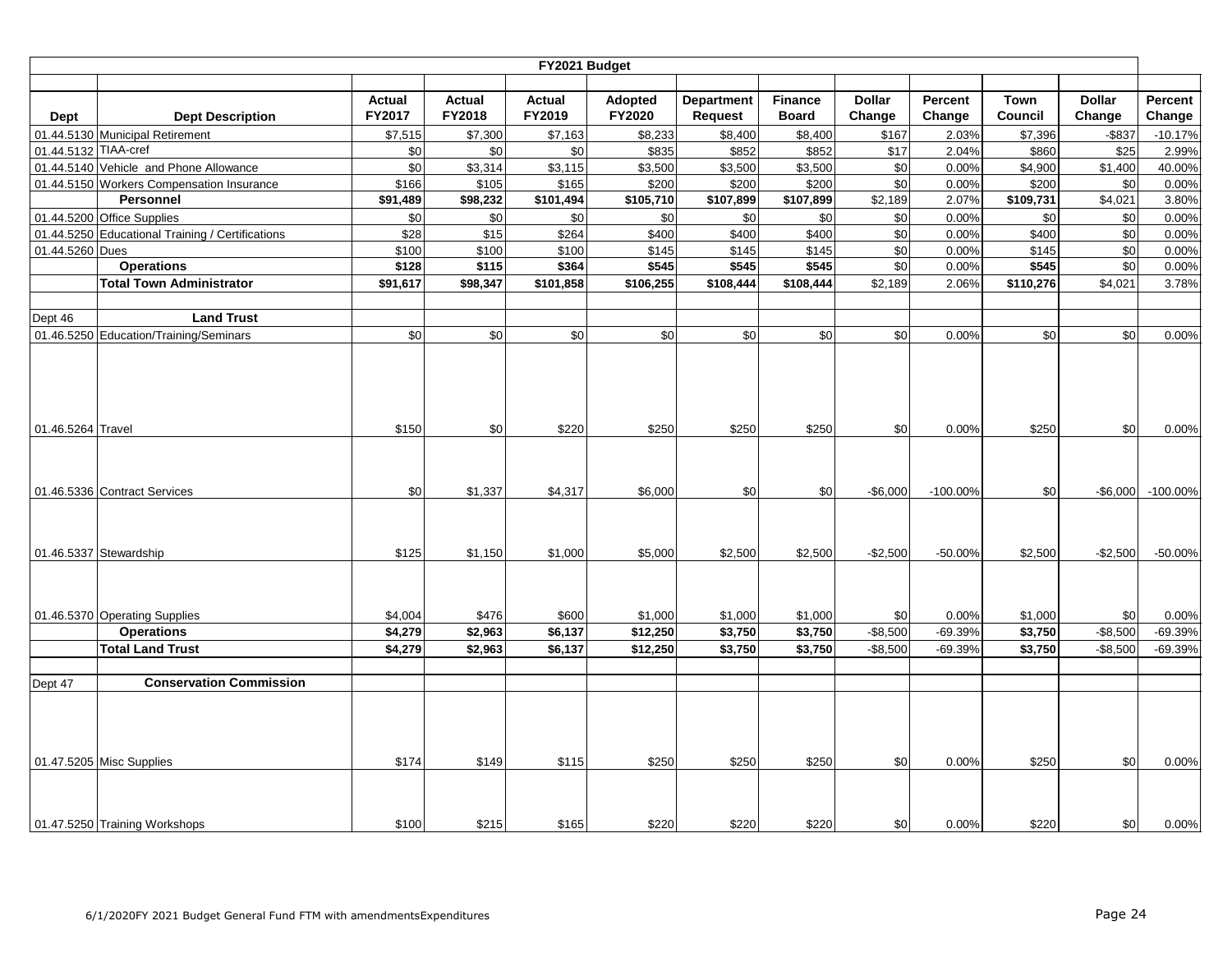|                   |                                                    |                         |                  | FY2021 Budget    |                   |                                     |                                |                         |                   |                 |                         |                   |
|-------------------|----------------------------------------------------|-------------------------|------------------|------------------|-------------------|-------------------------------------|--------------------------------|-------------------------|-------------------|-----------------|-------------------------|-------------------|
| Dept              | <b>Dept Description</b>                            | <b>Actual</b><br>FY2017 | Actual<br>FY2018 | Actual<br>FY2019 | Adopted<br>FY2020 | <b>Department</b><br><b>Request</b> | <b>Finance</b><br><b>Board</b> | <b>Dollar</b><br>Change | Percent<br>Change | Town<br>Council | <b>Dollar</b><br>Change | Percent<br>Change |
|                   |                                                    |                         |                  |                  |                   |                                     |                                |                         |                   |                 |                         |                   |
| 01.47.5260 Dues   |                                                    | \$100                   | \$200            | \$100            | \$180             | \$180                               | \$180                          | \$0                     | 0.00%             | \$180           | \$0                     | 0.00%             |
| 01.47.5267 Travel |                                                    | \$39                    | \$0              | \$0              | \$40              | \$40                                | \$40                           | \$0                     | 0.00%             | \$40            | \$0                     | 0.00%             |
|                   |                                                    | \$4,250                 | \$993            | \$3,126          | \$1,200           | \$1,200                             | \$1,200                        |                         | 0.00%             | \$1,200         | \$0                     | 0.00%             |
|                   | 01.47.5370 Operating Expenses<br><b>Operations</b> | \$4,663                 | \$1,557          | \$3,506          | \$1,890           | \$1,890                             | \$1,890                        | \$0<br>\$0              | 0.00%             | \$1,890         | \$0                     | 0.00%             |
|                   | <b>Total Conservation Commission</b>               | \$4,663                 | \$1,557          | \$3,506          | \$1,890           | \$1,890                             | \$1,890                        | \$0                     | 0.00%             | \$1,890         | \$0                     | 0.00%             |
|                   |                                                    |                         |                  |                  |                   |                                     |                                |                         |                   |                 |                         |                   |
| Dept 49           | Other                                              |                         |                  |                  |                   |                                     |                                |                         |                   |                 |                         |                   |
|                   | 01.49.5150 Workers Compensation                    | \$0                     | \$22,254         | $-$2,640$        | \$0               | \$0                                 | \$0                            | \$0                     | 0.00%             | \$0             | \$0                     | 0.00%             |
|                   | <b>Personnel</b>                                   | \$0                     | \$22,254         | $-$2,640$        | \$0               | \$0                                 | \$0                            | \$0                     | 0.00%             | \$0             | \$0                     | 0.00%             |
|                   | 01.49.5219 Utilities Street Lighting               | \$21,022                | \$22,385         | $-$2,493$        | \$8,000           | \$8,000                             | \$8,000                        | \$0                     | 0.00%             | \$8,000         | \$0                     | 0.00%             |
|                   | 01.49.5354 Insurance Coverage                      | \$113,209               | \$118,714        | \$117,909        | \$123,000         | \$123,000                           | \$123,000                      | \$0                     | 0.00%             | \$123,000       | \$0                     | 0.00%             |
|                   | 01.49.5356 Annual Audit Fee                        | \$24,300                | \$24,254         | \$34,657         | \$31,000          | \$40,000                            | \$40,000                       | \$9,000                 | 29.03%            | \$40,000        | \$9,000                 | 29.03%            |
|                   | 01.49.5358 Transfer to Capital                     | \$443,700               | \$108,917        | \$0              | \$298,416         | \$669,000                           | \$341,750                      | \$43,334                | 14.52%            | \$277,264       | $-$ \$21,152            | $-7.09%$          |
|                   | 01.49.5399 Misc Transfer                           | \$0                     | \$0              | \$7,628          | \$0               | \$0                                 |                                | \$0                     | 0.00%             |                 | \$0                     | 0.00%             |
|                   | <b>Operations</b>                                  | \$602,231               | \$274,270        | \$157,701        | \$460,416         | \$840,000                           | \$512,750                      | \$52,334                | 11.37%            | \$448,264       | $-$12,152$              | $-2.64%$          |
|                   | <b>Total Other</b>                                 | \$602,231               | \$296,524        | \$155,061        | \$460,416         | \$840,000                           | \$512,750                      | \$52,334                | 11.37%            | \$448,264       | $-$12,152$              | $-2.64%$          |
|                   |                                                    |                         |                  |                  |                   |                                     |                                |                         |                   |                 |                         |                   |
|                   | <b>Total Personnel</b>                             | \$3,336,417             | \$3,461,365      | \$3,712,089      | \$3,709,550       | \$3,899,217                         | \$3,878,217                    | \$168,667               | 4.55%             | \$3,867,522     | \$157,972               | 4.26%             |
|                   | <b>TotalOperations</b>                             | \$2,544,042             | \$2,209,814      | \$2,426,023      | \$2,864,933       | \$3,300,858                         | \$2,984,677                    | \$119,744               | 4.18%             | \$2,917,991     | \$53,058                | 1.85%             |
|                   | <b>Total Municipal Expenditures</b>                | \$5,880,459             | \$5,671,179      | \$6,138,112      | \$6,574,483       | \$7,200,075                         | \$6,862,894                    | \$288,411               | 4.39%             | \$6,785,513     | \$211,030               | 3.21%             |
|                   |                                                    |                         |                  |                  |                   |                                     |                                |                         |                   |                 |                         |                   |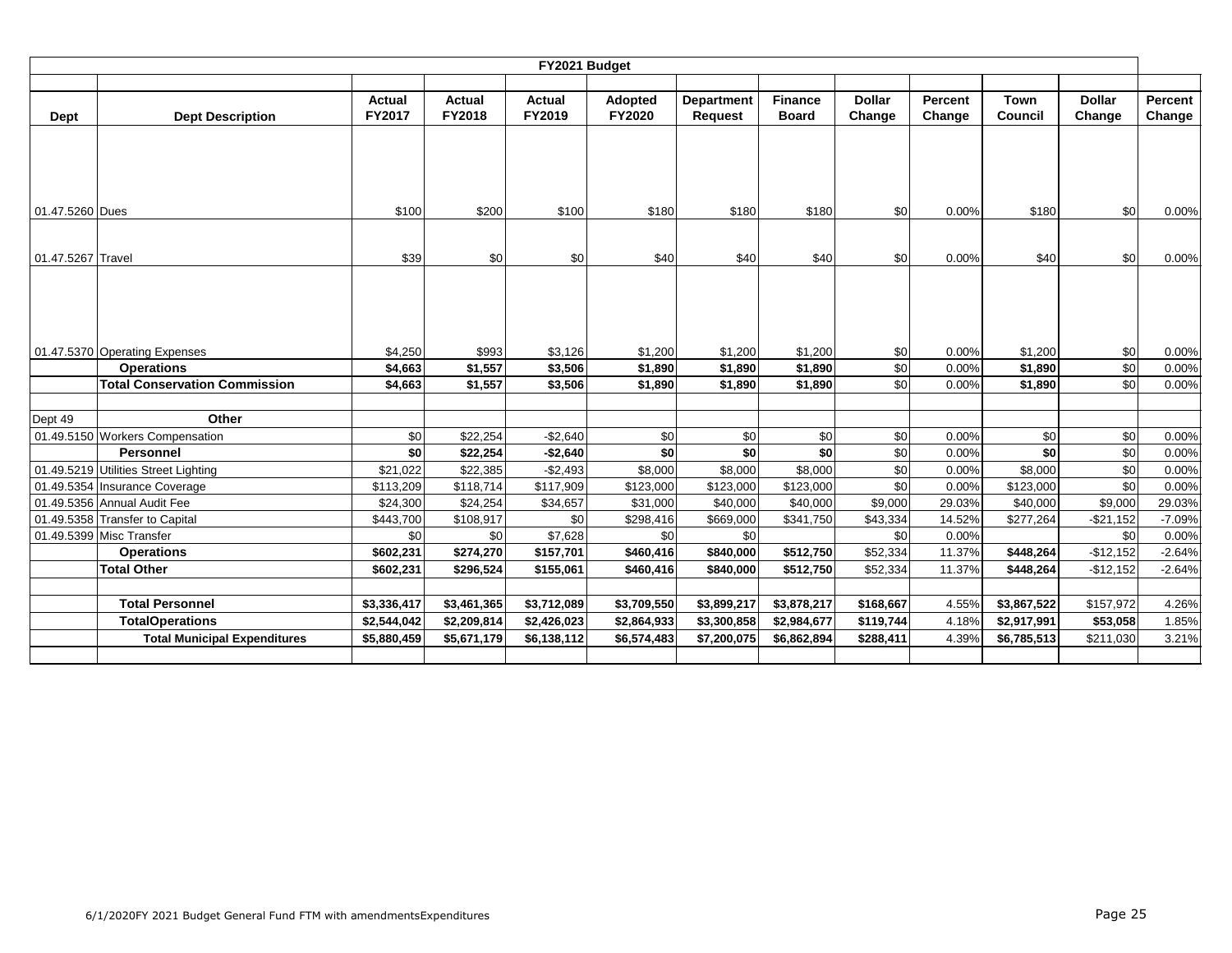|         | FY2021 Budget                                   |               |                         |              |               |                   |                |                  |                |                    |               |         |  |  |  |
|---------|-------------------------------------------------|---------------|-------------------------|--------------|---------------|-------------------|----------------|------------------|----------------|--------------------|---------------|---------|--|--|--|
|         |                                                 | Actual        |                         | Actual       | Adopted       | <b>Department</b> | <b>Finance</b> | Dollar           | <b>Percent</b> | Town               | <b>Dollar</b> | Percent |  |  |  |
| Dept    | <b>Dept Description</b>                         | <b>FY2017</b> | Actual<br><b>FY2018</b> | FY2019       | <b>FY2020</b> | Request           | <b>Board</b>   | Change           | Change         | Council            | Change        | Change  |  |  |  |
| Dept 40 | <b>Education Expense</b>                        |               |                         |              |               |                   |                |                  |                |                    |               |         |  |  |  |
|         | 01.40.5800 Chariho Regional School Budget       | \$18,360,381  | \$19.154.991            | \$19.193.499 | \$19,539,330  | \$20,005,301      | \$19,812,834   | \$273,504        |                | 1.40% \$19,812,834 | \$273,504     | 1.40%   |  |  |  |
|         | 01.40.5801 Chariho Regional School Debt Service | \$190.705     | \$197.880               | \$304.067    | \$274,139     | \$285.467         | \$285.467      | \$11.328         | 4.13%          | \$285.467          | \$11,328      | 4.13%   |  |  |  |
|         | 01.40.5802 Restricted for School Budget         | \$0           | \$0                     | \$0          | \$0           | \$0               | \$0            | \$0 <sub>1</sub> | 0.00%          | \$0                | \$0           | 0.00%   |  |  |  |
|         |                                                 |               |                         |              |               |                   |                |                  |                |                    |               |         |  |  |  |
|         | <b>Total Education Expense</b>                  | \$18,551,086  | \$19,352,871            | \$19,497,566 | \$19,813,469  | \$20,290,768      | \$20,098,301   | \$284,832        | 1.44%          | \$20,098,301       | \$284,832     | 1.44%   |  |  |  |
|         |                                                 |               |                         |              |               |                   |                |                  |                |                    |               |         |  |  |  |
|         | <b>Total Expenditures</b>                       | \$24,431,545  | \$25,024,050            | \$25,635,678 | \$26,387,952  | \$27,490,843      | \$26,961,195   | \$573,243        | 2.17%          | \$26,883,814       | \$495,862     | 1.88%   |  |  |  |
|         |                                                 |               |                         |              |               |                   |                |                  |                |                    |               |         |  |  |  |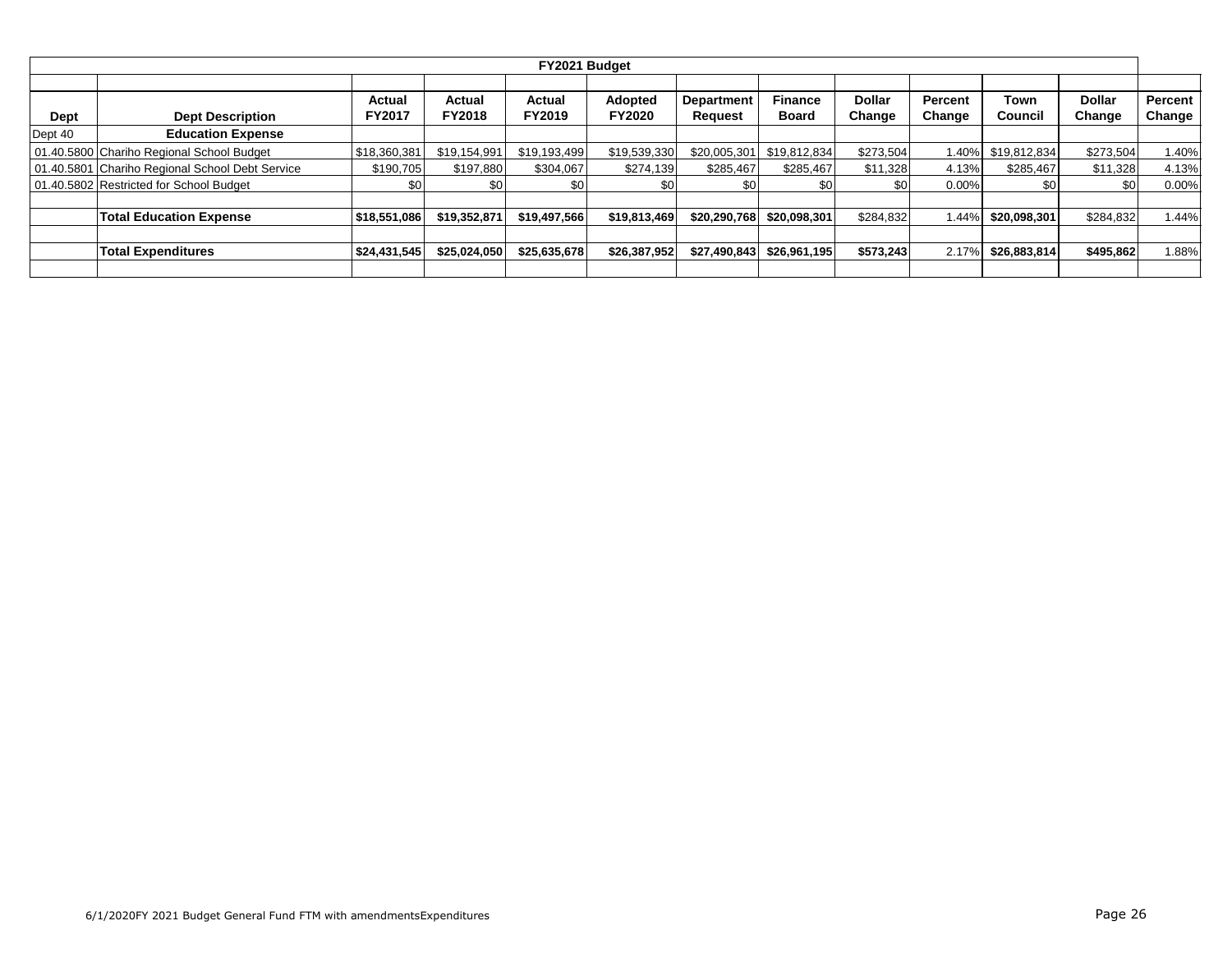|            |                           |                         |                  |                  |                   | Requested                    |                                | Proposed             |                          |                 |                      |                   |
|------------|---------------------------|-------------------------|------------------|------------------|-------------------|------------------------------|--------------------------------|----------------------|--------------------------|-----------------|----------------------|-------------------|
| Dept       | <b>Dept Description</b>   | Actual<br><b>FY2017</b> | Actual<br>FY2018 | Actual<br>FY2019 | Adopted<br>FY2020 | <b>Department</b><br>Request | <b>Finance</b><br><b>Board</b> | <b>Dollar Change</b> | <b>Percent</b><br>Change | Town<br>Council | <b>Dollar Change</b> | Percent<br>Change |
|            | <b>Taxes</b>              |                         |                  |                  |                   |                              |                                |                      |                          |                 |                      |                   |
| 01.00.4000 | <b>Taxes</b>              | \$17,546,610            | \$18,168,749     | \$18,791,340     | \$19,185,962      | \$19,852,482                 | \$19,769,434                   | \$583,472            | 3.04%                    | \$19,756,417    | \$570,455            | 2.97%             |
| 01.00.4001 | Interest & Penalty        | \$100,377               | \$85,998         | \$88,015         | \$90,000          | \$90,000                     | \$90,000                       | \$0                  | 0.00%                    | \$90,000        | \$0                  | 0.00%             |
| 01.00.4002 | Miscellaneous             | \$8,510                 | \$18,743         | \$13,072         | \$8,000           | \$12,000                     | \$12,000                       | \$4,000              | 50.00%                   | \$12,000        | \$4,000              | 50.00%            |
| 01.00.4071 | Last Year Tax             | \$360,465               | \$385,851        | \$348.196        | \$500,000         | \$350,000                    | \$350,000                      | $-$150,000$          | $-30.00%$                | \$350.000       | $-$150.000$          | $-30.00%$         |
| 01.00.4072 | Prior Years Tax           |                         |                  | \$43,945         |                   | \$40,000                     | \$40,000                       | \$40,000             | 100.00%                  | \$40,000        | \$40,000             | 100.00%           |
|            | <b>Total</b>              | \$18,015,962            | \$18,659,341     | \$19,284,568     | \$19,783,962      | \$20,344,482                 | \$20,261,434                   | \$477,472            | 2.41%                    | \$20,248,417    | \$464,455            | 2.35%             |
|            |                           |                         |                  |                  |                   |                              |                                |                      |                          |                 |                      |                   |
|            | <b>State Aid</b>          |                         |                  |                  |                   |                              |                                |                      |                          |                 |                      |                   |
| 01.00.4006 | Aid to Education          | \$4,974,327             | \$4,676,150      | \$4,596,330      | \$4,640,585       | \$4,717,971                  | \$4,717,971                    | \$77,386             | 1.67%                    | \$4,693,796     | \$53,211             | 1.15%             |
| 01.00.4008 | <b>Corporation Tax</b>    | \$95,248                | \$96,149         | \$95.892         | \$96,149          | \$95.892                     | \$95,892                       | $-$257$              | $-0.27%$                 | \$95,892        | $-$ \$257            | $-0.27%$          |
| 01.00.4009 | <b>Hotel Tax</b>          | \$4,088                 | \$4,989          | \$8,538          | \$6,848           | \$12,224                     | \$12,224                       | \$5,376              | 78.50%                   | \$6,934         | \$86                 | 1.26%             |
| 01.00.4010 | Meal & Beverage Tax       | \$143,755               | \$143,647        | \$139,226        | \$150,304         | \$159,119                    | \$159,119                      | \$8,815              | 5.86%                    | \$99.923        | $-$50,381$           | $-33.52%$         |
| 01.00.4063 | Motor Vehicle Phase-out   | \$66,710                | \$248,574        | \$366,909        | \$471,000         | \$532,466                    | \$532,466                      | \$61,466             | 13.05%                   | \$532,466       | \$61,466             | 13.05%            |
|            | <b>Total</b>              | \$5,284,128             | \$5,169,509      | \$5,206,895      | \$5,364,886       | \$5,517,672                  | \$5,517,672                    | \$152,786            | 2.85%                    | \$5,429,011     | \$64,125             | 1.20%             |
|            |                           |                         |                  |                  |                   |                              |                                |                      |                          |                 |                      |                   |
|            | <b>Federal Aid</b>        |                         |                  |                  |                   |                              |                                |                      |                          |                 |                      |                   |
| 01.00.4035 | <b>COPS Grant</b>         | \$44,250                | \$0              | \$0              | \$0               | \$0                          | \$0                            | \$0                  | 0.00%                    | \$0             | \$0                  | 0.00%             |
| 01.00.4052 | <b>Emergency Claims</b>   | \$18,746                | \$0              | \$0              | \$0               | \$0                          | \$0                            | \$0                  | 0.00%                    | \$0             | \$0                  | 0.00%             |
|            | <b>Total</b>              | \$62,996                | \$0              | \$0              | \$0               | \$0                          | \$0                            | \$0                  | 0.00%                    | \$0             | \$0                  | 0.00%             |
|            |                           |                         |                  |                  |                   |                              |                                |                      |                          |                 |                      |                   |
|            | <b>Permits &amp; Fees</b> |                         |                  |                  |                   |                              |                                |                      |                          |                 |                      |                   |
| 01.00.4012 | <b>Building Permits</b>   | \$115,436               | \$231,608        | \$238,777        | \$190,000         | \$220,000                    | \$220,000                      | \$30,000             | 15.79%                   | \$220,000       | \$30,000             | 15.79%            |
| 01.00.4013 | <b>Zoning Fees</b>        | \$1,276                 | \$3,909          | \$2,358          | \$2,500           | \$2,500                      | \$2,500                        | \$0                  | 0.00%                    | \$2,500         | \$0                  | 0.00%             |
| 01.00.4067 | <b>Incentive Aid</b>      | \$1,028                 | \$0              | \$0              | \$0               | \$0                          | \$0                            | \$0                  | 0.00%                    | \$0             | \$0                  | 0.00%             |
| 01.00.4014 | <b>Planning Fees</b>      | \$33,545                | \$18,246         | \$16,932         | \$20,000          | \$17,000                     | \$17,000                       | $-$3,000$            | $-15.00%$                | \$17,000        | $-$3,000$            | $-15.00%$         |
|            | <b>Total</b>              | \$151,285               | \$253,763        | \$258,067        | \$212,500         | \$239,500                    | \$239,500                      | \$27,000             | 12.71%                   | \$239,500       | \$27,000             | 12.71%            |
|            |                           |                         |                  |                  |                   |                              |                                |                      |                          |                 |                      |                   |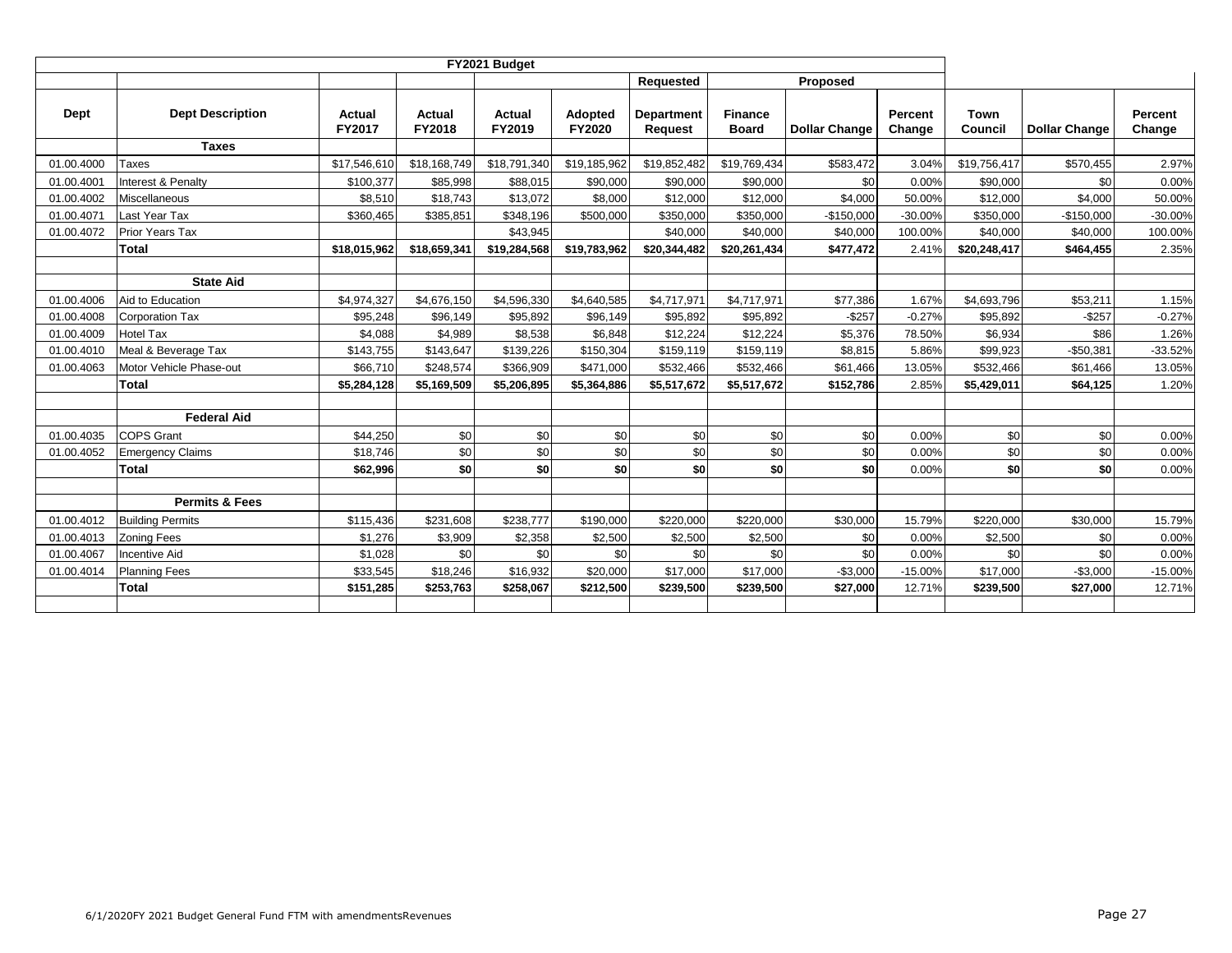|            |                                              |               |               |               |                | <b>Requested</b> |                | Proposed             |                   |              |                      |                   |
|------------|----------------------------------------------|---------------|---------------|---------------|----------------|------------------|----------------|----------------------|-------------------|--------------|----------------------|-------------------|
| Dept       | <b>Dept Description</b>                      | <b>Actual</b> | <b>Actual</b> | <b>Actual</b> | <b>Adopted</b> | Department       | <b>Finance</b> |                      | <b>Percent</b>    | Town         |                      | Percent           |
|            |                                              | <b>FY2017</b> | FY2018        | FY2019        | <b>FY2020</b>  | Request          | <b>Board</b>   | <b>Dollar Change</b> | Change            | Council      | <b>Dollar Change</b> | Change            |
|            | <b>License Fees</b>                          |               |               |               |                |                  |                |                      |                   |              |                      |                   |
| 01.00.4015 | Misc Business License & Fees                 | \$12,669      | \$8,804       | \$10,066      | \$9,000        | \$9,000          | \$9,000        | \$0                  | 0.00%             | \$10,000     | \$1,000              | 11.11%            |
| 01.00.4016 | Liquor License                               | \$9,200       | \$8,600       | \$8,558       | \$9,000        | \$9,000          | \$9,000        | \$0                  | 0.00%             | \$9,000      | \$0                  | 0.00%             |
| 01.00.4017 | Dog License                                  | \$6,588       | \$6,080       | \$6,206       | \$6,700        | \$6,700          | \$6,700        | \$0                  | 0.00%             | \$6,700      | \$0                  | 0.00%             |
| 01.00.4018 | Marriage License                             | \$392         | \$336         | \$288         | \$325          | \$325            | \$325          | \$0                  | 0.00%             | \$325        | \$0                  | 0.00%             |
| 01.00.4019 | Misc Non-Business License & Fees             | \$2,740       | \$4,735       | \$446         | \$2,000        | \$500            | \$500          | $-$1,500$            | $-75.00%$         | \$500        | $-$1,500$            | $-75.00%$         |
| 01.00.4020 | <b>Hopkinton Transfer Stickers</b>           | \$1,300       | \$1,225       | \$4,240       | \$4,500        | \$4,500          | \$4,500        | \$0                  | 0.00%             | \$4,500      | \$0                  | 0.00%             |
|            | Total                                        | \$32,889      | \$29,780      | \$29,804      | \$31,525       | \$30,025         | \$30,025       | $-$1,500$            | $-4.76%$          | \$31,025     | -\$500               | $-1.59%$          |
|            | <b>User Fees</b>                             |               |               |               |                |                  |                |                      |                   |              |                      |                   |
| 01.00.4026 | Realty Stamp Commission                      | \$32,354      | \$53,048      | \$48,896      | \$43,000       | \$45,000         | \$45,000       | \$2,000              | 4.65%             | \$45,000     | \$2,000              | 4.65%             |
| 01.00.4027 | Copies                                       | \$8,545       | \$7,380       | \$6,510       | \$9,000        | \$7,000          | \$7,000        | $-$2,000$            | $-22.22%$         | \$7,000      | $-$2,000$            | $-22.22%$         |
| 01.00.4028 | <b>Recording Fees</b>                        | \$100,689     | \$87,839      | \$81,330      | \$90,000       | \$85,000         | \$85,000       | $-$ \$5,000          | $-5.56%$          | \$85,000     | $-$5,000$            | $-5.56%$          |
| 01.00.4030 | Probate Fees                                 | \$3,934       | \$6,195       | \$8,894       | \$10,000       | \$10,000         | \$10,000       | \$0                  | 0.00%             | \$10,000     | \$0                  | 0.00%             |
| 01.00.4042 | <b>Recreation Events</b>                     | \$10,130      | \$11,265      | \$17,061      | \$12,000       | \$25,000         | \$25,000       | \$13,000             | 108.33%           | \$25,000     | \$13,000             | 108.33%           |
| 01.00.4043 | <b>Community Center Rental</b>               | \$895         | \$685         | \$535         | \$1,500        | \$1,500          | \$1,500        | \$0                  | 0.00%             | \$1,500      | \$0                  | 0.00%             |
| 01.00.4065 | <b>Transfer Station Fees</b><br><b>Total</b> | \$165,114     | \$166,534     | \$159,005     | \$170,600      | \$165,000        | \$165,000      | $-$5,600$            | $-3.28%$<br>0.71% | \$165,000    | $-$5,600$            | $-3.28%$<br>0.71% |
|            |                                              | \$321,661     | \$332,946     | \$322,231     | \$336,100      | \$338,500        | \$338,500      | \$2,400              |                   | \$338,500    | \$2,400              |                   |
|            | <b>Fines &amp; Forfeitures</b>               |               |               |               |                |                  |                |                      |                   |              |                      |                   |
| 01.00.4021 | Dog Fines                                    | \$1,180       | \$1,193       | \$1,170       | \$1,700        | \$1,700          | \$1,700        | \$0                  | 0.00%             | \$1,700      | \$0                  | 0.00%             |
| 01.00.4022 | <b>State Traffic Fines</b>                   | \$47,678      | \$46,077      | \$44,648      | \$46,000       | \$46,000         | \$46,000       | \$0                  | 0.00%             | \$46,000     | \$0                  | 0.00%             |
| 01.00.4023 | <b>Building and Zoning Fines</b>             | \$0           | \$0           | \$0           | \$0            | \$0              | \$0            | \$0                  | 0.00%             | \$0          | \$0                  | 0.00%             |
|            | <b>Total</b>                                 | \$48,858      | \$47,270      | \$45,818      | \$47,700       | \$47,700         | \$47,700       | \$0                  | 0.00%             | \$47,700     | \$0                  | 0.00%             |
|            |                                              |               |               |               |                |                  |                |                      |                   |              |                      |                   |
|            | <b>Investments</b>                           |               |               |               |                |                  |                |                      |                   |              |                      |                   |
| 01.00.4024 | Interest Income                              | \$26,938      | \$48,849      | \$68,801      | \$45,000       | \$55,000         | \$55,000       | \$10,000             | 22.22%            | \$55,000     | \$10,000             | 22.22%            |
|            | Total                                        | \$26,938      | \$48,849      | \$68,801      | \$45,000       | \$55,000         | \$55,000       | \$10,000             | 22.22%            | \$55,000     | \$10,000             | 22.22%            |
|            |                                              |               |               |               |                |                  |                |                      |                   |              |                      |                   |
|            | <b>Miscellaneous Income</b>                  |               |               |               |                |                  |                |                      |                   |              |                      |                   |
| 01.00.4033 | School Resource Office Reimb                 | \$70,193      | \$70,719      | \$64,001      | \$60,000       | \$64,000         | \$64,000       | \$4,000              | 6.67%             | \$64,000     | \$4,000              | 6.67%             |
| 01.00.4034 | <b>VIN Inspection Fees</b>                   | \$4,820       | \$3,830       | \$4,165       | \$5,500        | \$4,500          | \$4,500        | $-$1,000$            | $-18.18%$         | \$4,500      | $-$1,000$            | $-18.18%$         |
| 01.00.4036 | Detail Pay                                   | \$97,470      | \$220,839     | \$217,222     | \$48,500       | \$48,500         | \$48,500       | \$0                  | 0.00%             | \$48,500     | \$0                  | 0.00%             |
| 01.00.4049 | <b>Recycling Rebate</b>                      | \$4,073       | \$0           | \$0           | \$0            | \$0              | \$0            | \$0                  | 0.00%             | \$0          | \$0                  | 0.00%             |
| 01.00.4050 | Miscellaneous Revenues                       | \$0           | \$16,028      | \$9,694       | \$4,030        | \$5,000          | \$5,000        | \$970                | 24.07%            | \$5,000      | \$970                | 24.07%            |
| 01.00.4051 | Miscellaneous Police Returns                 | \$38,122      | \$2,890       | \$6,153       | \$30,000       | \$10,000         | \$10,000       | $-$20,000$           | $-66.67%$         | \$10,000     | $-$20,000$           | $-66.67%$         |
| 01.00.4076 | Senior Activities Bingo                      | \$8,123       | \$6,500       | \$4,353       | \$8,000        | \$6,000          | \$6,000        | $-$2,000$            | $-25.00%$         | \$6,000      | $-$2,000$            | $-25.00%$         |
| 01.00.4077 | Senior Activities Donations                  | \$0           | \$0           | \$4,000       | \$0            | \$0              | \$0            | \$0                  | 0.00%             | \$0          | \$0                  | 0.00%             |
| 01.00.4078 | <b>Senior Activities Dues</b>                | \$3,247       | \$2,369       | \$4,187       | \$3,000        | \$4,000          | \$4,000        | \$1,000              | 33.33%            | \$4,000      | \$1,000              | 33.33%            |
| 01.00.4079 | Senior Activities Program Fees               | \$6,078       | \$4,973       | \$4,792       | \$5,000        | \$5,000          | \$5,000        | \$0                  | 0.00%             | \$5,000      | \$0                  | 0.00%             |
| 01.00.4344 | Sale of Property<br>Total                    | \$0           | \$0           | \$0           | \$0            | \$0              | \$0            | \$0                  | 0.00%             | \$0          | \$0                  | 0.00%             |
|            |                                              | \$232,126     | \$328,148     | \$318,567     | \$164,030      | \$147,000        | \$147,000      | $-$17,030$           | $-10.38%$         | \$147,000    | -\$17,030            | $-10.38%$         |
|            | <b>Total revenues</b>                        | \$24,176,843  | \$24,869,606  | \$25,534,751  | \$25,985,703   | \$26,719,879     | \$26,636,831   | \$651,128            | 2.51%             | \$26,536,153 | \$550,450            | 2.12%             |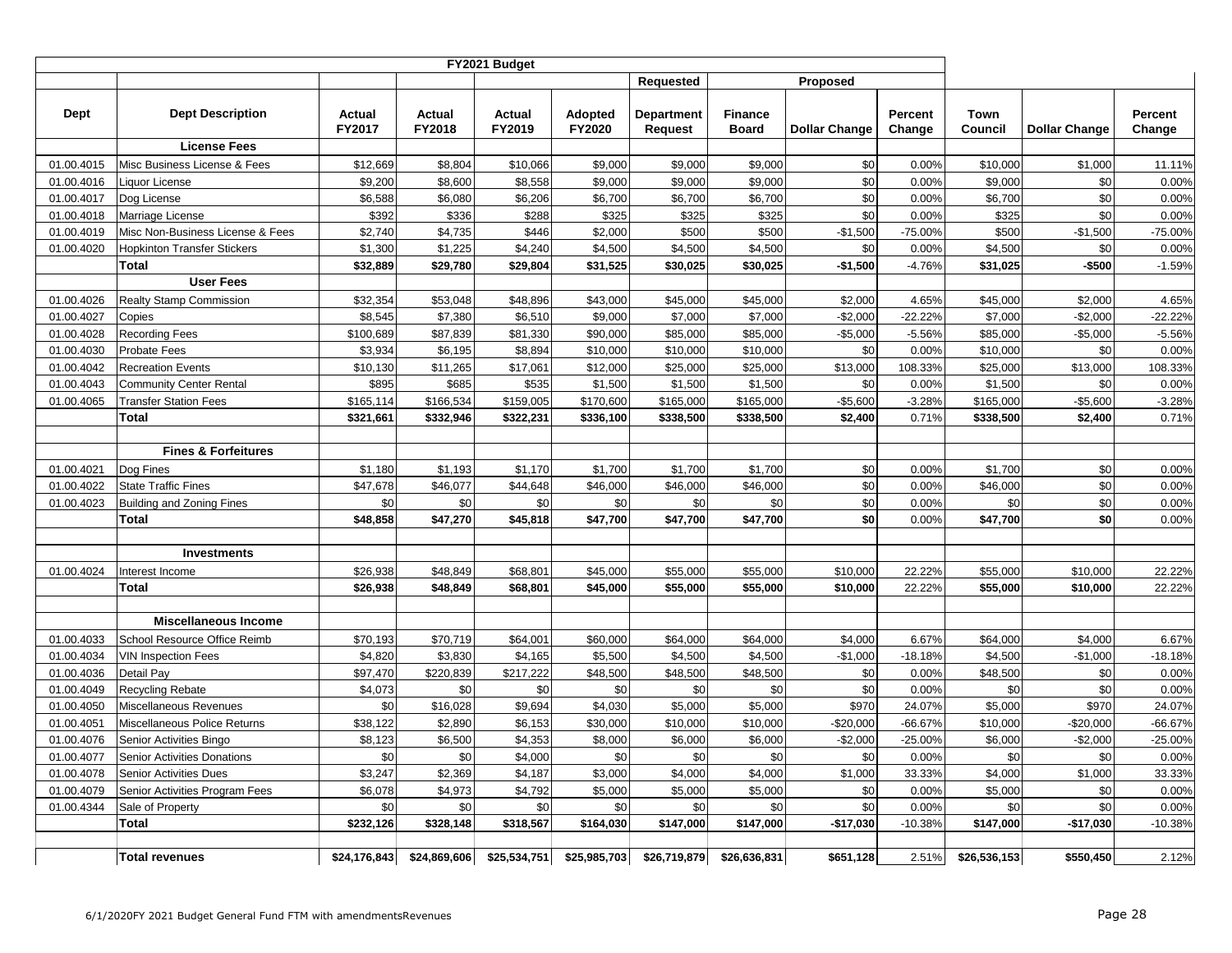|             |                                             |                  |                  |                  |                                 | Requested                           |                                | Proposed             |                   |                 |                      |                   |
|-------------|---------------------------------------------|------------------|------------------|------------------|---------------------------------|-------------------------------------|--------------------------------|----------------------|-------------------|-----------------|----------------------|-------------------|
| Dept        | <b>Dept Description</b>                     | Actual<br>FY2017 | Actual<br>FY2018 | Actual<br>FY2019 | <b>Adopted</b><br><b>FY2020</b> | <b>Department</b><br><b>Request</b> | <b>Finance</b><br><b>Board</b> | <b>Dollar Change</b> | Percent<br>Change | Town<br>Council | <b>Dollar Change</b> | Percent<br>Change |
|             |                                             |                  |                  |                  |                                 |                                     |                                |                      |                   |                 |                      |                   |
|             | <b>TRANSFERS</b>                            |                  |                  |                  |                                 | Requested                           | Proposed                       |                      |                   |                 |                      |                   |
| <b>Dept</b> | <b>Dept Description</b>                     | FY2017           | <b>FY2018</b>    | FY2019           | <b>FY2020</b>                   | Request                             | <b>Board</b>                   | <b>Dollar Change</b> | Change            | Council         | <b>Dollar Change</b> | Change            |
| 01.00.4055  | <b>Education Impact Fees</b>                | \$159,041        | \$9,600          | \$12,000         | \$0                             | \$0                                 | \$0                            | \$0                  | 0.00%             | \$0             | \$0                  | 0.00%             |
| 01.00.4056  | <b>Recreation Impact Fees</b>               | \$33,600         | \$3,900          | \$3,899          | \$0                             | \$0                                 | \$0                            | \$0                  | 0.00%             | \$0             | \$0                  | 0.00%             |
| 01.00.4057  | Open Space Recreation                       | \$0              | \$0              | \$0              | \$C                             | \$0                                 | \$0                            | \$0                  | 0.00%             | \$0             | \$0                  | 0.00%             |
| 01.00.4058  | <b>Water Fund Debt</b>                      | \$91,431         | \$91,431         | \$91,431         | \$91,431                        | \$91,431                            | \$91,431                       | \$0                  | 0.00%             | \$91,431        | \$0                  | 0.00%             |
| 01.00.4059  | Water Fund Admin (10% of Finance Dep        | \$11,475         | \$12,302         | \$12,624         | \$15,818                        | \$18,000                            | \$18,000                       | \$2,182              | 13.79%            | \$18,000        | \$2,182              | 13.79%            |
| 01.00.4066  | Appropriated Reserve - school budget        | \$0              | \$0              | \$0              | \$34,500                        | \$0                                 | \$0                            | $-$34,500$           | -100.00%          | \$24,175        | $-$10,325$           | $-29.93%$         |
| 01.00.4070  | Appropriated Reserve - school categoric     | \$0              | \$0              | \$0              | \$35,500                        | \$17,846                            | \$17,846                       | $-$17,654$           | $-49.73%$         | \$17,846        | $-$17,654$           | -49.73%           |
|             | Appropriated Reserve - commit for other use | \$0              | \$0              | \$0              | \$40,000                        | \$30,222                            | \$30,222                       | $-$9,778$            | $-24.45%$         | \$30,222        | $-$9,778$            | $-24.45%$         |
| 01.00.4074  | <b>Appropriated Reserve</b>                 | \$200,000        | \$180,500        | \$13,920         | \$185,000                       | \$613,465                           | \$166,866                      | $-$18,134$           | $-9.80%$          | \$165,987       | $-$19,013$           | $-10.28%$         |
|             | <b>Total Transfers</b>                      | \$495,547        | \$297,733        | \$133,874        | \$402,249                       | \$770,964                           | \$324,365                      | $-$77,884$           | $-19.36%$         | \$347.661       | $-$ \$54,588         | $-13.57%$         |
|             |                                             |                  |                  |                  |                                 |                                     |                                |                      |                   |                 |                      |                   |
|             | <b>Total Resources</b>                      | \$24,672,390     | \$25,167,339     | \$25,668,625     | \$26,387,952                    | \$27,490,843                        | \$26,961,196                   | \$573,244            | 2.17%             | \$26,883,814    | \$495,862            | 1.88%             |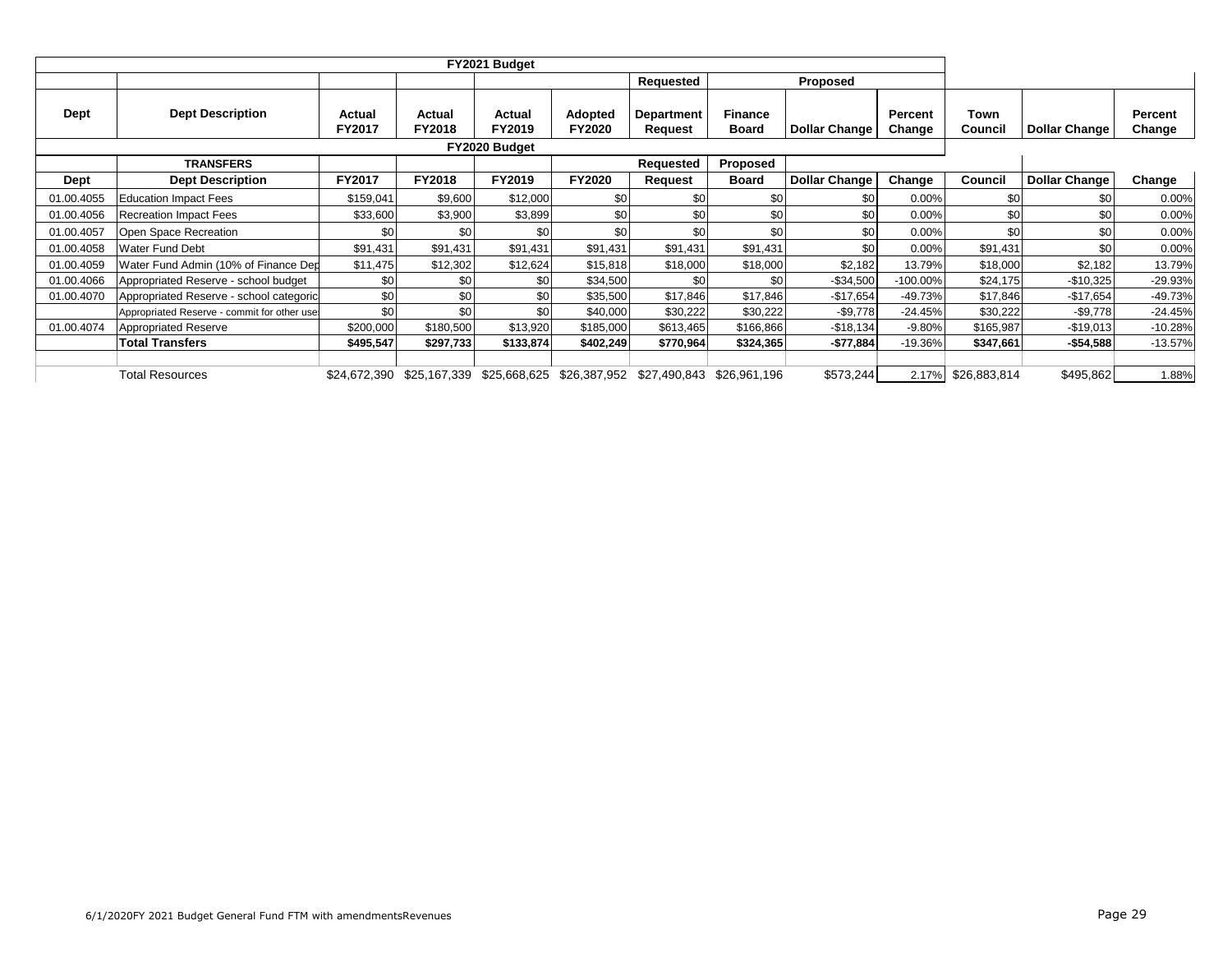|                                  |    |             | 2020 |                |               |                           | 2021 |              |                             |                  |            |        |
|----------------------------------|----|-------------|------|----------------|---------------|---------------------------|------|--------------|-----------------------------|------------------|------------|--------|
|                                  |    |             |      | budgeted       |               | <b>Balance</b>            |      | budgeted     | <b>Balance</b>              |                  |            |        |
| <b>Committed Fund Balance</b>    |    | 6/30/2019   |      | use            |               | 2020                      |      | use          | 2021                        |                  |            |        |
| School budget                    |    | 34,500      |      | \$ (34,500) \$ |               |                           |      |              |                             |                  |            |        |
| School categorical               |    | 53,346      | \$   | (35,500)       | \$            | 17,846                    |      | \$(17, 846)  |                             |                  |            |        |
| Student population changes       | \$ |             | \$   |                |               |                           |      |              |                             |                  |            |        |
| Future state aid shortfalls      | \$ | 135,954     | \$   |                |               | 135,954                   |      | \$ (24, 175) | \$<br>111,779               |                  |            |        |
| Capital - committed for          |    |             |      |                |               |                           |      |              |                             |                  |            |        |
| maintenance/improvements town's  |    |             |      |                |               |                           |      |              |                             |                  |            |        |
| building and grounds             |    |             | \$   |                |               |                           |      |              |                             |                  |            |        |
| Capital - Alton Jones            |    | 19,291      | \$   |                |               | 19,291                    |      |              | 19,291                      |                  |            |        |
| Capital Foster Wood Recreation   |    | 12,794      |      |                |               | 12,794                    |      |              | 12,794                      |                  |            |        |
| Landscaping Project              |    | 675         |      |                |               | 675                       |      |              | 675                         |                  |            |        |
| Landfill                         |    | 50,000      | \$   |                | \$            | 50,000                    |      |              | 50,000                      |                  |            |        |
| Public Works Projects            |    | 2,671       | \$   |                | \$            | 2,671                     | \$   | (2,671)      |                             |                  |            |        |
| Police Programs                  |    | 4,811       | \$   |                |               | 4,811                     | \$   | (4, 811)     | \$                          |                  |            |        |
| Legal Fees                       | \$ | 10,000      | \$   |                | \$            | 10,000                    | \$   | (10,000)     |                             |                  |            |        |
| Snow Removal                     | \$ | 12,740      | \$   |                |               | 12,740                    | \$   | (12,740)     |                             |                  |            |        |
|                                  |    |             |      |                |               |                           |      |              |                             |                  |            |        |
|                                  | \$ | 336,782     |      | \$ (70,000)    | $\frac{1}{2}$ | 266,782                   |      | \$ (72, 243) | \$<br>194,539               |                  |            |        |
|                                  |    |             |      |                |               |                           |      |              |                             | Dept Budget 2021 |            |        |
| <b>Unassigned Fund Balance</b>   |    | \$3,730,816 |      |                |               | \$(185,000) \$3,545,816   |      |              | \$(165,987) \$3,379,829     | \$               | 26,883,814 | 12.57% |
| <b>Nonspendable Fund Balance</b> | \$ | 49,703      |      |                | \$            | 49,703                    |      |              | \$<br>49,703                |                  |            |        |
|                                  |    | \$4,117,301 |      |                |               | \$ (255,000) \$ 3,862,301 |      |              | $$$ (238,230) $$$ 3,624,071 |                  |            |        |